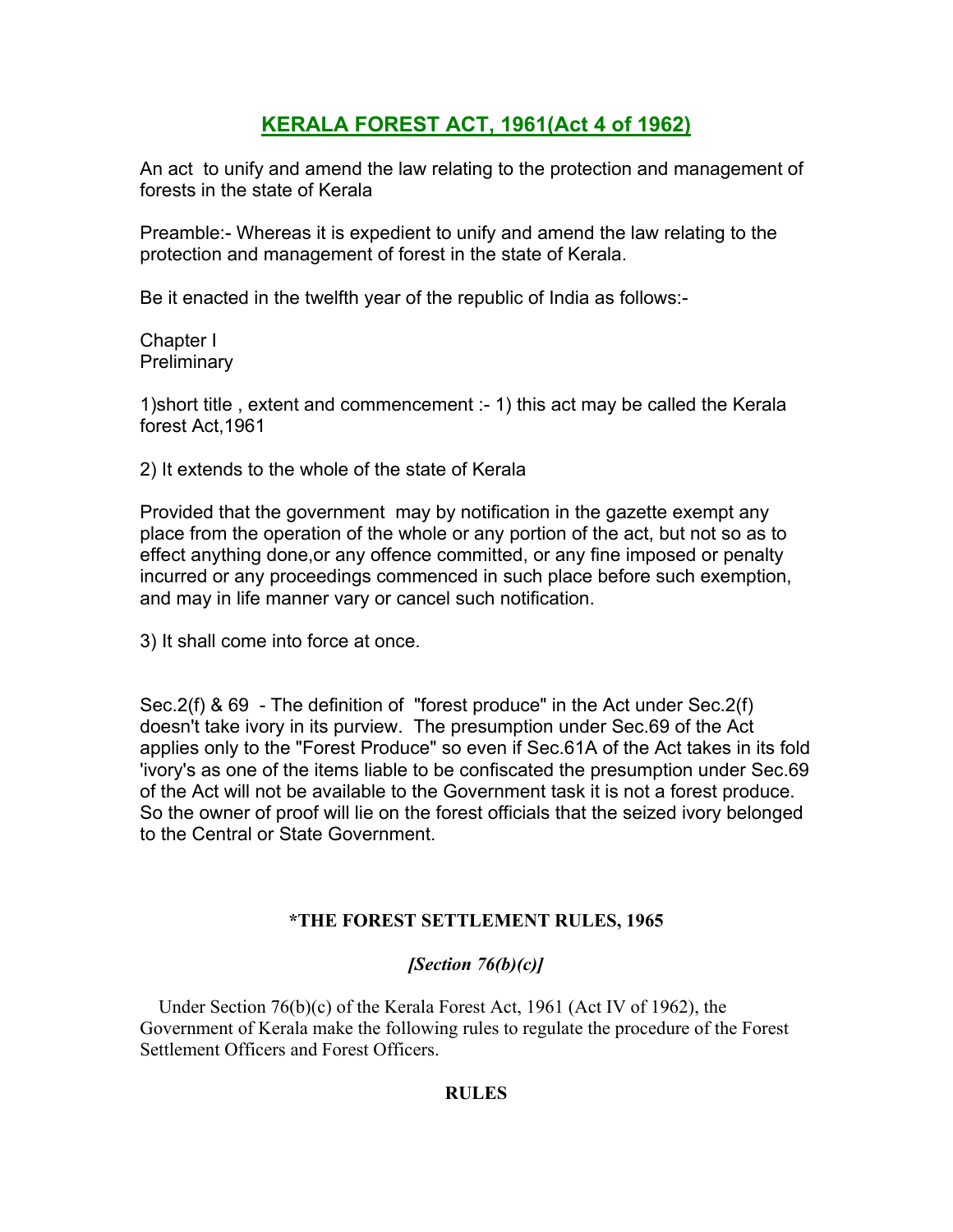- 1. These Rules may be called the Forest Settlement Rules, 1965.
- 2. **Definition.-** (a) The Act" means the Kerala Forest Act, 1961 (Act IV of 1962).

(b) "Form" means a form annexed to these rules.

- 3. After Government have published the notification under Section 4 of the Forest Act, the map of the land which has been stamped with the Government seal, shall be forwarded to the Forest Settlement Officer, who shall use that map and no other throughout the settlement enquiry and resubmit the same to the Government with his final report under Section 14 of Forest Act.
- 4. On the issue of the notification by the Government the Forest Settlement Officer shall publish, as required by Section 6 of the Forest Act, a proclamation in the Government Gazette, embodying the provisions of the section. The proclamation shall be in the Form 'A' appended o these rules.

<sup>1</sup>[5. The Forest Settlement Officer shall within sixty (60) days from the data of the publication of the proclamation serve

 notice in Form D on every known or reputed owner or occupier of any land included in or adjoining the land proposed

 to be constituted a Reserved Forest or on his recognised agent or manager after obtaining lists of such owners or

occupiers from the Tahsildars of the Taluks concerned].

6. The Forest Settlement Officer, shall, as soon as possible, after the expiry of the period prescribed in the proclamation issued under Section 6 of the Act, inspect the proposed reserve and verify whether the map is drawn correctly. If any change is found necessary he may record it separately. The services of the Divisional Forest Officer shall be made available for such inspection:

 Provided that where no claim or dispute as to the boundaries exists, the local inspection by the Forest Settlement Officer may be dispensed with.

- 7. When claimants appear and verbally state the nature of their rights, the Forest Settlement Officer shall record the substance of the statements and when completed, shall be read over and if he admits it to be correct, shall be signed by him. Written statements specifying the nature of the rights claimed must be prepared on stamped paper under the Kerala Court Fees Act.
- 8. The Forest Settlement Officer shall open a Register of Claims, in Form 'B' appended, giving therein details as to the nature, extent, position, etc., of each claim and the evidence adduced in support of such claim. A copy of the same shall be furnished to the Forest Officer attending the enquiry to enable the latter to prepare and submit his replies to the claims.
- 9. Claims on behalf of a family may be presented by any member of the family, on behalf of a tribe or community, by any member of the tribe or community; on behalf of joint claimants or pattadars, by any one of them; and on behalf of a kara, by any man of that kara. In all these cases, notice of the claim shall be given by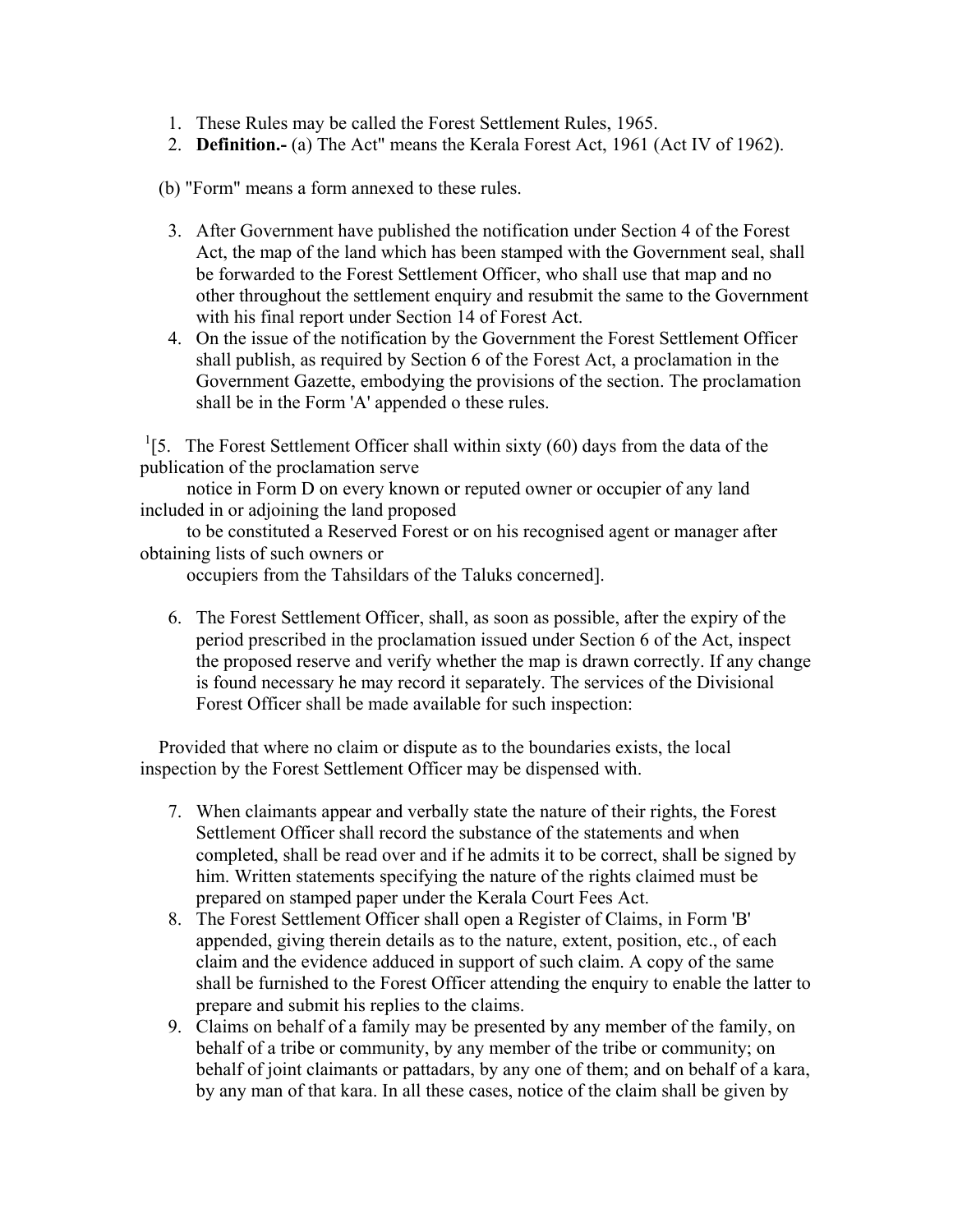the Forest Settlement Officer to the other members or persons jointly or severally interested and they must be made parties if they wish.

- 10. The Forest Settlement Officer may, at any time, join any number of claims, provided that they are all situated in the same proposed Reserve, in order to hold a common enquiry, by reason of the same evidence being adduced or he may sever any claims joined or jointly made in order to hold separate enquires at his discretion. It shall not be necessary to take a second time evidence already recorded in an enquiry relating to another claim, provided the parties are the same or their representatives in interest. But, if, in deciding upon the claim of any person, the Forest Settlement Officer admits previously recorded evidence or documents, or recites a previous decision in disposing of a case, the person whose claim is thus treated shall be entitled to obtain a copy of such previous evidence, document or decision, as if it had been recorded during the enquiry into his own claims.
- 11. When the subject of a claim is so vaguely or indefinitely described by a claimant as not to be identifiable on the existing authenticated Revenue Survey maps, it shall be open to the Forest Settlement Officer to call upon the claimant to produce a map, showing the boundaries of the land claimed and the existing landmarks as noted on the Revenue Survey maps. If the claimant is unable to procure a professional surveyor for the purpose, the Forest Settlement Officer may appoint a surveyor for the purpose provided the claimant deposits a sufficient sum of money to cover the cost of the survey, including the remuneration for the surveyor.
- 12. Claimants may employ legal practitioners on their behalf. In such cases, the Forest Settlement Officer shall require the production of the usual stamped authority.
- 13. Copies of statements or o documents filed and of the decisions recorded by the Forest Settlement Officer may be granted to claimant under the Rules regulating the grant of copies in Civil cases. Such copies must be stamped under the Kerala Court Fees Act.
- 14. The Forest Settlement Officer shall examine claimants and witnesses upon oath or on solemn affirmation. Process fees, according to the scale laid down in the Code of Civil Procedure, shall be required from claimants, if application is made to the Forest Settlement Officer to compel the attendance of witnesses or production of documents.
- 15. The Forest Officer attending an enquiry shall have powers similar to those of a defendant in a Civil Suit. He may crose-examine witnesses who support the claims, amy produce evidence to rebut claims or to prove his case, and may comment on any documents produced. He may peruse and take copies of any documents or evidence and no court fees shall be required of him; and if he desires to prefer an appeal against any decision, the Forest settlement Officer shall give him a duly stamped and certified copy of such decision, meeting the cost from the contingencies of the Forest Settlement Officer. The Forest Officer attending an enquiry may employ a legal practitioner to assist him.
- 16. If the Forest Officer is unable to attend the enquiry before the Forest Settlement Officer, he may forward to the latter any statement he may wish to make in writing, with any document which he may wish to produce. The Forest Officer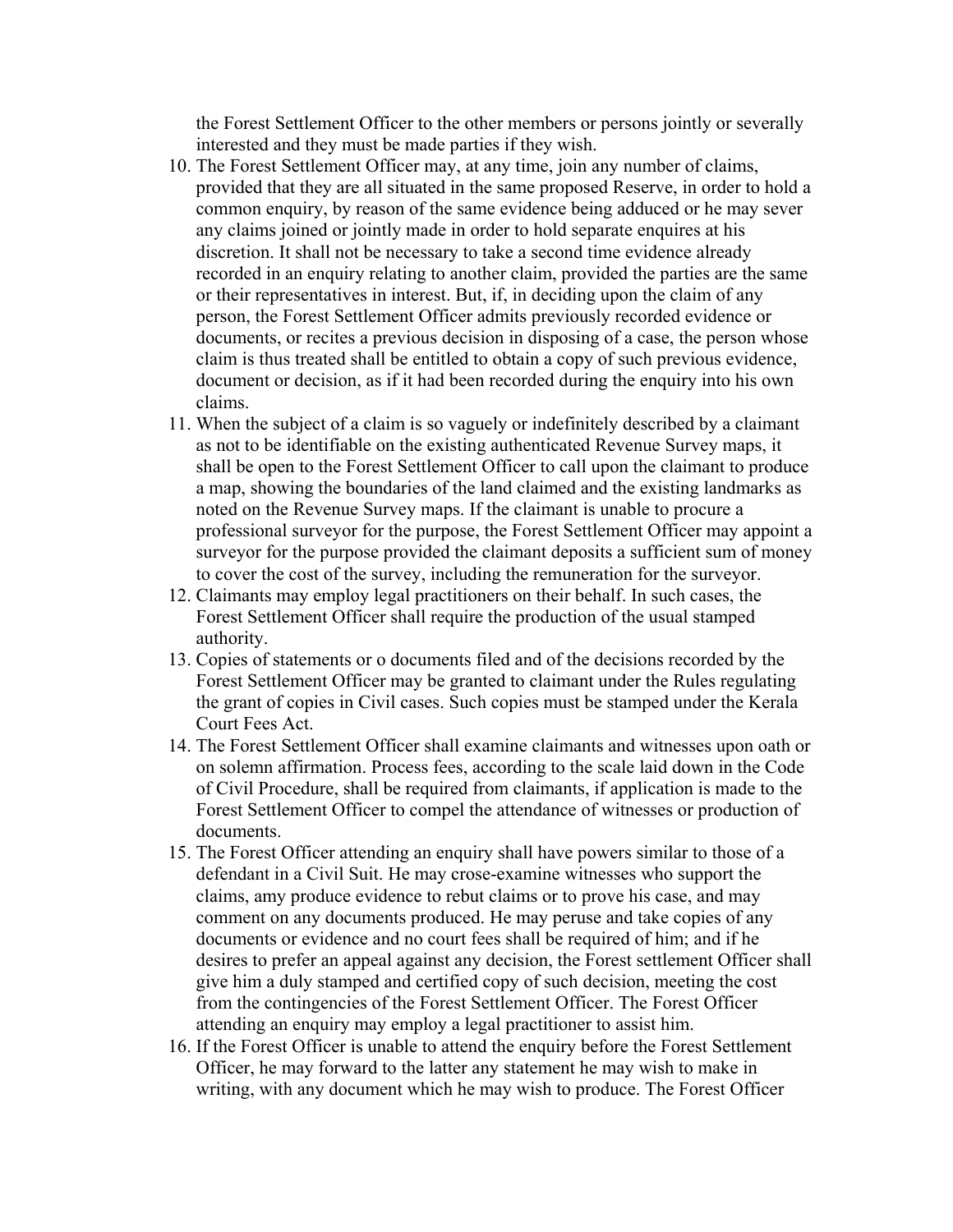may, in such cases, if he wishes, depute a subordinate not below the rank of a Ranger to explain the statements and documents submitted by him.

- 17. The Forest Settlement Officer shall, at all times, gives the Forest Officer attending the enquiry all reasonable information regarding the posting of claim for hearing, and shall, as far as is convenient, meet the wishes of the Forest Officer in adjourning enquiries, so as to give him time to consult higher officers in the Forest Department or Collector through the Conservator of Forests.
- 18. The Forest Settlement Officer shall keep a diary of his proceedings from day to day, which shall be clearly written up and shall be initialled by himself daily. The claims on which he will have to adjudicate shall usually be of two classes:-

(1) Claims to lands.

 (2) Claims to rights of the nature of easements, specified in Section 10 of the Forest Act.

 He shall record the evidence and decide on the claim in each case in the manner prescribed by the Code of Civil Procedure for adoption in appealable cases. He will also maintain, in addition to the Register in Form 'B' referred to in Rule 8 another Register in Form 'C' appended, for all claims that are disposed of. A true copy of the register in Form 'C' shall be forwarded to the Government along with his report under Section 14 of forest Act.

 When a claim refers partly to a land and partly to any right specified in Section 10 of Forest Act, the Forest Settlement Officer shall separate the claim into two parts and shall enter them in his Register as distinct claims.

 The description of claims admitted shall be clear and definite and shall give, in the case of land, their survey numbers and sub-numbers, exact extent, names of claimants in whose favour they are admitted and access thereto from outside the Reserve, In the case of admitted rights of way, their lengths and widths, and direction in the Reserve points at which they enter and leave it, and purpose for which they are admitted, i.e., whether for men only, or for men and cattle, or for men, cattle and carts; shall be clearly stated. Similarly in respect of temples, the space admitted, and the seasons during which they are visited, and the number of persons that usually gather for worship, shall be given.

 In cases in which appeals are preferred against his decision, the Forest Settlement Officer shall obtain copies of the appellate decisions which shall form part of the Forest Settlement record. A brief abstract of each appellate judgment shall also be prepared and entered in the appropriate column of the Register in Form 'C' reference being made in the 'Remarks' column to the number and data of such judgment.

19. When the Forest Settlement Officer has admitted a claim to lands, he shall ascertain from the Forest Officer attending the enquiry, which course of those laid down in Section 15 of the Forest Act it is desirable to follow, and he shall if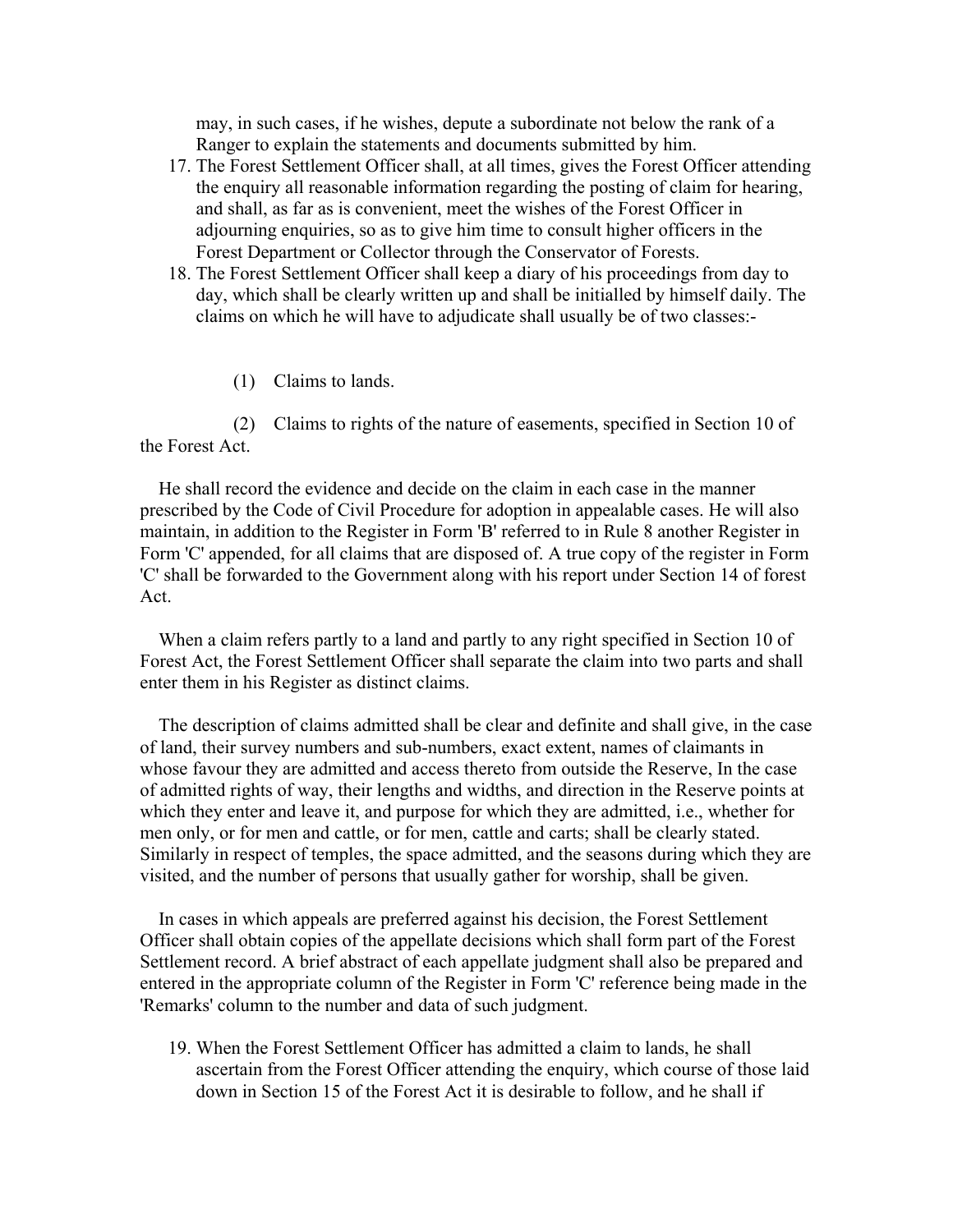necessary, grant an adjournment, to enable the Forest Officer to consult the Chief Conservator of Forests for submitting his reply. The Forest Settlement Officer shall also hear the claimant whose claim has been admitted, before making his report to the Government under Section 14 of the Forest Act.

- 20. The Forest Settlement Officer may correct verbal or clerical errors.
- 21. The Forest Officer may, with the previous sanction of the Government, move the Forest Settlement Officer to exclude from his enquiry, claims to rights within any portion of the proposed Reserve, when such portion is decided to be excluded from final reservation and the Forest Settlement Officer may strike such claims off his file.
- 22. It shall be the duty of the Forest Officer attending an enquiry before the Forest Settlement Officer to take special care that all customary tights known or believed to be enjoyed by any Forest Tribe, and important public rights of way in any of the forests or lands in respect of which the enquiry is being held, are brought to the notice of the Forest Settlement Officer, with a view to their being recorded and admitted by him. Such rights and privileges shall be entered in the Registers prescribed in Rules 8 and 18 as claims preferred on behalf of the public by the Divisional Forest Officer.
- 23. On the completion of the Forest Settlement enquiry into all claims preferred, and after disposal of all appeals if any, against the Forest Settlement Officer's decisions, the Forest Settlement Officer shall forward to the Forest Officer a detailed and complete list of claims he has admitted, together with the map of the Reserve, showing thereon all admitted claims and any changes of boundary which he may consider desirable. The map and the list of claims shall be signed by the Forest Settlement Officer. The Forest Officer shall then sign and return the map, for submission to the Government, with the report under Section 14 of the Forest Act.
- 24. After the final orders of the Government in regard to the claims admitted by the Forest Settlement Officer are passed under Sections 15, 16, 17 and 18 of the Forest Act, the Chief conservator of Forests shall prepare and submit to the Government a draft Notification under Section 19 of the Forest Act. The boundary description therein given should refer to the following features:
	- (a) Surveyed and demarcated village boundaries and their marks;
	- (b) Surveyed and demarcated field boundaries and Khandom marks;
	- (c) roads, paths, rivers, canals and railways;

 (d) natural features, such as ridges or spurs of well-known hills, banks of rivers, of streams, etc., and

 (e) in the absence or other marks of features, forest boundaries and their marks, such as cairns, giving

approximately the direction and distance from point to point or cairn to cairn.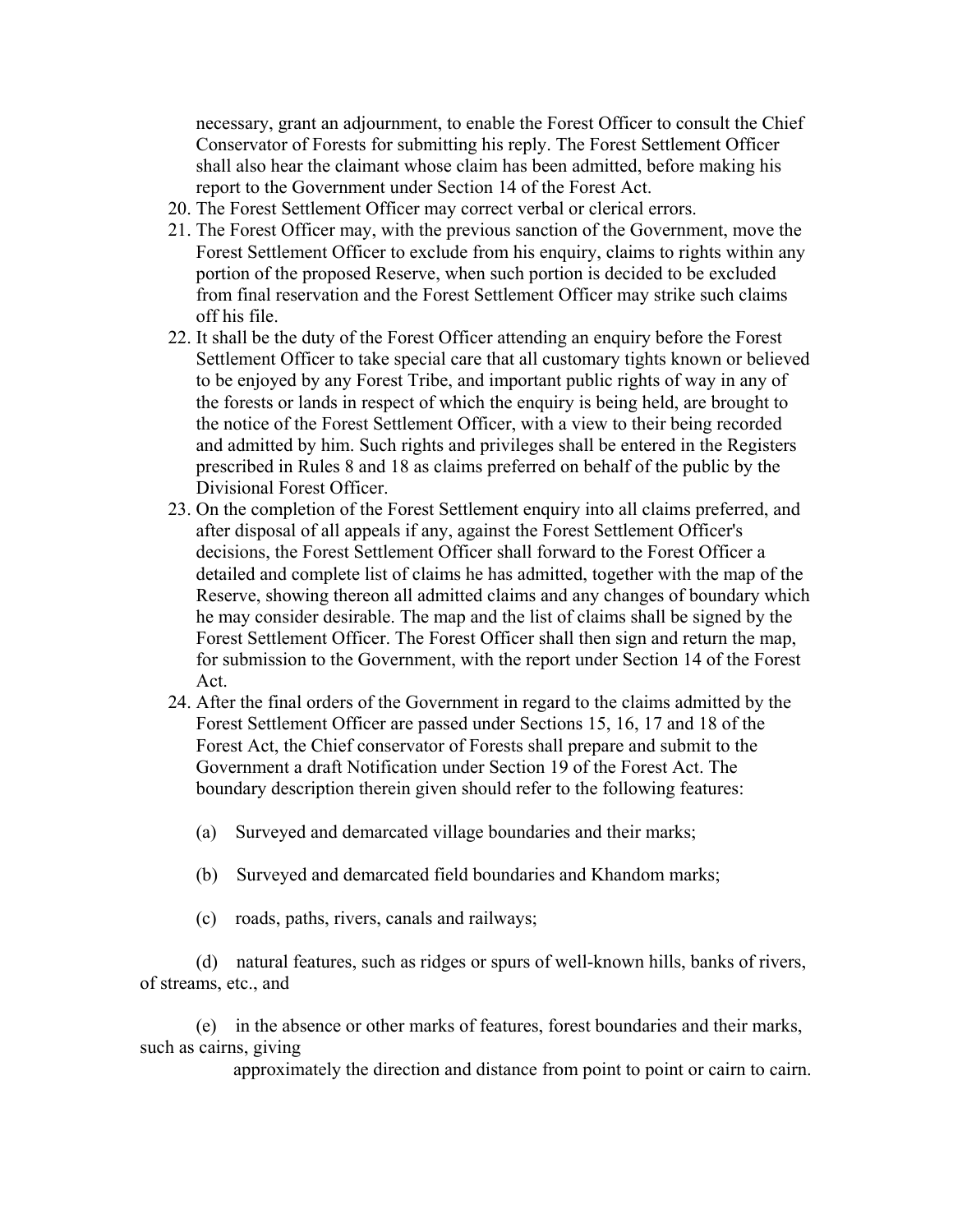The description of boundaries should start from the northwest corner and go round the land along the northern, eastern, southern and western sides, in order. The list of admitted claims which are finally treated as enclosures within the Reserved Forest should be embodied in the Notification under Section 19 of the Forest Act at the foot of the boundary description.

- 25. The original records of all Forest Settlement enquires shall be carefully sorted, arranged, stitched and kept under seal in the District Collector's General Record Room, but apart from other Records. A correct copy of the Settlement map of the Reserve showing the boundaries notified under Section 4 of the Forest Act, the final boundaries notified under Section 19 of the Forest Act and all rights admitted during Settlement, duly signed by the Forest Settlement Officer, shall form part of the Record.
- 26. When a notification under Section 19 of the Forest Act has been published in the Gazette and the land becomes finally reserved the Chief Conservator of Forests shall immediately take necessary steps in demarcating the boundaries of the land permanently. The permanent marks of the boundary shall occupy the exact positions of the temporary marks as finally notified under Section 19 of the Forest Act. The boundaries shall be cleared to a width of 20 feet all round the reserve, and permanent cairns shall be constructed at every point
- 27. The Chief Conservator of Forests shall send a true copy of the final map of the Reserved Forest to the Survey Office for printing. He shall arrange with the Survey Department to print the required number of copies of the map.
- 28. If the boundaries of the Reserved Forests are not surveyed by the Survey Department, the Chief Conservator of Forests shall make arrangements with the Survey Department to conduct a detailed Revenue Survey along the finally notified boundary of the Reserved Forests.

#### **APPENDIX**

#### **Form of Proclamation under Section 6 of the Forest Act referred to in Rule 4**

#### **FORM 'A'**

 Whereas, by a notification published at page .................................................... of the Kerala Government Gazette of the ..................................................... (here enter date) it is proposed to form in to a Reserved Forest all the land comprised within the limits specified in the schedule given below, it is hereby notified for general information that during the interval between the date of this Proclamation and the date fixed by Notification under Section 19 of the Act, hereafter to be published by the Government declaring the said land to be Reserved Forest:-

 (a) no new right shall be acquired in or over any of the lands included therein except under a grant or contract in

 writing made or entered into by or on behalf of the Government or on behalf of some person in whom such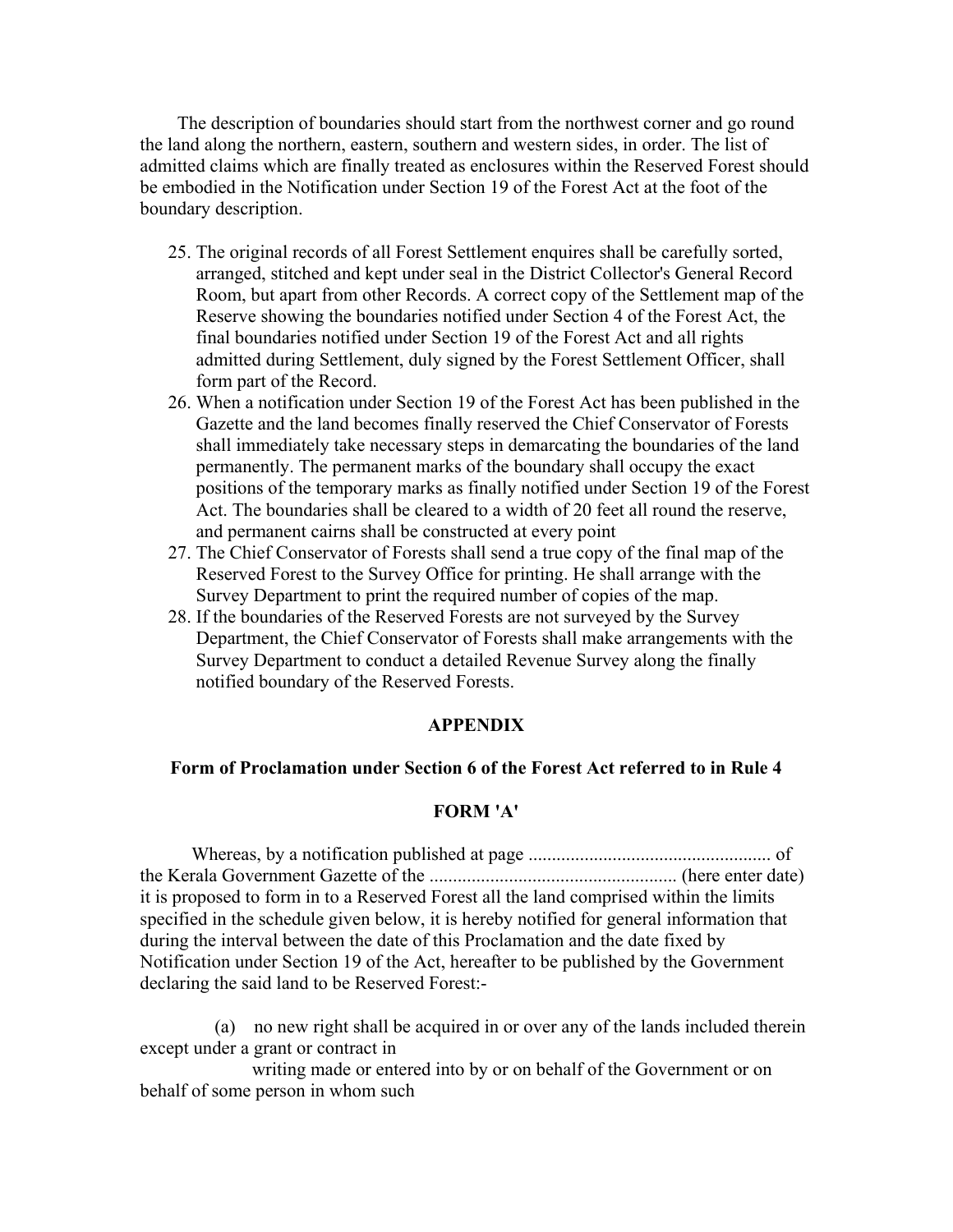right or power to create the same was vested when this Proclamation is published.

 (b) no clearings shall be made for cultivation or any other purpose on the said land, nor shall any person remove

 any forest produce or set fire to such land or kindle or leave burning any fire in such manner as to endanger

the same; and

(c) no patta shall be granted for any part of the said land;

 (d) All persons, therefore, claiming any right in or over any of the said lands or to any of the forest produce

 thereof, are hereby required to state to the undersigned either personally and orally or by written statement

 within a period of six months from the date of publication of this Proclamation in the Gazette, the exact

 position or situation, extent and nature of the right claimed, specifying the Revenue Survey numbers and

 sub-numbers where such claims are for land, and to produce all the documents in support of such claims,

which they possess.

 (2) All rights in respect of which no claims are preferred within the period specified above will, after the lands have been declared by Notification in the Government Gazette under Section 19 of the Forest Act to be a "Reserved Forest", become extinguished.

Forest Settlement Officer.

# **SCHEDULE**

Name of the land **District** Taluk Village Extent Sy. No. **Boundaries** 

(Register referred to in Rule 8)

# **FORM 'B'**

**Register o claims to lands, rights to forest produce or easements in the proposed........................................ reserved forest, as received.**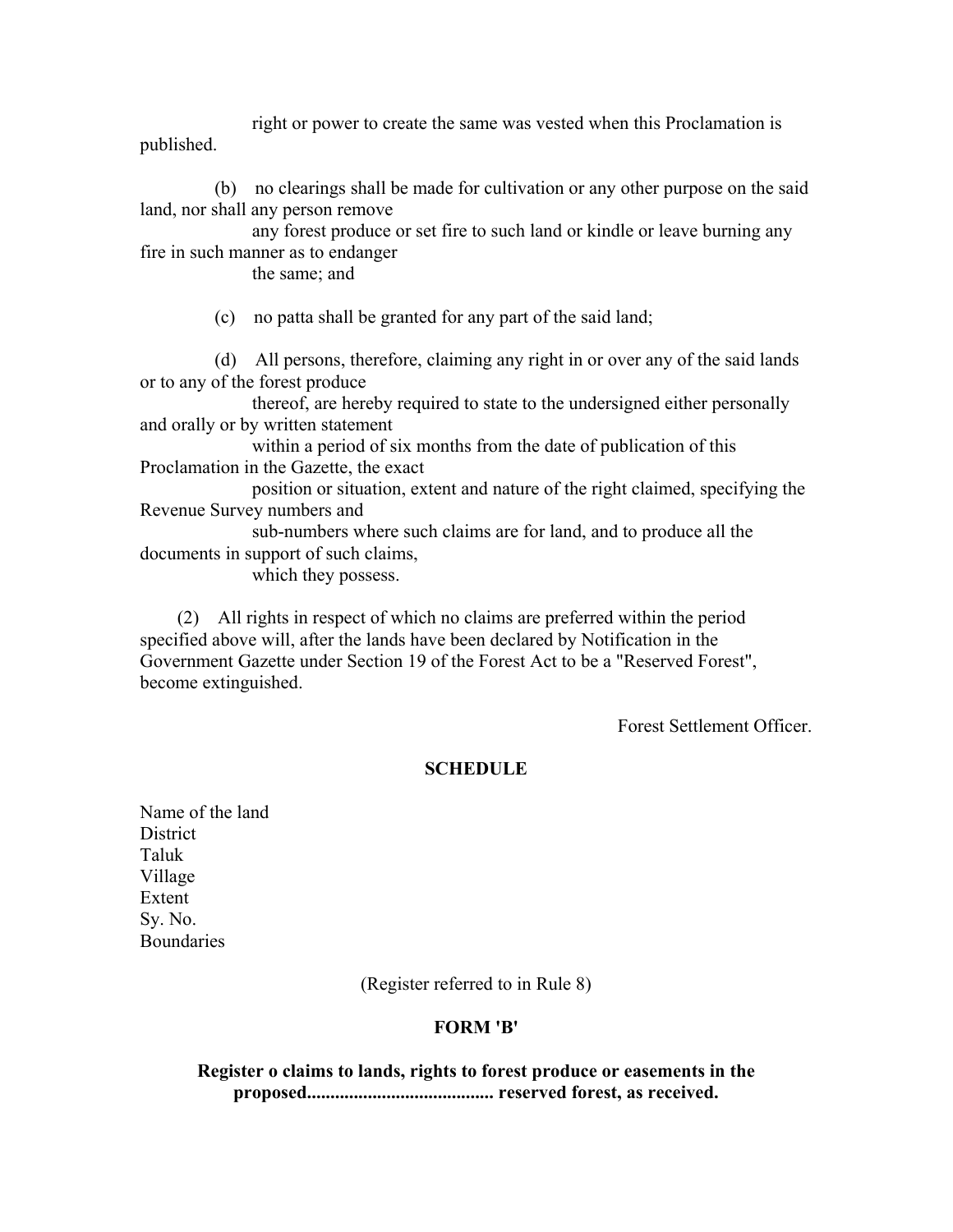| Number | Name of<br>claimant<br>and his<br>residence | Date of<br>presentation extend of<br>of claim | Nature<br>and<br>claim<br>preferred | <b>Brief</b><br>statement<br>of ground<br>for the<br>claim | Divisional<br>Forest<br>Officer's<br>replies | Brief<br>abstract<br> of<br>decisions,<br>if any, of<br>Court of<br>final<br>appeal<br>and<br>settlement | Remarks |
|--------|---------------------------------------------|-----------------------------------------------|-------------------------------------|------------------------------------------------------------|----------------------------------------------|----------------------------------------------------------------------------------------------------------|---------|
|        | $\overline{2}$                              | 3                                             | $\overline{4}$                      | 5                                                          | 6                                            | 7                                                                                                        | 8       |
|        |                                             |                                               |                                     |                                                            |                                              |                                                                                                          |         |

# (Register referred to in Rule 18) **FORM 'C'**

### **Register of claims to lands, rights to forest produce or easements in the proposed ...................................................... reserved forest, as disposed of**

| Number of | Name<br>$ $ claimant $ $ of claim | $\Delta$ Date of<br>presentation extent of | Nature<br>and<br>claim<br>preferred | Brief<br> of the<br>$ $ evidence $ $ Forest<br>adduced   Officer's<br> 1n <br>support<br>of claim | Brief<br>summary summary<br>$\log$ the<br>arguments by the<br>and<br>evidence | <b>Brief</b><br>abstract of Brief<br>decision<br>and<br>disposal<br>of claim<br>Forest<br>Settlement appeal<br>Officer | abstract<br> of<br>$\left\Vert \text{decision},\right\Vert _{\text{Remarks}}$<br>$\left  \text{if any, if} \right $<br>the<br>Court of |             |
|-----------|-----------------------------------|--------------------------------------------|-------------------------------------|---------------------------------------------------------------------------------------------------|-------------------------------------------------------------------------------|------------------------------------------------------------------------------------------------------------------------|----------------------------------------------------------------------------------------------------------------------------------------|-------------|
|           | $\overline{2}$                    | 3                                          | 4                                   |                                                                                                   | 6                                                                             | $\tau$                                                                                                                 | 8                                                                                                                                      | $\mathbf Q$ |
|           |                                   |                                            |                                     |                                                                                                   |                                                                               |                                                                                                                        |                                                                                                                                        |             |

# **2 [From of notice to be issued after Proclamation under Section 6 of the Forest Act as referred to in Rule 5**

# **FORM 'D'**

| WHEREAS there is reason for the undersigned to believe that |
|-------------------------------------------------------------|
|                                                             |
|                                                             |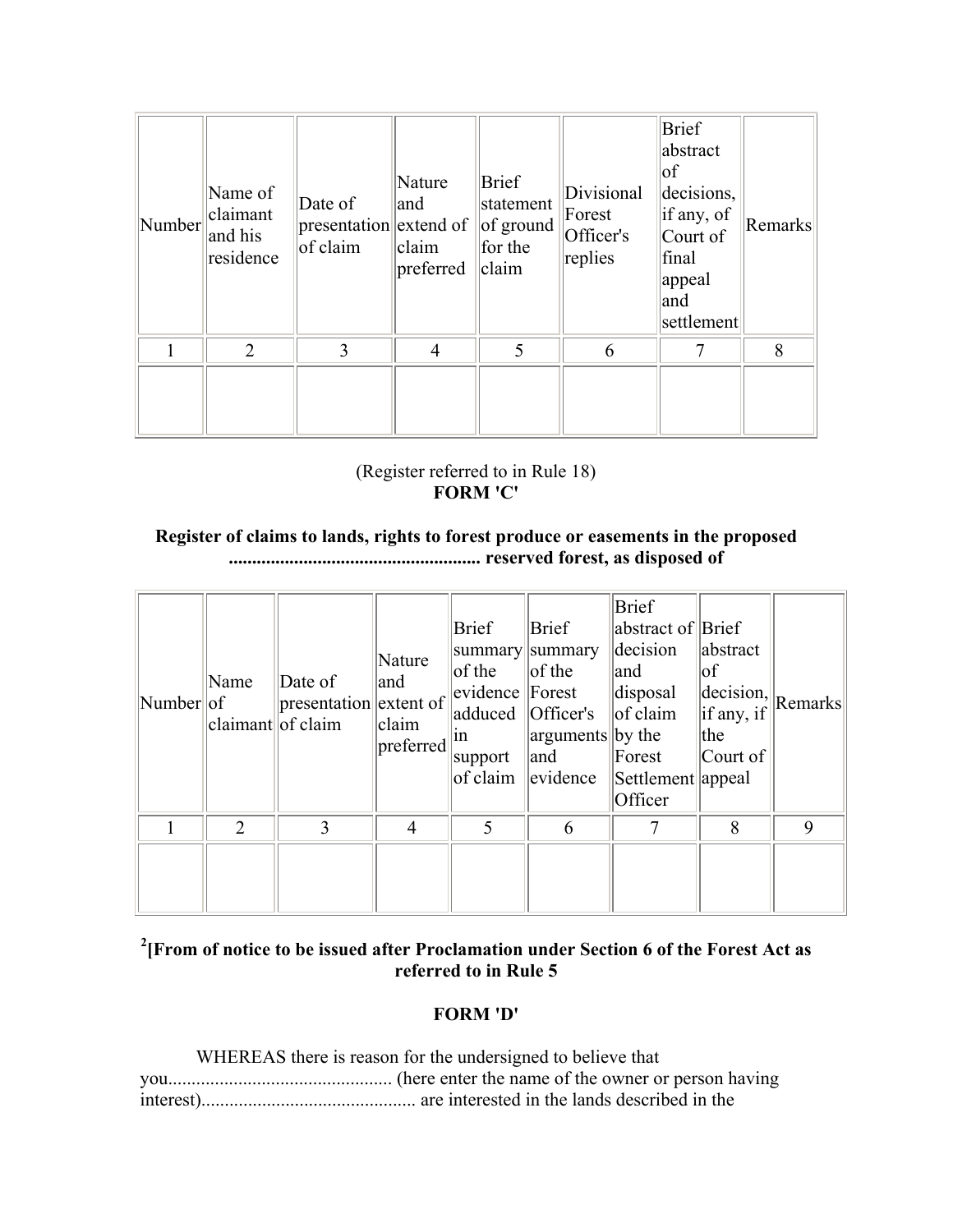Proclamation published in the Gazette dated......................................... at page........................................ of Part ...................................... Department Sheet..................................... under Section 6 of the Kerala Forest Act, 1961 (Act 4 of 1962), notice is hereby given to you that on or before...........................................................(here enter the date calculating the period specified in the Proclamation) ................................................................ you should state to the undersigned either personally and orally or by written statement, the exact position or situation, extent ad nature of the right you claim, specifying the Revenue Survey numbers and sub-division numbers where such claims are for land, and to produce all the documents in support of such claims are for land, and to produce all the documents in support of such claims which you possess;

 (2) All rights in respect of which no claims are preferred within the period within the period specified above will become extinguished on the issue of the notification in the Government Gazette under Section 19 of the Kerala Forest Act, 1961 9Act 4 of 1962), declaring the land to be a Reserved Forest;

 (3) During the interval between the date of the Proclamation and the date fixed by the Notification under Section 19 of the above said Act hereafter to be published by the Government, declaring the said land to be reserved forest,-

 (a) no new rights shall be acquired in or over any of the lands included therein, except under a grant or contract in

 writing made or entered it by or on behalf of the Government or on behalf of some person in whom such right or

power to create the same was vested when this Proclamation is published;

 (b) no clearings shall be made for cultivation or any other purpose on the said land, nor shall any person remove any

 forest produce or set fire to such land or kindle or leave burning any fire in such manner as to endanger the same;

and

(d) no patta shall be granted for any part of the said land.

Station:

Date<sup>-</sup>

Forest Settlement Officer

# **\*THE KERALA FOREST PRODUCE TRANSIT RULES, 1975**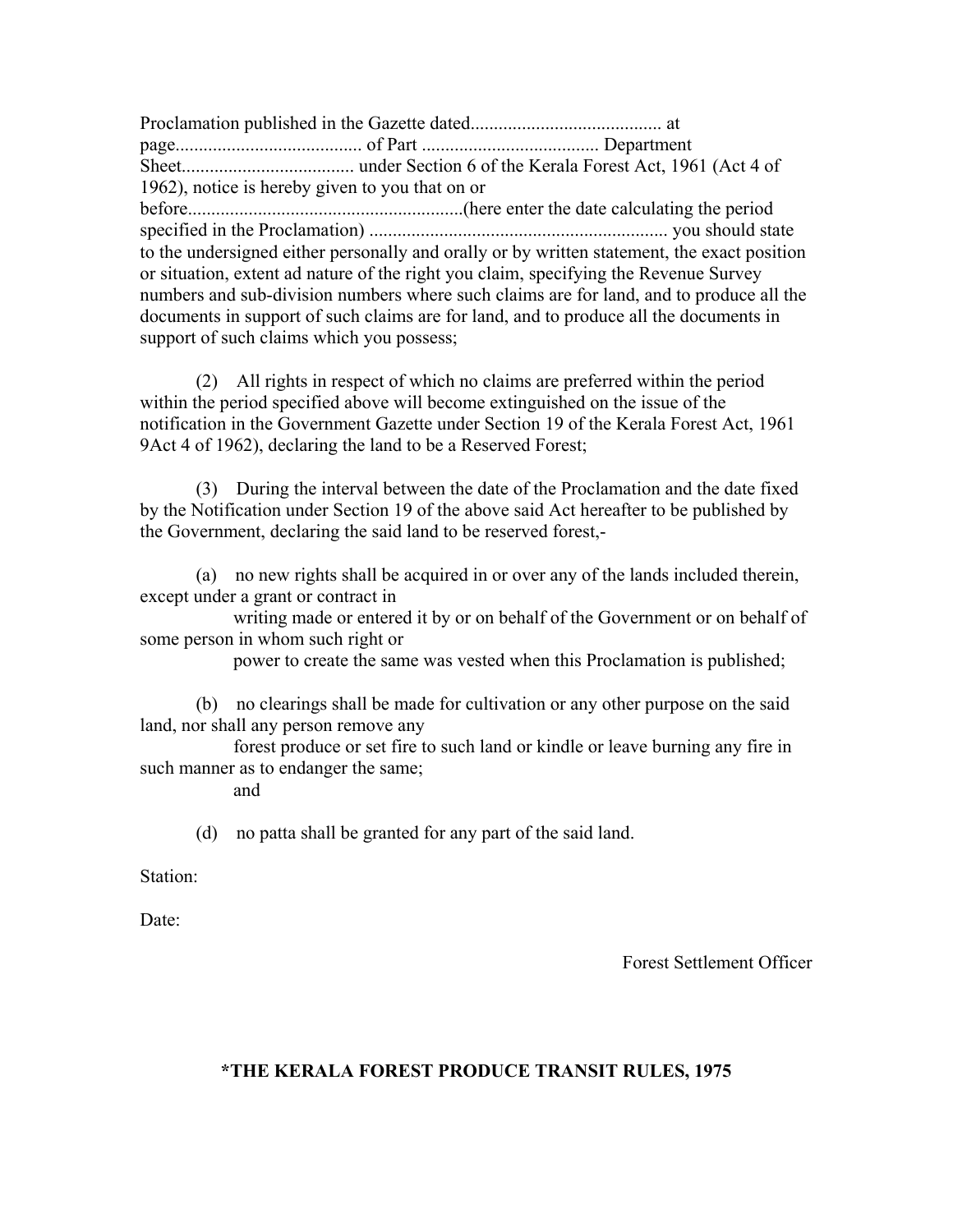#### *(Selections 39, 40 and 76)*

 **S.R.O No. 76/76**.- In exercise of the powers conferred by Sections 39, 40 and 76 of the Kerala Forest Act, 1961 (4 of 1962) and in supersession of (i) the rules published under G.O. (p) No. 631 Agriculture (Forest B) Department dated 10th June, 1959, in the Kerala Gazette No. 26, Part I dated the 30th June, 1959, and (ii) the rules published by hte former Government of Madras under G.O.MS. No. 2762/Agri. dated the 26th Novemenber, 1955, as in force in the Malabar District referred to in sub-section (2) of Section 5 of the States Reorganisation Act, 1956 (Central Act 37 of 1956), the Government of Kerala hereby make the following rules, namely:-

 **1. Short title and commencement**.- (1) These rules may be called the Kerala Forest Produce Transit Rules, 1975.

- (2) They shall come into force at once.
- **2. Definitions**.- In these rules, unless the context otherwise requires,-
	- (a) "Act" means the Kerala Forest Act, 1961 (4 of 1962);
	- (b) "form" means a Form appended to these rules.

 1[(c) forest produce in transit includes 'forest produce' as defined in sub-clause (f), 'timber' as defined in sub-clause (k), and 'tree' as defined in sub-clause (l) of Section 2 of the Act, found on or on the margin of any public road, whether loaded in carts or other vehicles or not and forest produce found in any river or stream whether tied into rafts or not];

#### **3. Import, export and transport of timber and other forest produce**.-(1) No person shall;

import timber or other forest produce into the State; or

export timber or other forest produce from the state; or

transport timber or other forest produce by land, by rail or by water in any part of the State, unless such timber or other forest produce is accompanied by a pass required by these rules, and unless the timer is stamped by a Government stamp or a stamp registered as laid down in Rule 11.

 $2\left[\frac{2}{2}\right]$  Government may by notification in the Gazette exempt any species of trees or any area within the State from the operation of sub-rule (1) for the purpose of giving incentive to grow trees on private lands.]

 3[(a) Any person desiring to export timber or other forest produce outside India shall obtain a clearance order in Form No. 11 from the Divisional Forest Officer, or Assistant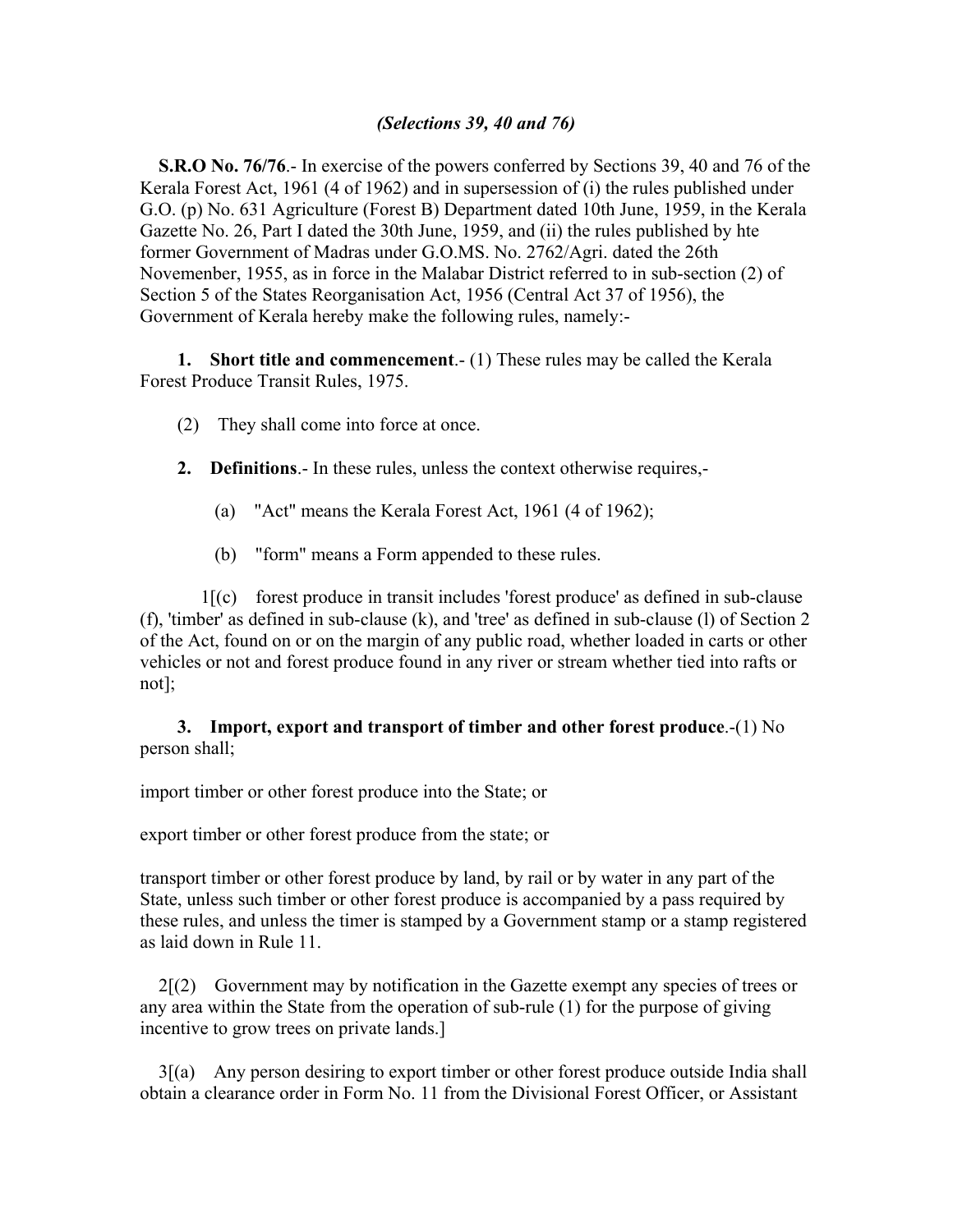conservator of forests having jurisdiction over the area. For this purpose he shall put in an application in Form No. 1 at least 14 days before the proposed date of export to the Divisional Forest Officer or Assistant conservator of Forests as the case may be.

 (b) On receipt of an application under clause (a), the Divisional Forest Officers, or Assistant Conservator of Forest, as the case may be, shall issue a clearance order in Form No. 11 to the applicant, after satisfying himself of the genuineness of the produce intended or export].

 (c) The Divisional Forest Officer or Assistant Conservator of Forests shall return the original records received along with the application under clause (a) to the party concerned after making necessary endorsement thereon, to the effect that such and such logs or produce have been cleared for export.

# *Comments and Case Law*

 Transport of teak poles which are found to be not the property of the government without any valid permit or pass as required under R.3(i)(iii) - An order of confiscation of lorry cannot be passed for violation of the Rules. Bhargavan V. Divisional Forest Officer - 1994 91) KLT 29: ILR 1994 (2) Ker. 422.

 **4. Form and issue of passes**.-(1) (a) All passes issued by the officers of the Forest Department, whether for export to places outside the State or for transport within the State, of timber and other forest produce shall, except as provided in Rules 5,6,7 and 8 be in Form III and shall be printed in triplicate, and shall have all the columns filled up by a duly authorised officer who shall sign and date each part, hand over the original to the applicant, send the duplicate to the officer-in-charge of the Division or Range, as the case may be, and keep the triplicate attached to the book as a counterfoil or record in his office.

Export passes shall be printed on red paper and marked "Export way permit" and shall be issued by the Divisional Forest Officers or other officers auhorised in that behalf by the Chief Conservator of Forest on production of proof that the articles mentined has been properly obtained and subject also to clause (iii) of the sub-rule (1) of Rule 3 wherever necessary.

Passes for timber and other forest produce belonging to the Government and purchased from Government land or from Government depot or elsewhere shall be printed on white paper and issued by the Range Officer or Depot Officer or by any other officer authorised in that behalf by the Chief Conservator off Forests. The validity of the passes issued under this clause, shall be subject to the conditions under which the sale of the produce was effected.

Passes for timber and other forest produce collected from private lands shall be printed on yellow paper and be marked "Private". Such passes shall be issued by the Divisional Forest Officer or Forest Range Officer or by any other officer authorised in that behalf by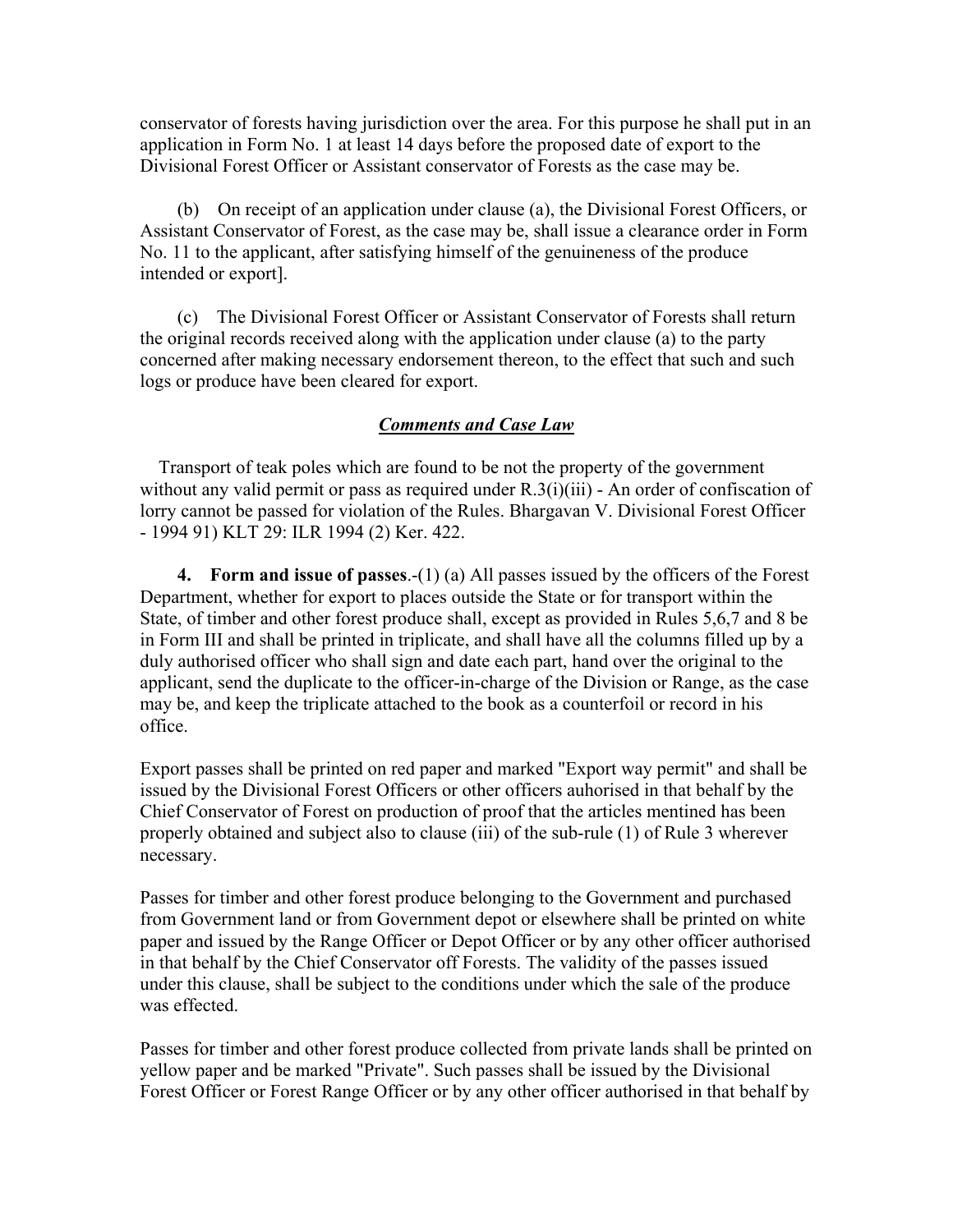the Chief Conservator of Forest on application and production of proof that the forest produce was obtained from the place mentioned in the application and subject to such procedure as may from time to time be prescribed by the Chief Conservator of Forests. Every applicant for a pass under this clause shall in the case of land lying contiguous to a Reserved Forest or to lands at the disposal of Government, have the surveyed boundaries cleared and correctly fixed or demarcated on the ground and a declaration by the applicant to that effect shall accompany every such application.

If the forest produce is sold from a sale depot situate within the limits of a town, it shall be enough if the forest produce be covered by a way permit in Form III A in cases where the forest produce is not intended to be conveyed beyond the limits of the town in which the depot is situated and is for use within such limits.

(2) (a) Application for the issue of passes for the removal of teak, rosewood and ebony from private lands, shall be made to the Forest Range Officer having jurisdiction over the area from which such produce is proposed to be removed.

Every application for a pass for teak collected from plantations and rosewood shall be accompanied by a copy of the sanction order issued by the authorised officer under the Kerala Restriction on Cutting and Destruction of Valuable Trees Rules, 1974 and a list showing the quantity of timber proposed to be removed.

Application for the issue of passes for teak collected from areas other than plantations and ebony shall specify the village in which the private land is situated, the survey number, the sub-division number, if any, and the approximate area of ht eland and shall be accompanied by a list showing the quantity of timber proposed to be removed. If the Forest Range Officer, to whom the application is made considers that further particulars about the land are required, he may call for such information direct from the concerned village officer and the village officer shall furnish the information called for within seven days from the date of receipt of such requisition. Delay on the part of the village officer in supplying such information shall be reported by the Forest Range Officer to the concerned Tahsildar for appropriate action.

On receipt of the application under clause (a) and in cases where further particulars have been called for under clause (c), on receipt of such particulars, the Forest Range Officer shall personally inspect the land and the timber and if he is satisfied that the particulars furnished in the application are correct, forward the records to the Divisional Forest Officer with a certificate in the following form:-

"Certified that the land has been inspected by me on

........................................................................ that the boundaries thereof have been checked and verified and that the timber as per the accompanying list has been collected from the areas specified in the application".

The Divisional Forest Officer shall, on receipt of the records from the Forest Range Officer, check the details and if satisfied that the applicant is entitled to get a pass, issue the same and forward the same to the Forest Range Officer. Every pass issued shall be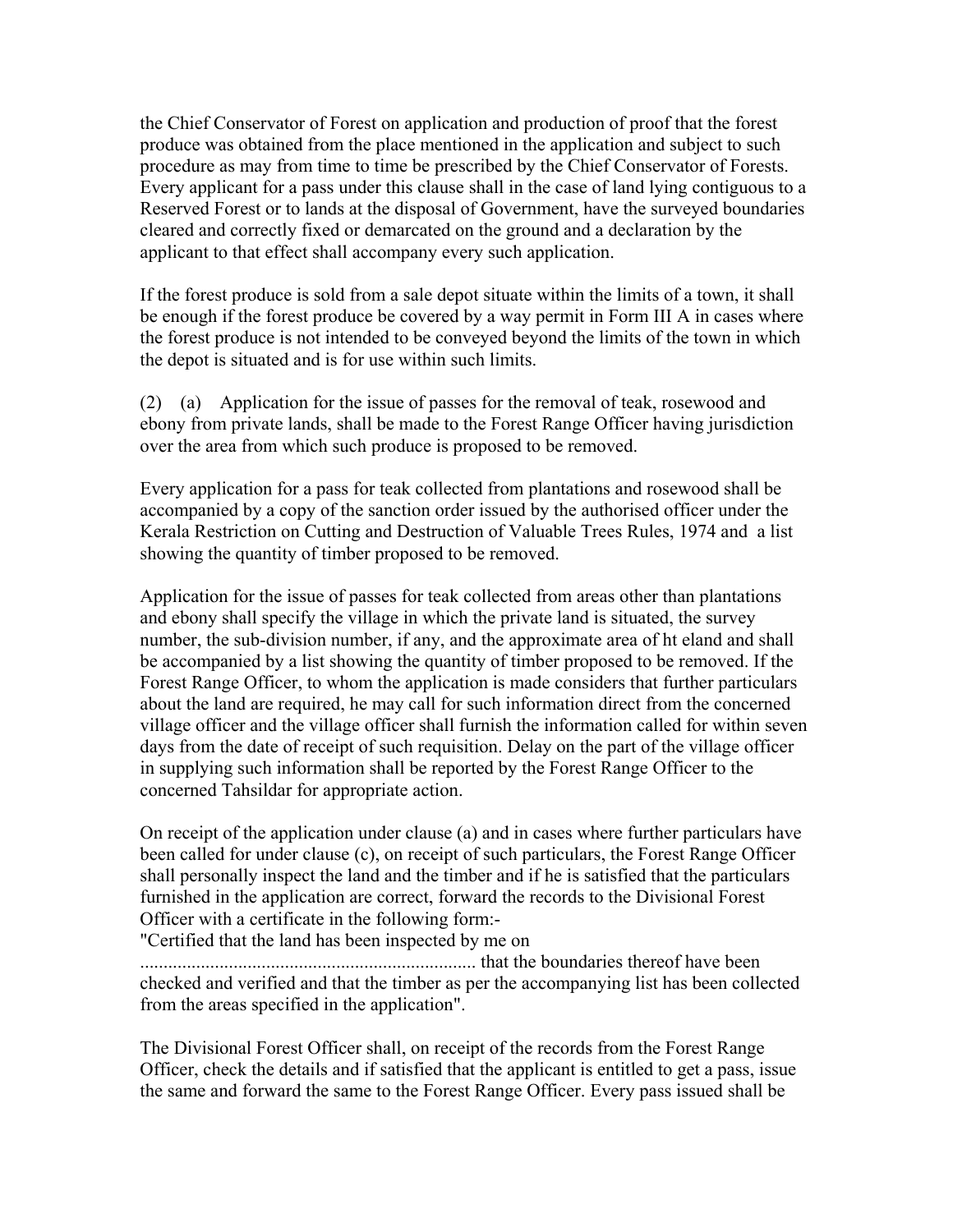valid till such date, not being a date beyond three months from the date of issue of the pass, as may be specified therein.

The Forest Range Officer shall, with in one week from the date of receipt by him of the pass from the Divisional Forest Officer, stamp the timber and hand over the pass to the applicant.

(3) (a) Application for the issue of passes for transport of sandalwood from private lands shall be made to the Divisional Forest Officer having jurisdiction over the area from which such produce is proposed to be removed.

Every application for a pass shall be accompanied by a copy of the sanction order of the authorised Officer issued under sub-rule (ii) of Rule 5 of the Kerala Restriction on Cutting and Destruction of Valuable Trees Rules, 1974.

On receipt of a n application under clause (a) the Divisional Forest Officer shall inspect the area and verify the collections by reforming each tree with reference to the dimensions of the corresponding pits an dif he is convinced that the collections are genuine and the measurements and weights recorded are correct, he shall get the pieces stamped with the Division hammer at both ends in his presence and issue a pass for the pieces as well as for other parts of sandalwood such as chips and dusts, if any. Every pass issued shall be valid till such date, not being a date beyond fourteen days from the date of issue of the pass, as may be specified therein.

(4) (a) Application for the issue of passes for removing forest produce other than teak, rosewood, sandalwood and ebony from private lands shall be made to the Village Officer having jurisdiction over the area from which such produce is proposed to be removed:

| Sl. No. | Common Name | Scientific Name         |
|---------|-------------|-------------------------|
|         | Acacia      | Acacia auriculiformis   |
| 2.      | Ambazham    | Spondias mangifera      |
| 3.      | Anjily      | Artocarpus hirsuta      |
| 4.      | Aranamaram  | Polyalthia longifolia   |
| 5.      | Arayal      | Ficus religiosa         |
| 6.      | Arecanut    | Areca catchu            |
|         | Asokam      | Saraca indica           |
| 8.      | Athi        | Ficus glomerata         |
| 9.      | Badam       | Terminalia catappa      |
| 10.     | Cashew      | Anacardium occidnetale  |
| 11.     | Casurina    | Casuarina equisetifolia |
| 12.     | Chembakom   | Michelia champaca       |
| 13.     | Coconut     | Cocos nucifera          |

4[Provided that no pass shall be necessary for the removal of the following species of timber, namely:-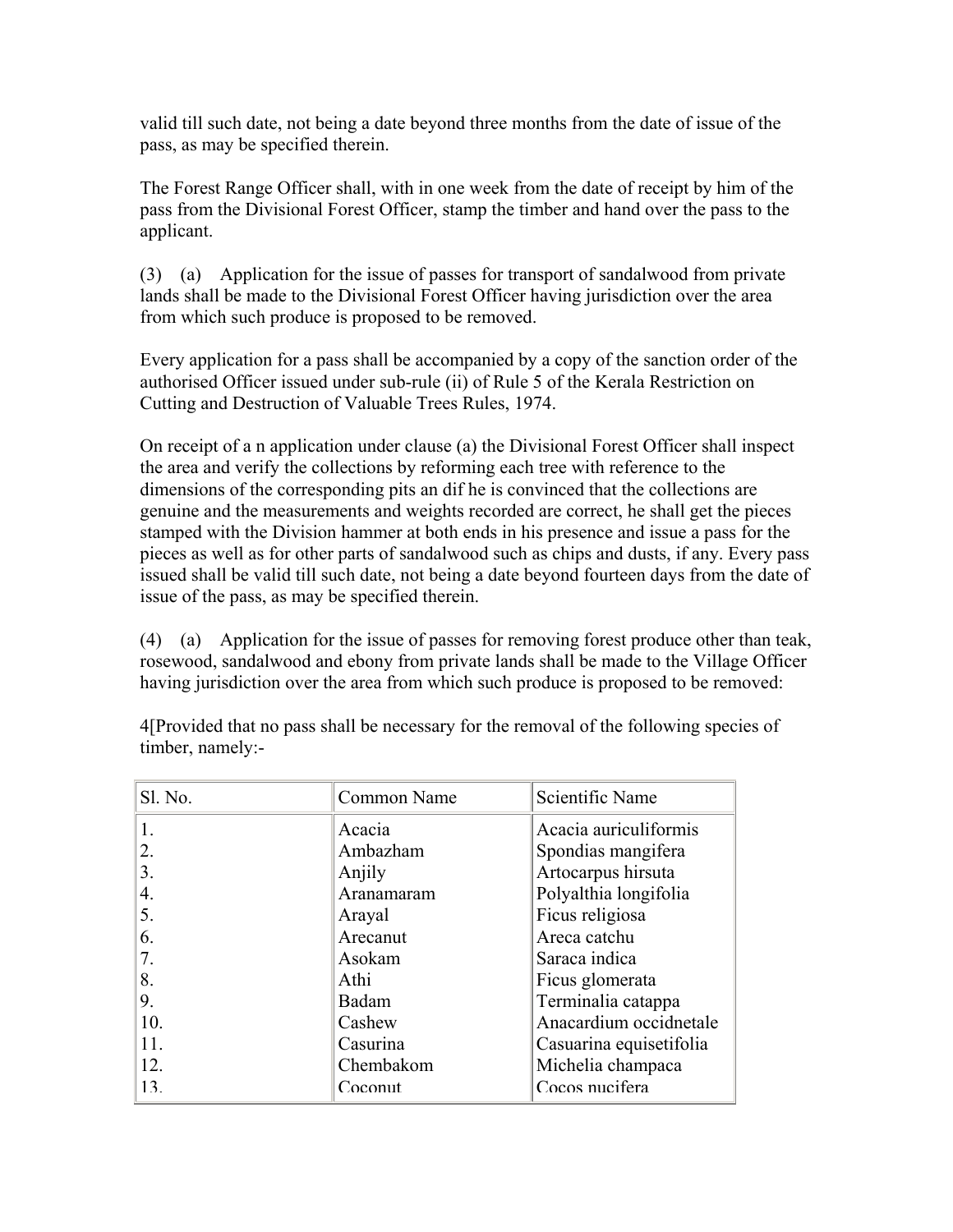| 14. | Elavu            | Bombax ceiba            |
|-----|------------------|-------------------------|
| 15. | Elenji           | Mimusops elenji         |
| 16. | Ghnaval          | Syzygim cunimi          |
| 17. | Gulmohar         | Delonix regia           |
| 18. | Ithy             | Ficus gibbosa           |
| 19. | Jacaranda        | Jacaranda mimosaefolia  |
| 20. | Jack             | Artocarpus integrifolia |
| 21. | Jathi            | Myristica gragrans      |
| 22. |                  |                         |
| 23. | Kadaplavu        | Artocarpus gomezianus   |
| 24. | Kadukka<br>Kara  | Terminalia chebula      |
|     |                  | Lannea coromandalica    |
| 25. | Karingotta       | Quassia indica          |
| 26. | Kariveppu        | Murraya koenigil        |
| 27. | Kodam puli       | Garcinia cambogia       |
| 28. | Konna            | Cassia fistula          |
| 29. | Koovalam         | Aegle marmelos          |
| 30. | Kunnivaha        | Albizzia odoratissima   |
| 31. | Mahagony         | Swietenia macrophyla    |
| 32. | Mandaram         | Bauhinia species        |
| 33. | Mangium          | Mangifera indica        |
| 34. | Mango            | Lagerstroemia           |
| 35. | Manimaruthu      | flosreginae             |
|     | (Neerventeak)    | Cassua suanea           |
| 36. | Manjakonna       | Hydnocarpus pentadra    |
| 37. | Marotti          | Ailanthus malabarica    |
| 38. | Matti            | Moringa pterygosperma   |
| 39. | Muringa          | Erythrina indica        |
| 40. | Murukku          | Azadirachta indica      |
| 41. | Neem             | Emblica officinalis     |
| 42. | Nelli            | Albizia lebbeck         |
| 43. | Nenmeni vaha     | Alstonia scholaris      |
| 44. | Pala             | Albezia falcataria      |
| 45. | Peeli vaha       | Peltophorum             |
| 46. | Peltophorum      | pterocarpum             |
| 47. | Peral            | Ficus bengalensis       |
| 48. | Perumaram        | Ailanthus excelsa       |
| 49. | Ponthan vaha     | Albizia chinensis       |
| 50. | Poovarasu        | Thespesia popilnea      |
| 51. | Punna            | Calo[hyllum inophyllum  |
| 52. | Rain tree        | Samanea saman           |
| 53. | Rubber           | Hevea braziliensis      |
| 54. | Seemakonna       | Glyricedia maculata     |
| 55. | Silk cotton tree | Ceiba pentandra         |
| 56. | Spathodia        | Spathodea companulata   |
| 57. | Tamarind         | Tamarindus indica       |
| 58  | Thanni           | Terminalia hellerica    |
|     |                  |                         |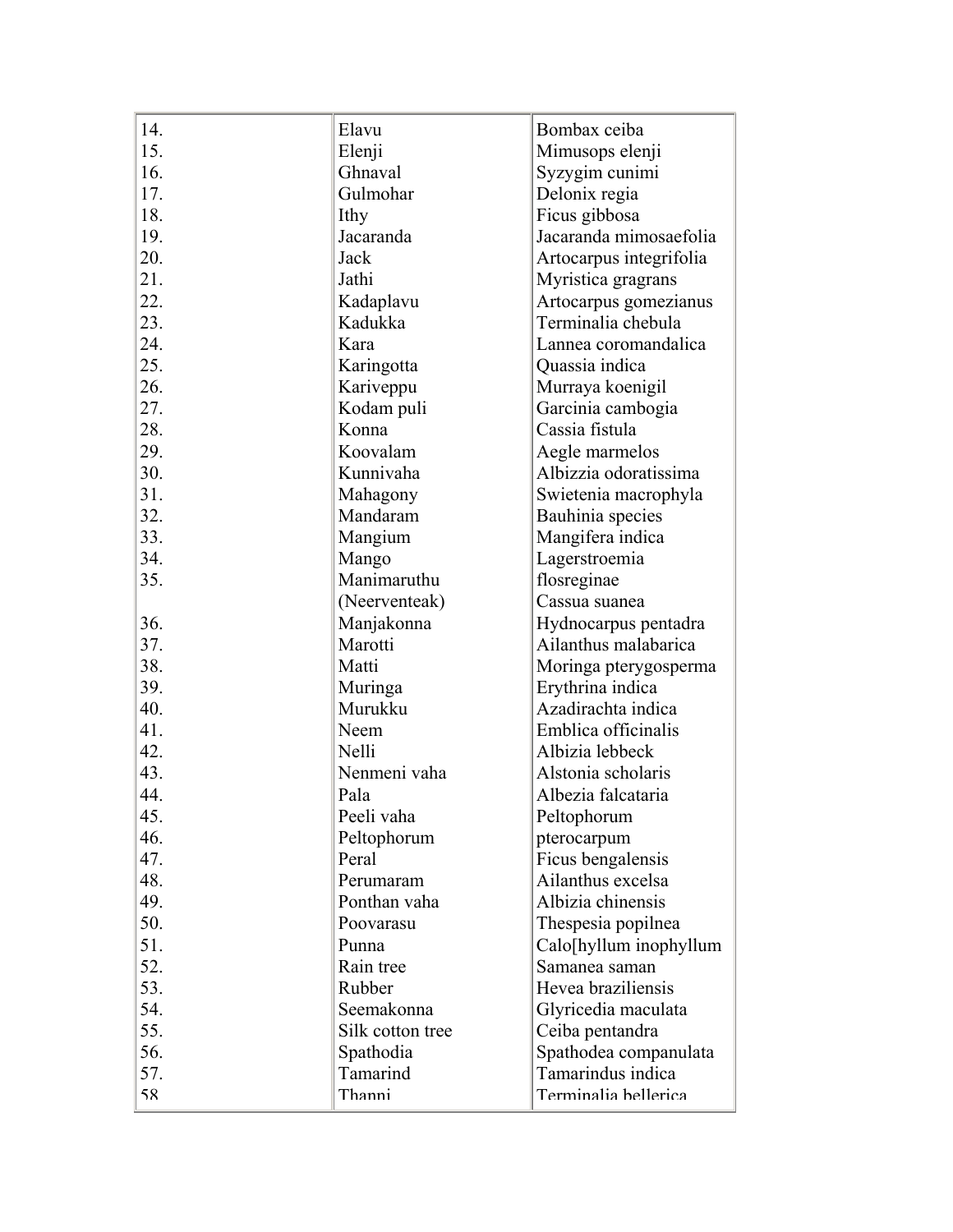|                | Ungu       | Pongamiapinnata |
|----------------|------------|-----------------|
| $\frac{1}{60}$ | Vella vaha | Albezia procera |
| $^{16}$ .      | Vellappine | Vateria indica  |

5[Provided further that no pass shall be required within the limits of Taliparamba, Cannanore, 6[XXXX] Kozhikode, Tirur, Ponnani, Perinthalmanna and Ottappalam Taluks; 7[Portions of Taluk lying west of koxhikode - Cannanore road;] portions of Badagara and Tellicherry Taluks ;lying west of Badagara - Tellicherry road; Badagara and Tellicherry Municipalities; and in the erstwhile Travancore - Cochine area the portion lying west of Shornur-Trichur Road and NH 47 upto Angamali; M.C. Road upto trivandrum East Fort and Trivandrum Cape-Comarian upto the State boundary at Parassala for the removal of th etimber species namely " Elavu, Kambli, Matti, Pala, Kanakaitha, Ambazham, Thodayam and Podipari.]

Every application for a pass shall specify the survey No., if any, and the approximate area of the land and shall be accompanied by a list showing the details of the produce such as quantity of the produce/measurements of timber proposed to be removed.

On receipt of an application under clause (a) the Village Officer shall personally inspect the land and the produce and if he is satisfied that the particulars furnished in the application are correct, forward the records to the forest Range Officer having jurisdiction over the area with a certificate in the following form:

"Certified that the produce as per the accompanying list has been collected from the areas specified in the application".

8[(d) The Forest Range Officer or any other officer specially authorised by the Government in this behalf shall on receipt of the records from the Village Officer, issue the pass in Form III. Every pass issued, shall be valid till such date, not being a date beyond three months from the date of issue of the pass, as may be specified therein. The timber shall be stamped with a Government hammer by the Forest Range Officer or any other officer authorised in that behalf by the Forest Range Officer or any other officer specially authorised by Government to issue pass and that officer shall hand over the original of the pass to the applicant:

 Provided that in the case of areas falling within the limits of villages in which Reserve Forests are situated or in villages adjoining Reserve Forests, the Forest Range Officer or any other officer specially authorised by Government to issue pass shall inspect the area and the produce and satisfy himself about the genuineness of the collection before the issuance of the pass. Provided further that no Government stamp need be affixed on the timber of one metre and below in length and the Forest Range Officer or any other officer specially authorised to issue pass shall hand over the original of the pass to the applicant for removal of the such timber without such stamp.]

 (e) The passes issued under this sub-rule are intended only for transport of forest produce within the State and when the produce has to be exported, export passes should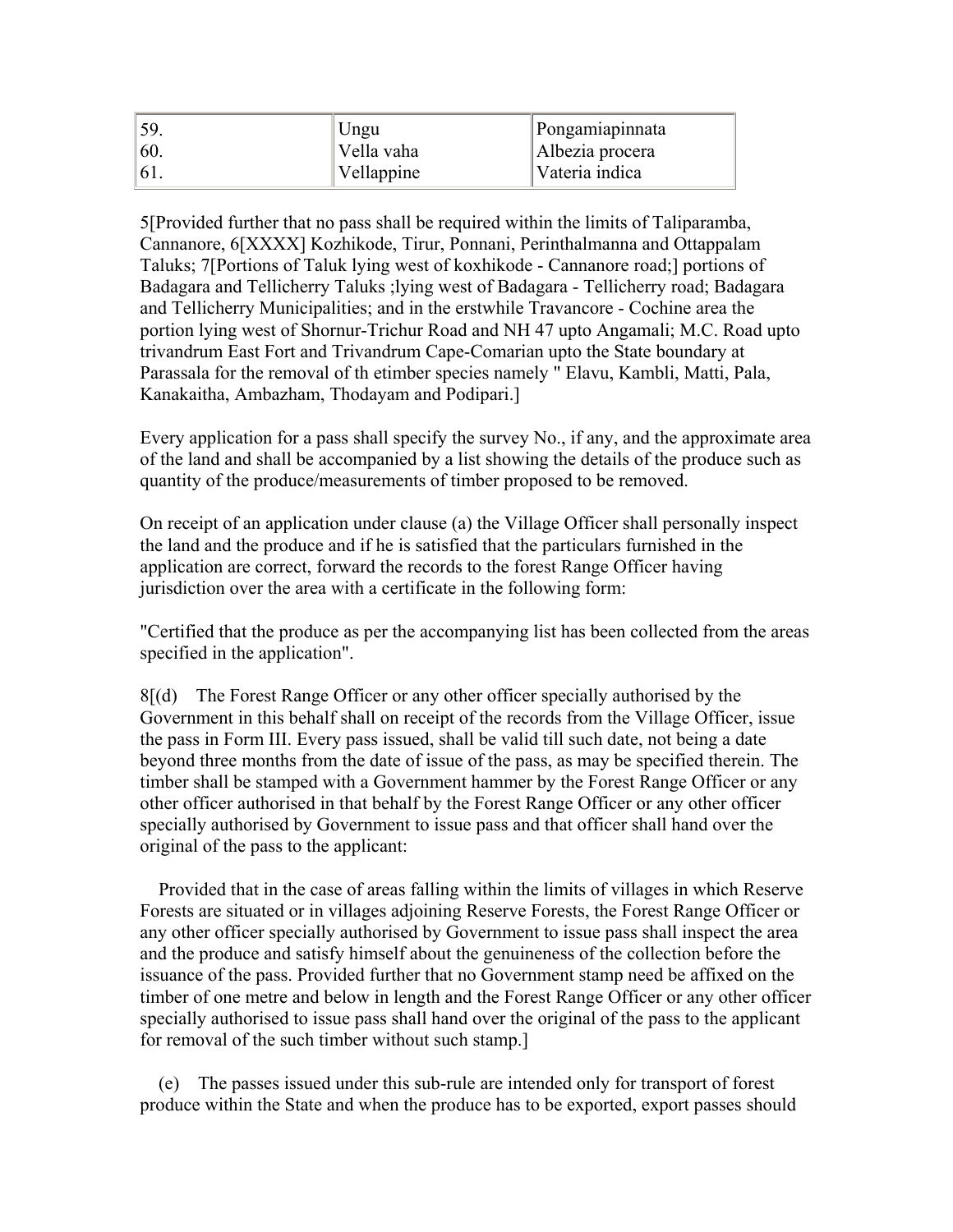be obtained from the concerned Divisional Forest Officer on th estrength of the passes issued under this sub-rule.

Every application for extension of the period of validity of a pass shall be treated as an application for a nmew pass and shall be dealt with accordingly.

(5) If the satisfactory conduct of the inspection under clause (d) of sub-rule (2) or under clause (c) of sub-rule (4) or under clause (d) of sub-rule (4) involves the clearance of the surveyed boundaries of the private lands concerned, the applicant or his agent shall on being called upon by the inspecting officer in writing, clear such boundaries and if he fails to do so with in a reasonable time, the application shall be rejected.

(6) The entire procedure in each case shall be completed within one month from the date of receipt of the application for a pass, but if the applicant or his agent fails to fulfil any of the conditions obligatory on him within a reasonable time, the application shall be rejected and the applicant shall be given an immediate intimation rejecting the application with reasons therefore. If the intimation cannot be delivered personally to the applicant or his agent, it shall be sent to the applicant by registered post and a not thereof made in the concerned office records.

 (7) (a) The validity of a pass issued under sub-rule (2) or sub-rule (3) may be extended by the Divisional Forest Officer on application from the pass holder and on production of the original pass with the actual removal noted on the reverse of the pass and certified by the Foresters or forest Guards who checked the removals at the place of loading or at the watch stations or checking stations through which they were removed.

Every application for extension of the period of validity of a pass issued under sub-rule (2) or sub-rule (3) shall be made to the Forest Range Officer concerned, who shall, after verifying the balance of the Forest produce left unremoved at site, submit the same with his remarks within a fortnight to the Divisional Forest Officer, who shall grant such extension within a fortnight from the date of receipt of the remarks of the Forest Range Officer.

Nothing contained in this sub-rule shall be deemed to authorise the Divisional Forest Officer to extend the period of validity of a pass issued under sub-rule (2) or sub-rule (3) beyond six months from the date on which it was first issued.

Every application for extension of the period of validity of a pass issued under sub-rule (2) or sub-rule (3) beyond six months from the date on which it was first issued shall be treated as an application for a new pass and shall be dealt with accordingly.

(8) If any application be made for the issue of a copy of pass already issued on the plea that the original was lost by mischance or otherwise, a copy of the pass may be issued on production of the required copying stamp papers and after inspection and verification of the forest produce, if necessary.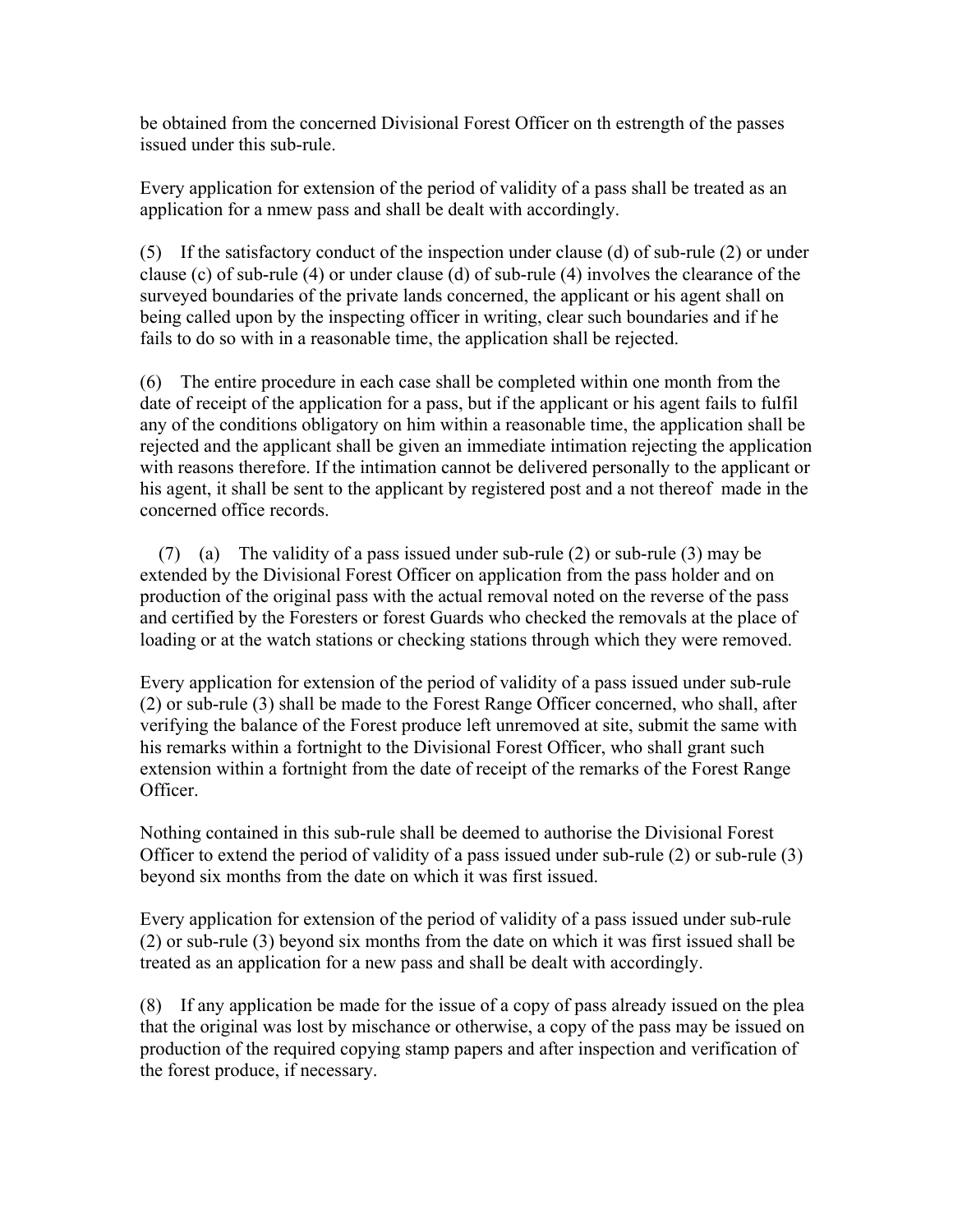(9) Any person desiring to export the exempted timber which are not exempted in other States, shall submit his application to the Village Officer having jurisdiction over the area from which such timber is proposed to be removed. Export passes in such cases shall be granted on the strength of the passes issued by the Forest Range Officer under sub-rule (4) by the Divisional Forest Officer having jurisdiction over the area from which such timber is proposed to be removed.

 **Explanation**.- The Forest Department shall not be held responsible for any dispute regarding the owner ship of the produce for which passes are issued and the issue of a pass does not ipso facto confer any right on any person regarding the ownership of that produce.

 5. **Passes for import or transport**.- In the case of forest produce imported from other States the pass shall be in Form IV printed on red paper. In the case of timber transported from place to place within the State by merchants or others who have registered their property marks, the pass shall be in Form IV printed on white paper, the forms being obtained from the Forest Department. The language used in this case must be English, Malayalam, Tamil or Canarese.

(2) Passes in Form IV (white) shall be in triplicate and shall have all the columns filled up by the owner of the depot or his authorised agent, the original shall be handed over to the person authorised to move the timber and the triplicate shall be kept as a counterfoil for at least one year from the date of issue, and shall be produced for inspection at any time within that period on demand by any Forest Officer not below the rank of a Forester. The duplicate shall be sent to the Divisional Forest Officer in whose jurisdiction the depot is situated.

(3) Passes issued by Officers and Merchants of the other States shall be honoured till the consignments covered by such passes reach the first Forest Watch Station/Checking Station on the route of transport. On reaching the station, the passes shall be surrendered to the Officer in charge of the station who shall then issue a pass in Form IV in red paper in lieu of the pass surrendered and stamp the timber with his mark before the consignment leaves his station. The pass in Form IV (red) shall be in duplicate, the original to be handed over to the person transporting the produce and the duplicate to be kept as counterfoil at the watch station.

# 6. **Passes for transport of Government timber and other Forest produce**.-

Passes for transport of Government timber and other forest produce from a forest to a sale depot or from one sale depot to another or from one place to another within the State shall be in Form V in quadruplicate, and issued by the Range Officer, Depot Officer or other Officer authorised by the Divisional Forest Officer whether such timber is worked down by Forest subordinates or by contractors employed by the Forest Department for the purpose.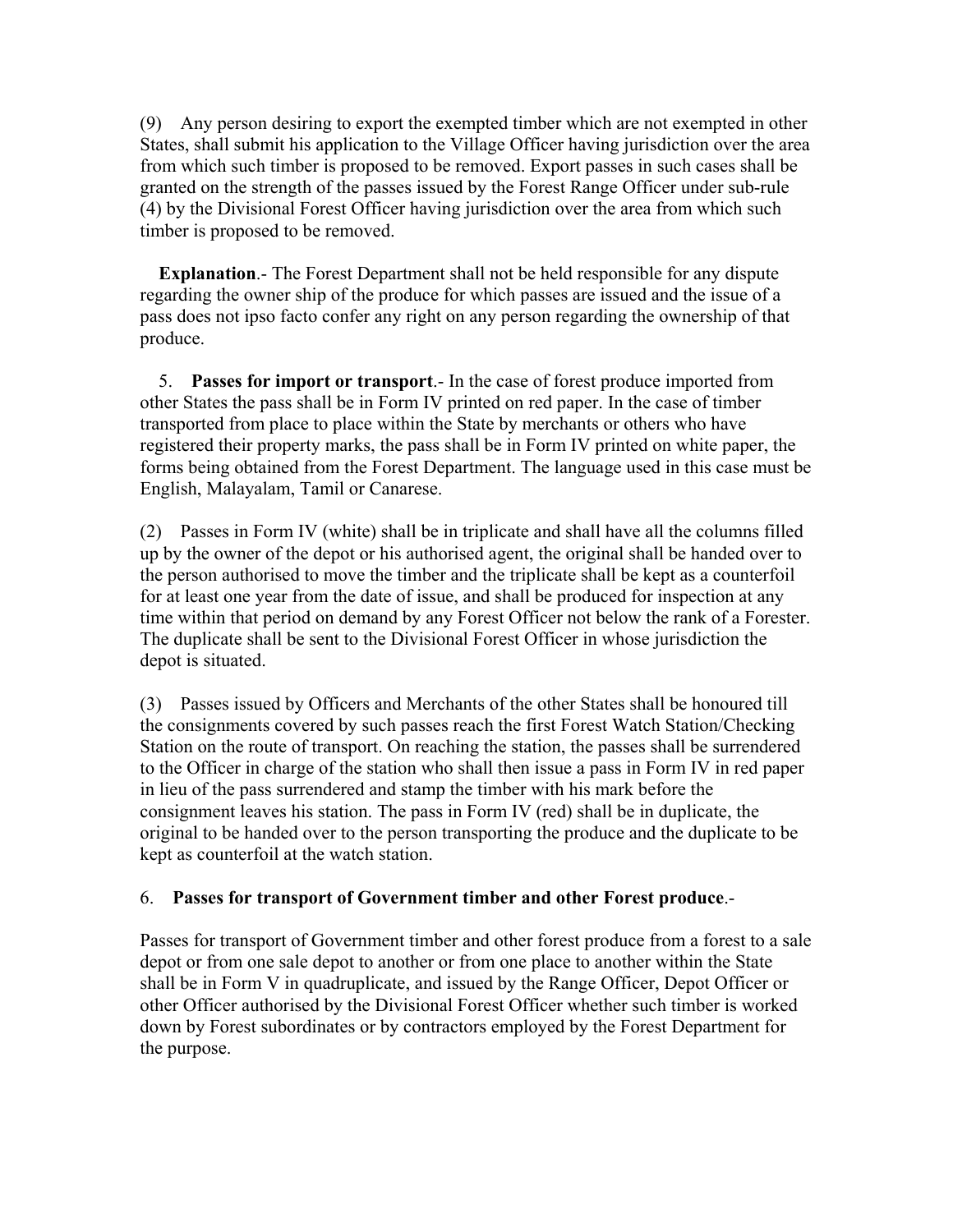7. **Issue of subsidiary pass book**.- (1) Where any difficulty is experienced by forest subordinates or contractors in moving in one consignment all the timber and other forest produce covered by a single Form No. V pass, the Divisional Forest Officer may issue to the subordinate on duty a numbered pass book, known as subsidiary pass book in Form VI and shall at the same time authorise the Forest subordinate to issue one of these as a subsidiary pass for each load or raft. Form VI passes shall be in quadruplicate and shall be printed on white paper. The original and the duplicate should accompany each consignment of forest produce transported, the triplicate shall be sent to the Forest officer, who issued the main pass and quadruplicate kept as counter foil. When the produce is received in the depot, the Depot Officer shall acknowledge the receipt of forest produce in the duplicate copy indicating difference if any and return the same to the Forest Officer who issued the main pass. these passes will take the place of the main pass. The main pass shall however, be surrendered to the Depot Officer, along with subsidiary pass for the last consignment.

(2) Where any difficulty is experienced by contractors in moving in one consignment all the timber and other forest produce purchased from Government land and covered by Form III pass, the Divisional Forest Officer may issue to his subordinate on duty a numbered pass book, known as subsidiary pass book in form VI after realising the value of the pass book from the contractor concerned, and shall at the same time authorise the forest subordinate to issue one of these as a subsidiary pass for each load or raft. The Form VI passes for this purposes shall be in triplicate and shall be printed on yellow paper. The original should accompany each consignment of forest produce transported, the duplicate shall be sent to the Forest Officer who issued the Form III pass and the triplicate kept as counterfoil.

(3) Passes in Form VI shall have all the columns filled up by the forest subordinate and the passes shall be signed and dated by him, Every such pass shall bear the number and date of the main pas under which it is granted.

8. **Passes for removal of fuel, charcoal etc**.- (1) Passes for the removal of 9[fuel wood], charcoal, bamboos, reeds, incha and other forest produce, purchased from reserved forests or unreserved Government lands on payment of the prescribed seigniorage fees, shall be in Form VII printed in triplicate, and shall be issued by the Range Officer of the range or any other Officer specially authorised in this behalf by the Conservator of Forests.

(2) In Divisions where transport of reeds is effected by land in head-load, head-load passes shall be issued in Form VIII whenever necessary. Passes for head-loads of reeds shall be in the form of tickets printed on card board or otherwise and shall have the description of produce and value entered on them, in print, besides the passes being consecutively numbered, on both their right and left hand edges in print and perforated in the middle. Watch pass shall be printed in the same denomination, namely for one headload of thirty reeds, valued at Rupee one only and shall be current or valid only for any one day of 24 hours.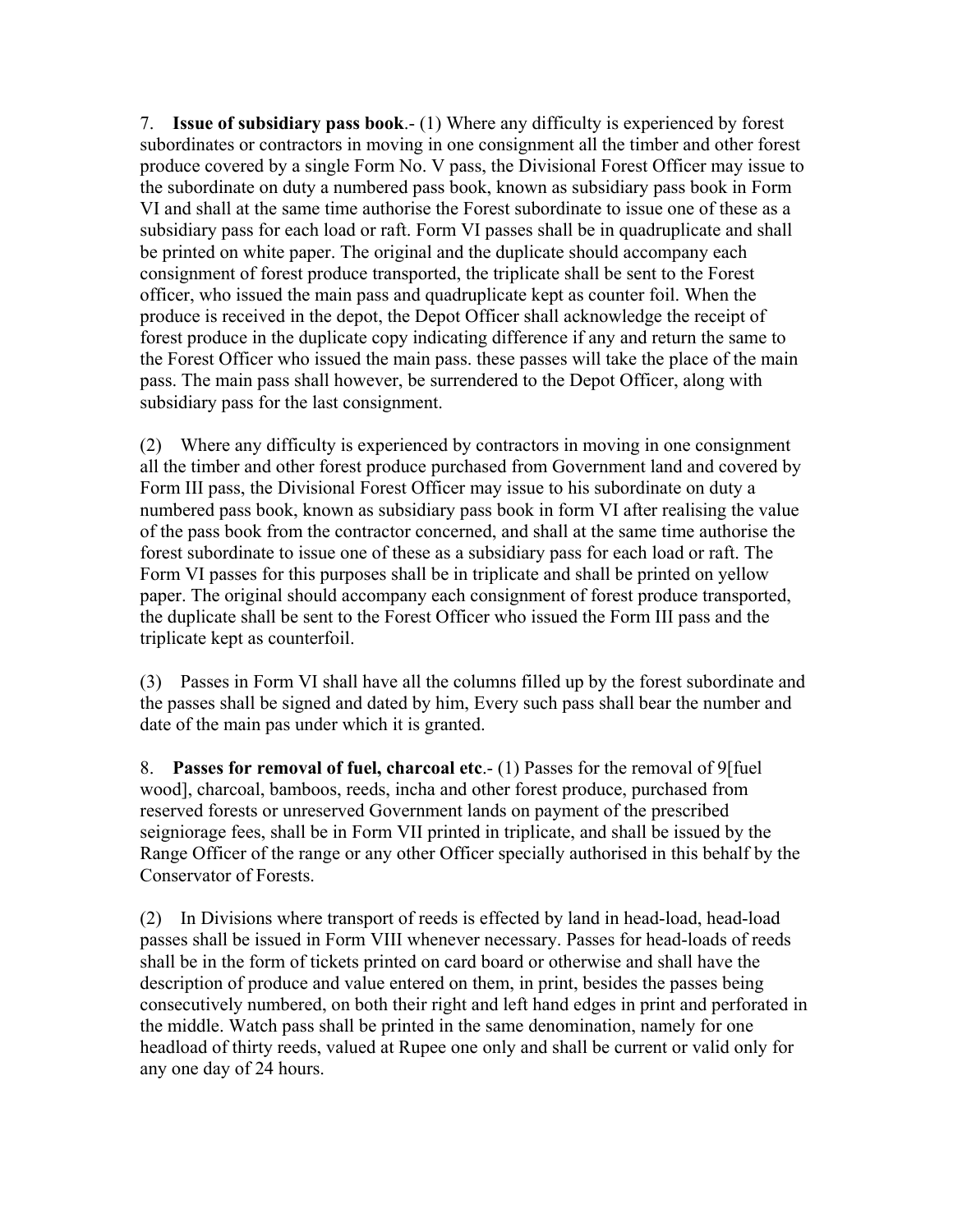(3) Fees paid as seigniorage for articles of minor forest produce including reeds and bamboos shall not be refunded on any account.

9. **Passes not to be valid if not duly filled up etc**..- Passes issued under these rules shall not be valid unless all the columns have been filled up and unless they have been duly signed and dated, and in the case of passes issued by Forest Officers unless also stamped with the official seal of the Forest Officer concerned and in the case of those issued by merchants and others unless they are also stamped with their registered property mark.

10. **Passes to accompany the timber or forest produce, etc**..- 91) Passes issued under these rules shall invariably accompany the timber and other forest produce which is i transit and any vehicle carrying such timber or other produce shall be stopped for inspection at all established Forest Watch Station/Forest Checking Stations on the routes and also when demanded by any Forest Officer in uniform so as to make it possible for him to check the produce in transit.

(2) It shall not be lawful to take any timber or other forest produce by any route other than that mentioned in the pass or to take any timber or other forest produce off any road or over on the prescribed routes on which a watch station or checking station has been placed, with the intention to evade the production of the article at the watch station or checking station. The quantity of timber or forest produce must not be greater than or different from that entered in the pass and, if it is less, the quantity actually passed every time shall be entered on the back of the pass and the entry signed and dated by the checking officer and the pass returned to the person producing it to cover the Forest produce during further transit till it reaches its destination provided that the total quantity removed does not exceed that entered in the pass and that the last removal is effected within the time noted in the pass.

11. **Passes in general and checking**.- (1) A pass issued under these rules shall not be for more than one unit of transport, for example, one raft, one cart-load, one boat-load, one lorry-load, one waggon-load, etc.

(2) All passes shall be written in ink or copying pencil using carbon paper.

(3) Copies of passes prescribed by these rules to be sent to the Depot Officer, Ranger Officer and Divisional Forest Officer shall be despatched by post or messenger within 24 hours of issue.

(4) Supply of forms of subsidiary passes will be on realisation of value that may be fixed by the Government from time to time from the party at whose instance such passes are issued.

(5) All timber in transit must, for purposes of identification be stamped at both ends. All timber covered by passes issued by Forest Officers shall be stamped with a Government stamp, and all timber covered by passes issued by timber merchants shall be stamped with the property mark registered by him with the Divisional Forest Officer.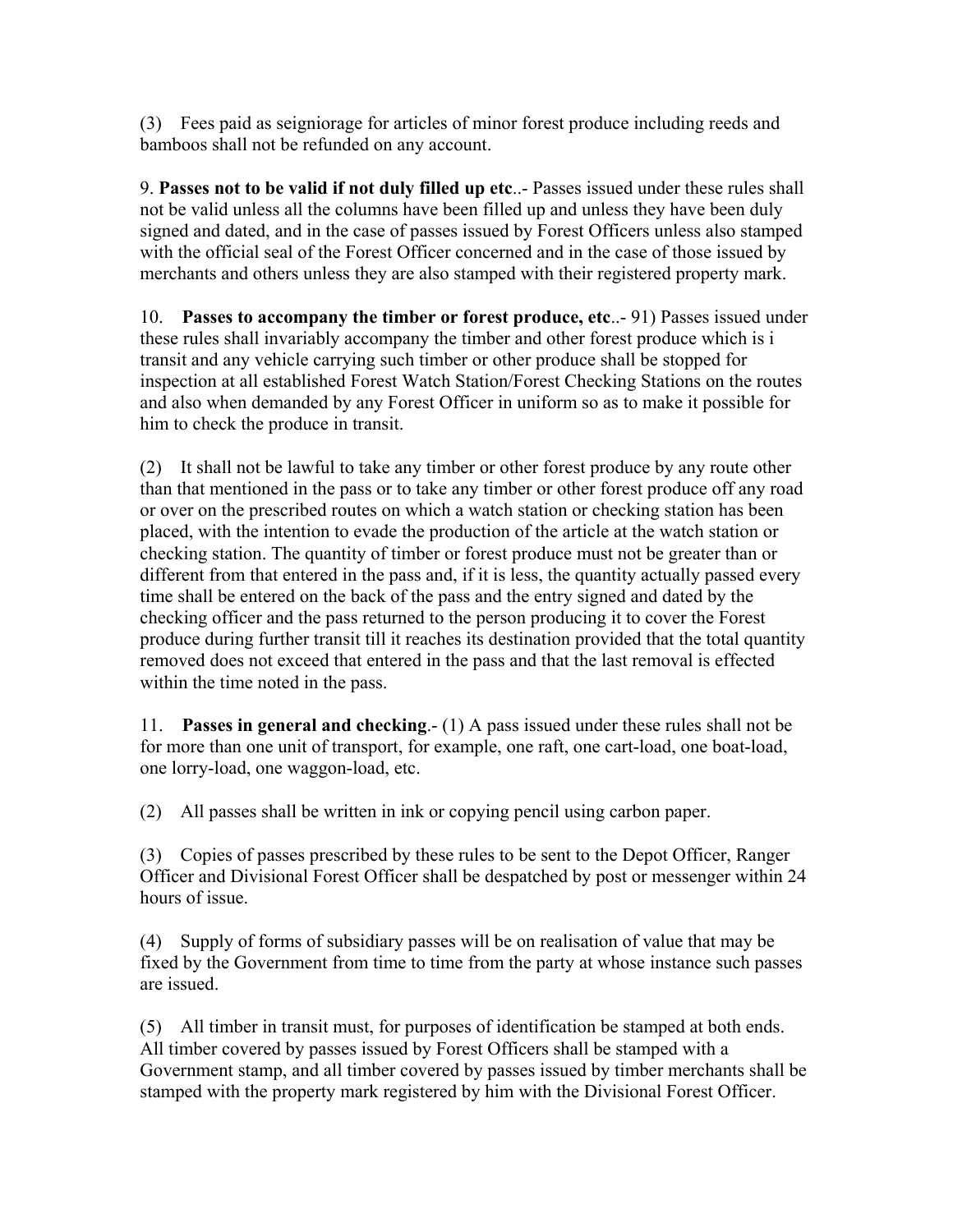12. **Property marks**.- (1) Merchants or other persons trading in timber may register their property marks and it shall not be lawful to use any property mark which has not been registered. The application for registration of property mark shall be submitted to the Divisional Forest Officer and shall contain the name of the Dept, trading licence No. if any and the approximate quantity of timber which the applicant intends to deal with during the financial year and shall be accompanied by25 impressions of the property mark. The Divisional Forest Officer shall cause necessary enquiries being made about the antecedents of the applicant and if he is satisfied that there is no objection in granting the property mark any issue a certificate of registration in Form No. IX. A property mark registered shall be valid only for the particular depot mentioned in the certificate of registration. I a timber trader runs Timber Depots in more than one place, he shall register his property mark separately for each Depot at the Offices of the respective Divisional Forest Officers. 10[the registration shall be in force for a period of five years counting from the 1st day of April of the year or registration. A property mark registered or renewal under this rule shall be different for each Depot]. The Divisional Forest Officer may, for good and sufficient reasons to be recorded in writing, cancel or suspend a registration certificate already issued.

11[(2) The fees for registration or renewal of property mark for a period of five years or part thereof shall be rupees two thousand five hundred.]

(3) The property mark registered in one Division shall be honoured in all other Divisions. Impressions of a property mark registered by a Divisional Forest Officer shall be furnished by him to all other Divisional Forest Officers for information. A register of property marks shall be maintained in each Division containing full particulars of all the registered property marks in the State. In cases or renewal, cancellation or suspension, the Divisional Forest Officer doing so shall intimate the fact to all other Divisional Forest Officers for their information. It shall be open to any Forest Officer not below the rank of a Forester to inspect the timber yard or trading place of a timber trader, check the timber or the accounts before or at any time after registration or renewal of his property mark. Form No. IV pass books printed o white paper shall be issued to those who have registered their property marks n realisation of prescribed fees by the Divisional Forest Officer. The issue of pass books shall be regulated in such a way that the dealer shall not be in possession of more than one book with him at a time. He shall issue passes strictly in the serial order. A fresh book shall not be opened before the book inuse has been cmpletely exhausted.

(4) The Divisional Forest Officer may refuse registration or renewal and cancel or suspend registration or renewal of any property mark if he considers that the registration or renewal o such property mark is detrimental to forest protection on account of the position of the Depot or of the antecedents of the applicant or that such property mark cannot be easily distinguished from a Government mark or from a property mark already registered, or for other good and sufficient reason which shall in every case, be placed on record by him. Against such refusal, cancellation or suspension, an appeal shall lie, within 45 days from the date of receipt of the order o the Divisional Forest Officer, to the Conservator of Forests whose decision there on shall be final.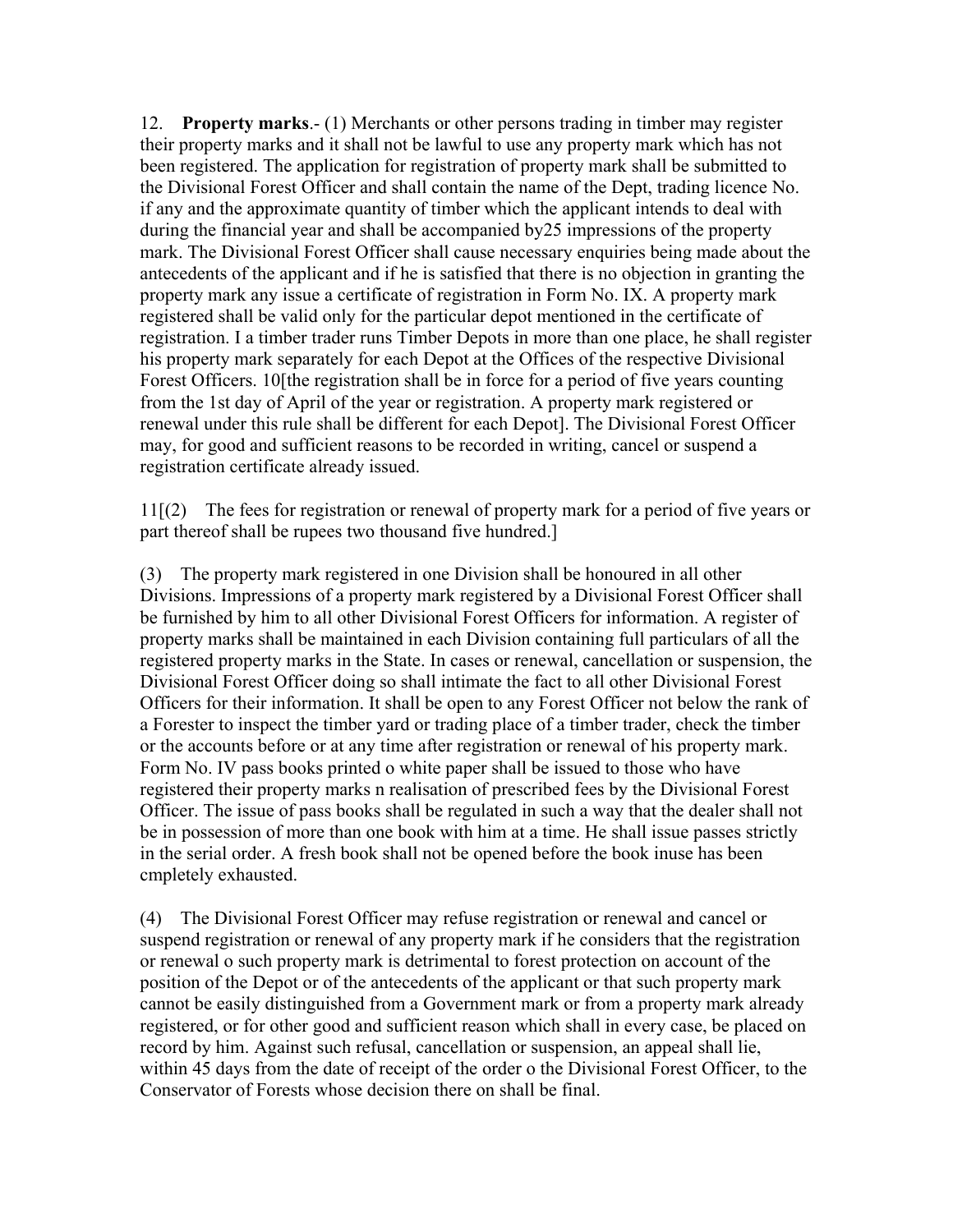13. **Checking stations**.-The chief Conservator of Forests may, by notification in the Gazette, open new checking stations or close those in existence at any time and they shall be considered as opened or closed, as the case may be, from the date of publication of such notification in the Gazette.

14. **Removal of obstruction of waterways**.- (i) if any tree alls or if any timber sinks or lies floating in the water of any river, stream, canal, creek, or other channel, natural or artificial, in such a manner as to obstruct the passage of boats or timber rafts the person in occupation of the ground where the tree was growing or the person in charge the timber which has sunk or lies floating shall within 24 hours cause the removal thereof.

(ii) Any person whose boat or timber raft is obstructed in its passage, or any officer of the Revenue, Police, Public Works or Forest Departments any forthwith cause the removal of any such obstruction and may report the fact to the nearest Magistrate having jurisdiction, whose order as to the recovery of expenses thus incurred shall be final.

15. **Obstruction of waterways.**- It shall not be lawful to close or obstruct a stream or river or channel or other waterway natural or artificial, by throwing timber, brushwood, stones or earth or any other material, or in any other manner so as to prevent or obstruct the floating or rafting of timber or passage of boats. Such obstruction may be removed by any Officer of the Forest, Revenue or police Department and the cost of such removal shall be recovered from the person causing such obstruction in addition to any punishment to which he will be liable under Rule 23.

16. **Protection of timber on river banks etc**..- All timber stored on the banks of rivers, streams, cannals, creeks and other channel natural or artificial or in places which are liable to be flooded, shall be securely fastened by rope or chains to posts driven securely in to the ground or to trees or other naturally secure holds, to prevent the timber being floated away by the water.

17. **Regulation of floating of timber.**- Unless otherwise provided in any other law relating to public canals and public ferries for the time being in force, the floating of timber in rivers, streams, canals, creeks and other channels where it has to pass bridges, locks, or other public works shall be regulated as follows:-

(a) Timber rafts shall no exceed 45 metres in length;

(b) Timber rafts shall not exceed in width one half of the narrowest span of any bridge, or one half of the narrowest portion of any lock or other public works past which the timber has to be floated;

(c) A timber raft is being passed through a bridge, lock or other public works shall have the following number of able-bodied persons in charge of it:-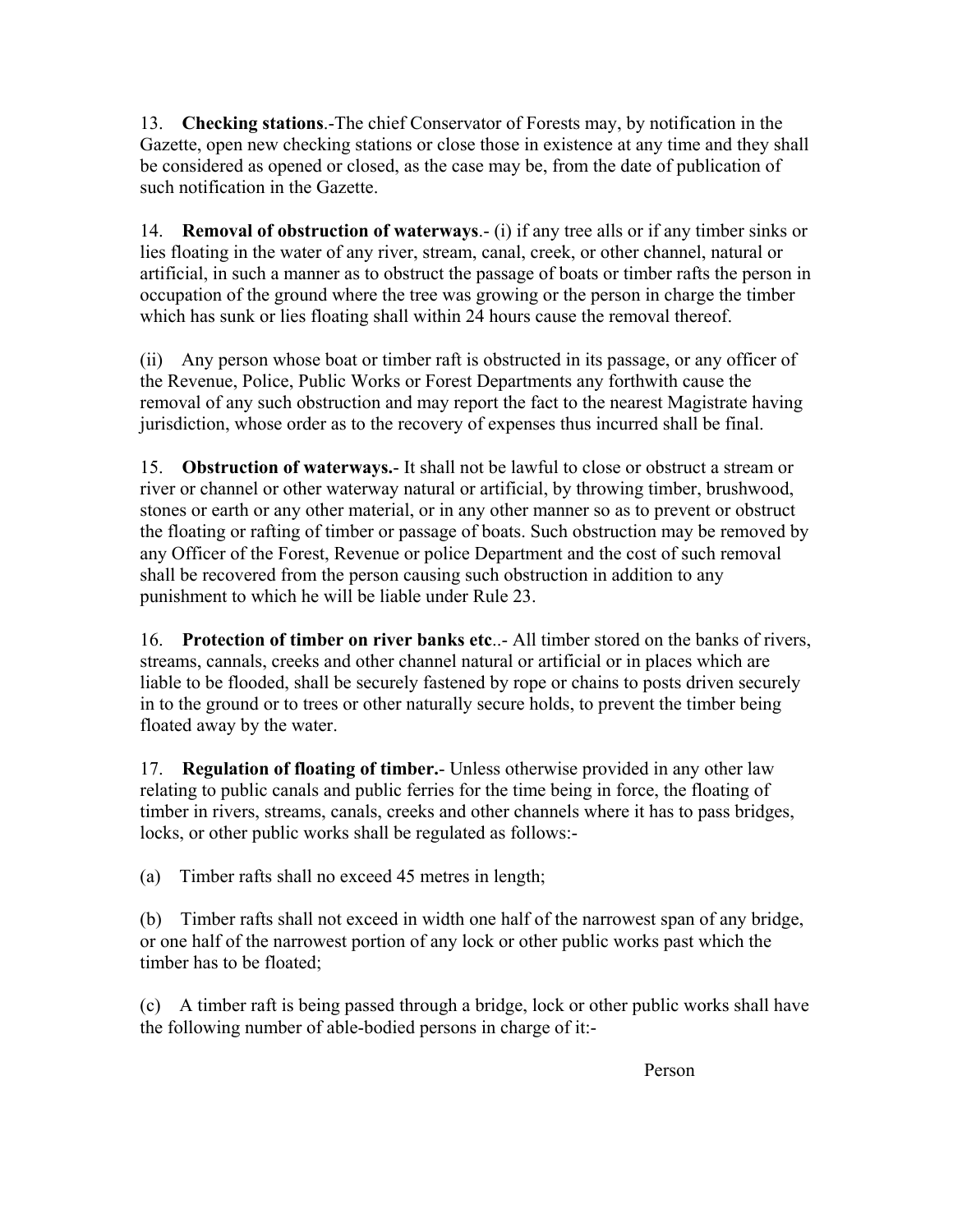| for a raft under 15 meters in length            |  |
|-------------------------------------------------|--|
| for a raft above 15 metres, but below 30 metres |  |
| for a raft above 30 metres, but below 45 metres |  |

(d) The persons in charge of such raft shall be supplied with suitable poles of sufficient length or other suitable appliances or guiding the rafts;

(e) No two rafts shall be anchored abreast of each other;

(f) A light shall be supplied to every raft at night.

(g) Every timber raft, whether anchored or moving elsewhere than through any bridge, lock or other public works shall always have at least one able bodied person in charge thereon.

18. **Powers of Officers**.- All Revenue Officers not below the rank of Village Officer, all Police Officers not below the rank of Head Constable, all Forest Officers and all Officers in charge of bridge, locks or other public works shall have power to seize or detain:

(a) all timber stored in contravention of Rule 16;

all timber rafts until reduced to proper dimensions prescribed in these rules;

all timber rafts which are being floated in contravention of Rule17 until the required conditions are fulfilled and

all timber which has caused damage to bridges, locks, or other public works.

19. **Report of officers**.- The person making the seizure or detention under Rules 18 shall, without delay, report the fact to the nearest Station House Officer of Police.

20. **Disposal of Reports**.- The Station House Officer of Police shall thereupon report the fact to the nearest Magistrate who may pass such orders on it as he may deem fit.

21. **Damages**.- The amount of damage caused shall be assessed by the Public Works Division officer in whose charge the bridge or other public work is, but the Chief Judicial Magistrate of the district may revise the assessment so made and his order thereon shall be final.

22. **Storing on and transport across private lands.**- (1) Any Officer f the Forest Department may store timber or other forest produce which is the property of the Government on private lands or transport such timber or other forest produce across such land if such a step is necessary, and if any damage or loss is caused by such storage or transport, fair compensation shall be paid for the same.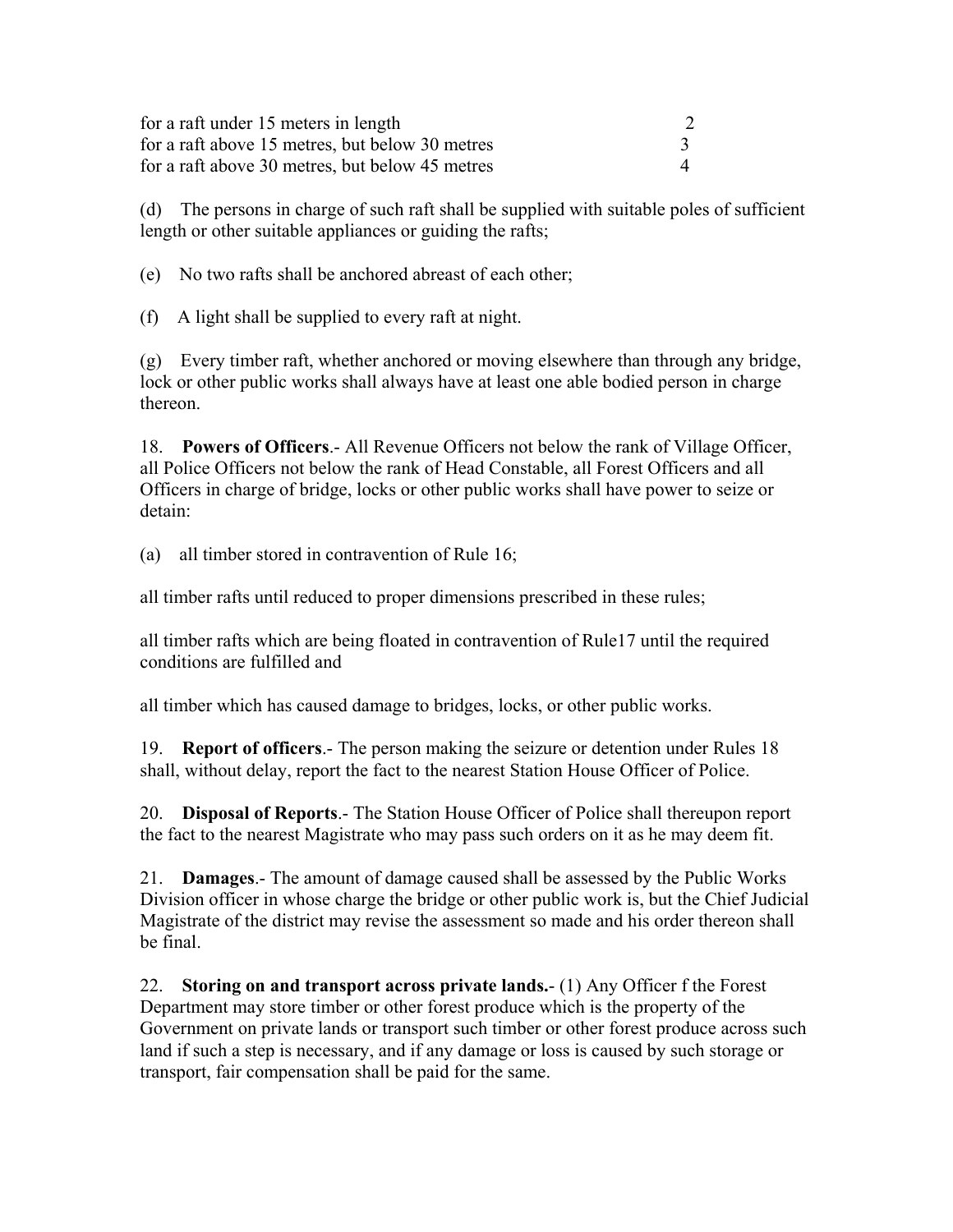23. **Penalties**.- (1) Whoever commits any contravention of any of the provisions of these rules shall on conviction by a magistrate by punished with imprisonment for a term which may extend to six months or with a fine which may extend to rupees five hundred or both.

(2) In cases where any offence was committed after making preparation for resistance to the execution of any law or any legal process or where the offender has been previously convicted of a like offence, the convicting Magistrate may impose double the penalty specified in sub-rule (1).

KERALA FOREST DEPARTMENT

FORM No.I

[See Rule  $3(2)$ ]

Application for clearance order for the export of Forest Produce

Name and address of the person/company exporting forest produce.

Name of produce

Description of logs - Log No. length x girth - Cubical contents. (As it is originally stored at the time of transport). In the case of other forest produce, please give the quantity.

Marks for identification.

Whence obtained - Place, depot or range, division and State.

How obtained - Sale from Government Department/Private Department/from private land (Name and also Survey No. in the case of private lands to be specified).

(a) If the log has been reshaped or otherwise converted, details of conversion and reference to item No. of conversion register.

(b) Number an ddate of sale confirmation order/property mark registration.

Form III pass Yellow/salw deed (enclosed in original with a copy).

Details of transport pass under which the produce was transported to its present place of storage (original enclosed).

Checking stations passed, with date and time of checking.

Checking if any, done by other forest officials.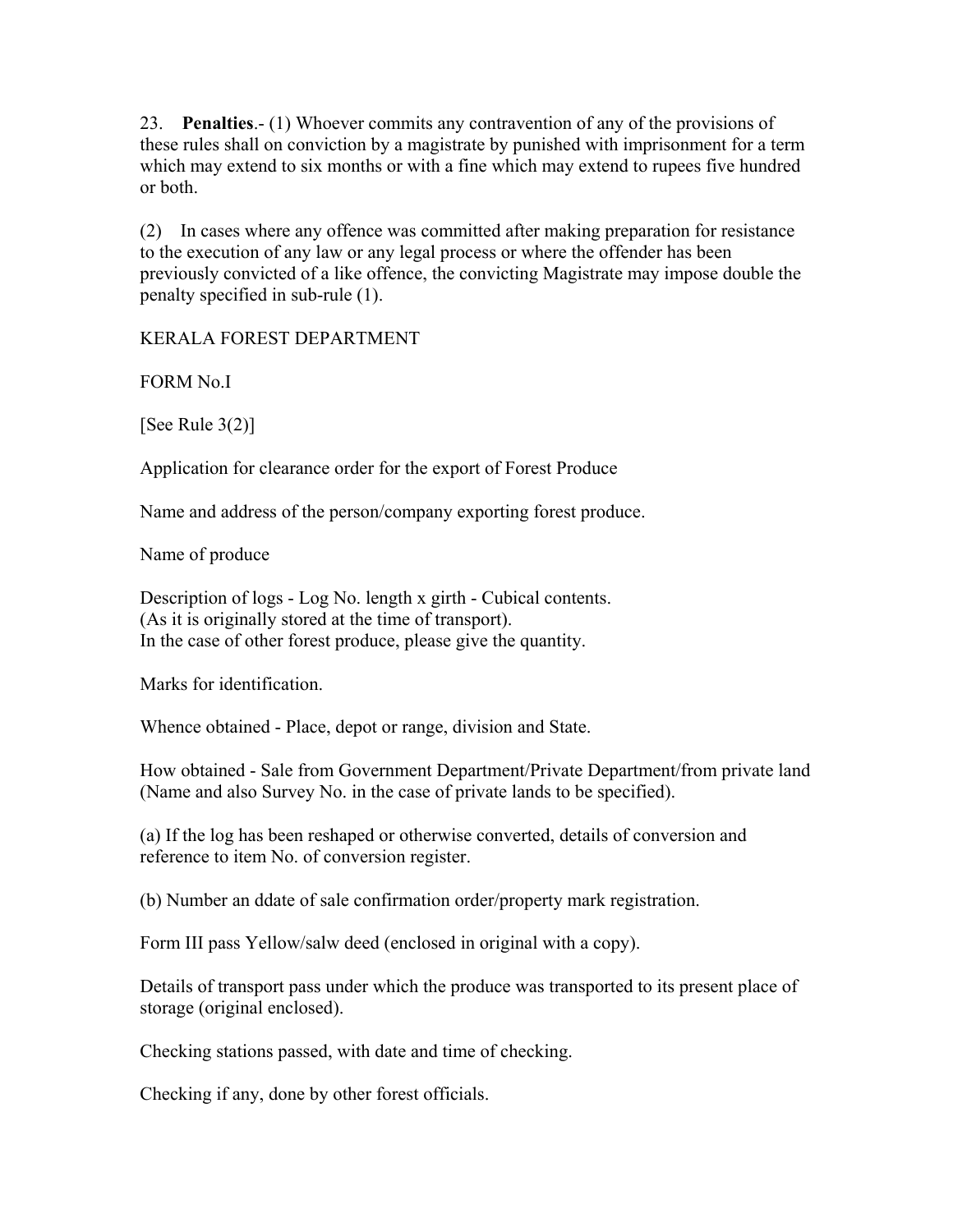Depot where it is stored now.

Description of timber (as it stands now) Log No. length, girth (breadth x depth) cubical contents.

Marks of identification.

The Port/Railway Station from where export is desired.

Place:

applicant.

Date: Signature of the

(Exporter).

KERALA FOREST DEPARTMENT FORM No. II [See Rule  $3(2)$ ] Clearance order for the Export of Timber and other Forest Produce from Port, Railway **Station** 

N<sub>0</sub>

Ref.:- Application No. and date: 1. Name and address of the exporter. 2. Description of timber or other forest produce for which clearance is granted (a) Species. (b) Whether round log or square. (c) Log No. length x girth (breadth x depth) cubical contents or weight (d) Marks for identification 3. Where exported

 The timber or other forest produce described above have been found genuine and there is no objection in exporting them.

| Office of the Divisional Forest Officer/ | Divisional Forest        |
|------------------------------------------|--------------------------|
| Officer/                                 |                          |
| Assistant Conservator of Forests.        | Assistant Conservator of |
| Forests.                                 |                          |
|                                          |                          |

Station: Date:

Copy to the Customs Collector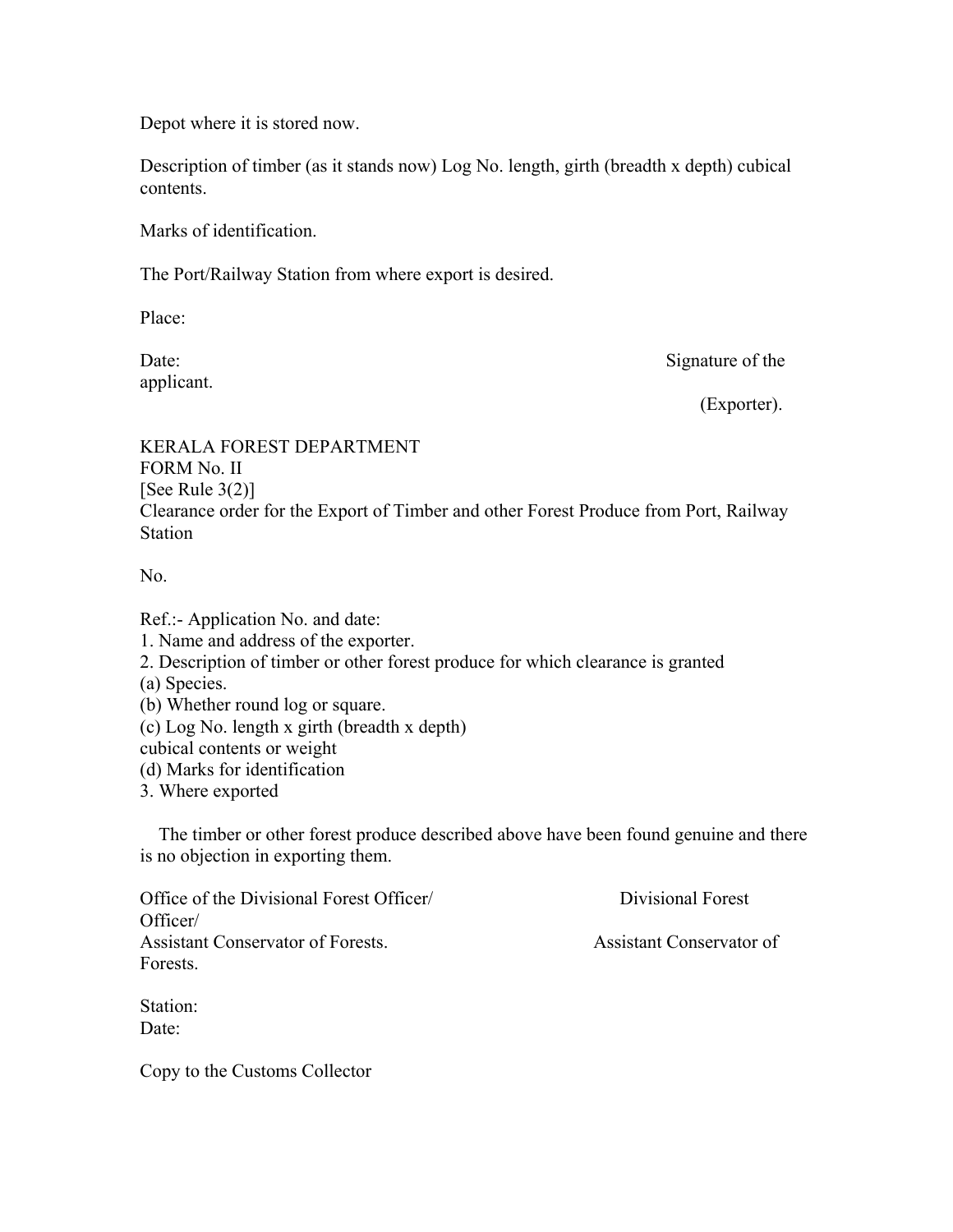Divisional Forest Officer/ Assistant Conservator of Forests.

| KERALA FOREST DEPARTMENT<br><b>FORM No. III</b><br>[See Rule $4(1)$ ]<br><b>EXPORT WAY PERMIT</b><br>(Counterfoil to be retained by the issuing Officer) |                                      |
|----------------------------------------------------------------------------------------------------------------------------------------------------------|--------------------------------------|
| Pass No.                                                                                                                                                 |                                      |
| Pass for the export of timber or other Forest Produce                                                                                                    |                                      |
| Name and residence of the person to whom pass is granted                                                                                                 |                                      |
| Description of produce                                                                                                                                   |                                      |
| Quantity                                                                                                                                                 |                                      |
| Fees paid, if any                                                                                                                                        |                                      |
| Marks, if any                                                                                                                                            |                                      |
| Whence obtained                                                                                                                                          |                                      |
| Destination                                                                                                                                              |                                      |
| Route (Specify the Forest Watch Station/ Checking Station)                                                                                               |                                      |
| Time allowed                                                                                                                                             |                                      |
| Remarks                                                                                                                                                  |                                      |
| Date:<br>Station:<br>pass                                                                                                                                | Signature of the person granting the |
|                                                                                                                                                          | Name<br>Designation                  |
| (Office Seal)<br>(Red)                                                                                                                                   |                                      |
|                                                                                                                                                          |                                      |

KERALA FOREST DEPARTMENT FORM No. III [See Rule 4(1)]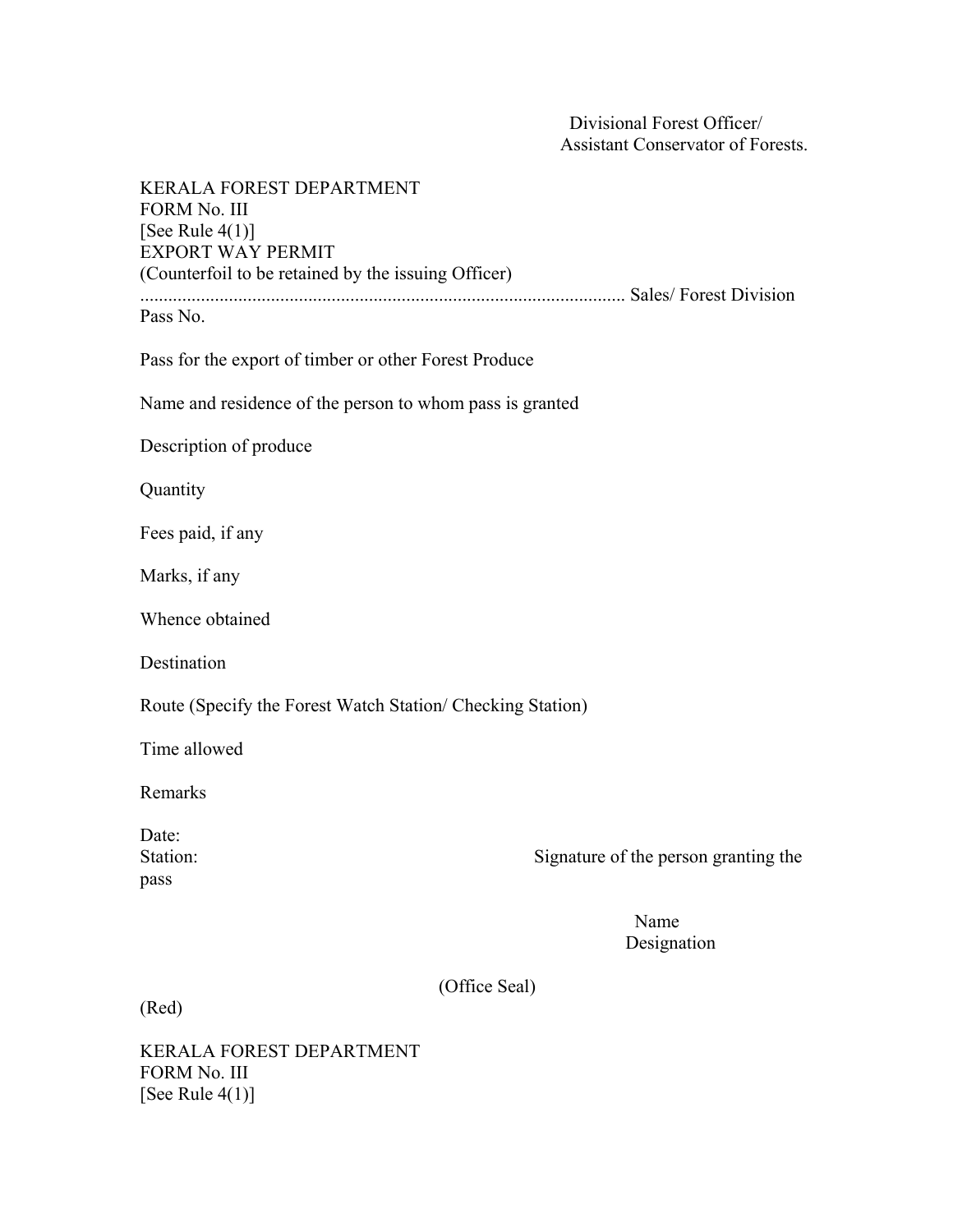#### EXPORT WAY PERMIT

(Duplicate to be sent to the Officer in charge of the Range or Range or Depot or Division or the case may be)

....................................................................................... Sales/Forest Division

Pass No.

Pass for the export of timber or other Forest Produce

Name and residence of the person to whom pass is granted.

Description of produce

**Quantity** 

Fees paid, if any

Marks, if any

Whence obtained

Destination

Route (Specify the Forest Watch Station/ Checking Station on the route)

Time allowed

Remarks

Date: Station:

granting the pass

Signature of the person

Name Name

Designation

(Office Seal) (Red)

KERALA FOREST DEPARTMENT FORM No. III [See Rule  $4(1)$ ] EXPORT WAY PERMIT Pass No.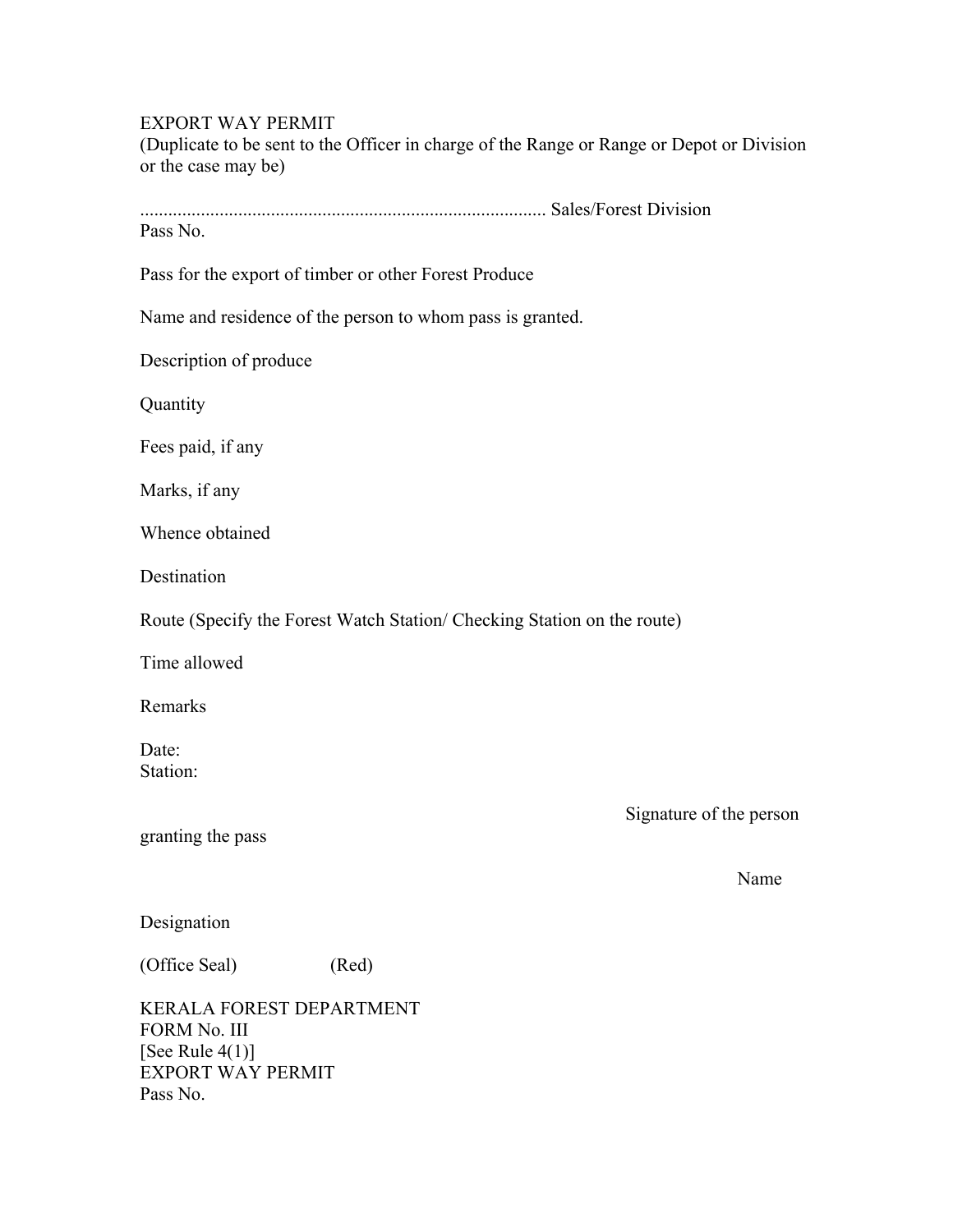| Pass for the export of timber or other Forest Produce                                                                 |       |                                                                                         |
|-----------------------------------------------------------------------------------------------------------------------|-------|-----------------------------------------------------------------------------------------|
|                                                                                                                       |       | Name and residence of the person to whom pass is granted.                               |
| Description of produce                                                                                                |       |                                                                                         |
| Quantity                                                                                                              |       |                                                                                         |
| Fees paid, if any                                                                                                     |       |                                                                                         |
| Marks, if any                                                                                                         |       |                                                                                         |
| Whence obtained                                                                                                       |       |                                                                                         |
| Destination                                                                                                           |       |                                                                                         |
|                                                                                                                       |       | Route (Specify the Forest Watch Station/ Checking Station on the route)                 |
| Time allowed                                                                                                          |       |                                                                                         |
| Remarks                                                                                                               |       |                                                                                         |
| Date:<br>Station:                                                                                                     |       |                                                                                         |
| granting the pass                                                                                                     |       | Signature of the person<br>Name                                                         |
|                                                                                                                       |       |                                                                                         |
| Designation                                                                                                           |       |                                                                                         |
| (Office Seal)                                                                                                         | (Red) |                                                                                         |
| KERALA FOREST DEPARTMENT<br>FORM No. III<br>[See Rule $4(1)$ ]<br>(Counterfoil to be retained by the issuing Officer) |       |                                                                                         |
| Pass No.                                                                                                              |       |                                                                                         |
|                                                                                                                       |       | Pass for the export of timber or other Forest Produce form Government Forests or depots |

or elsewhere

Name and residence of the person to whom pass is granted.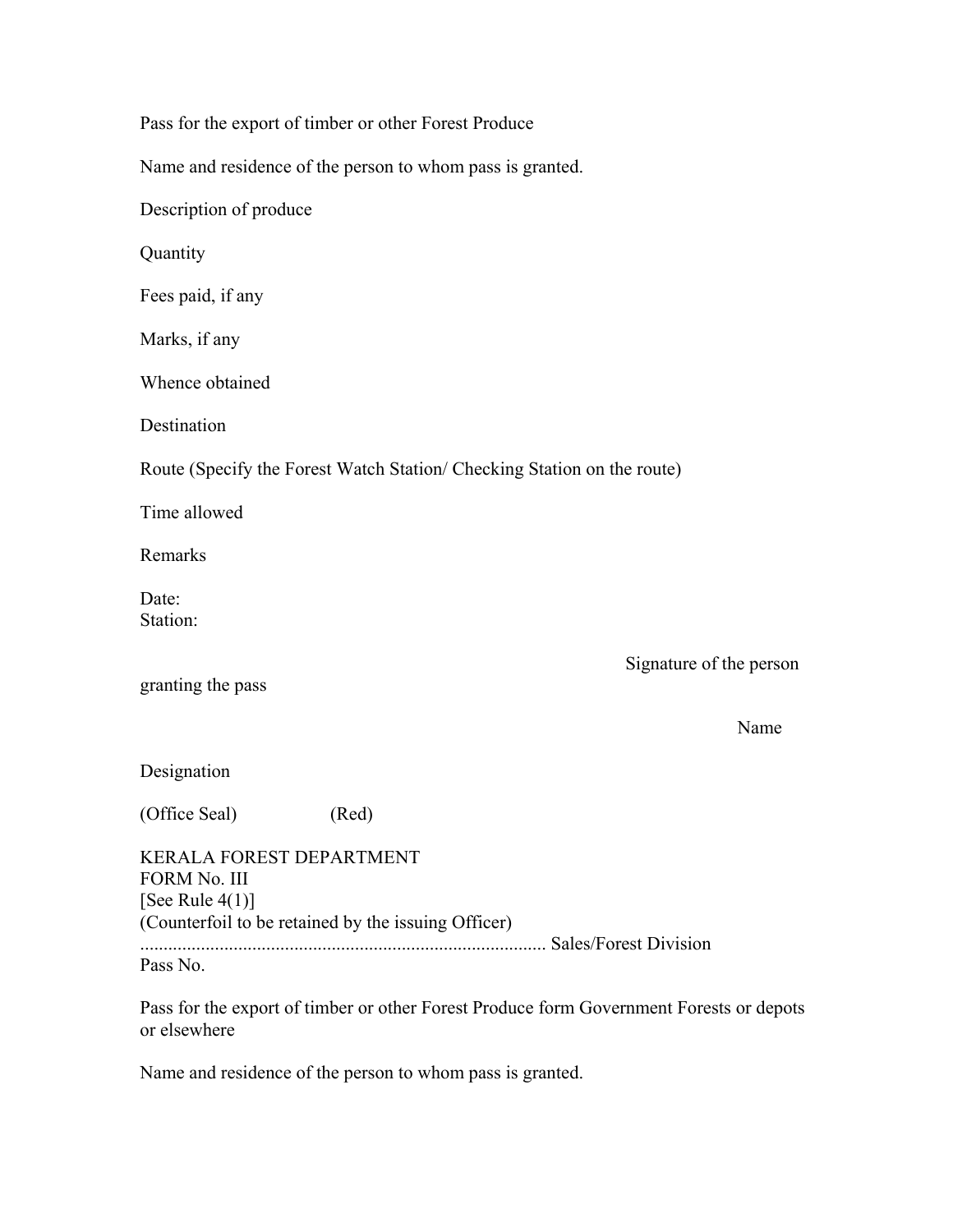Description of produce

**Quantity** 

Fees paid, if any

Marks, if any

Whence obtained

Destination

Route (Specify the Forest Watch Station/ Checking Station on the route)

Time allowed

Remarks

Date: Station:

Signature of the person

| granting the pass |  |
|-------------------|--|
|                   |  |

Name Name

Designation

(Office Seal)

NB: - Enter No., species and measurement of each log or description of produce covered by this pass on the back.

| KERALA FOREST DEPARTMENT                                                                                |
|---------------------------------------------------------------------------------------------------------|
| FORM No. III                                                                                            |
| [See Rule $4(1)$ ]                                                                                      |
| EXPORT WAY PERMIT                                                                                       |
| (Duplicate to be sent to the Officer in charge of the Range or Depot or Division as the<br>case may be) |

....................................................................................... Sales/Forest Division Pass No.

Pass for the export of timber or other Forest Produce from Government Forest or Depots or elsewhere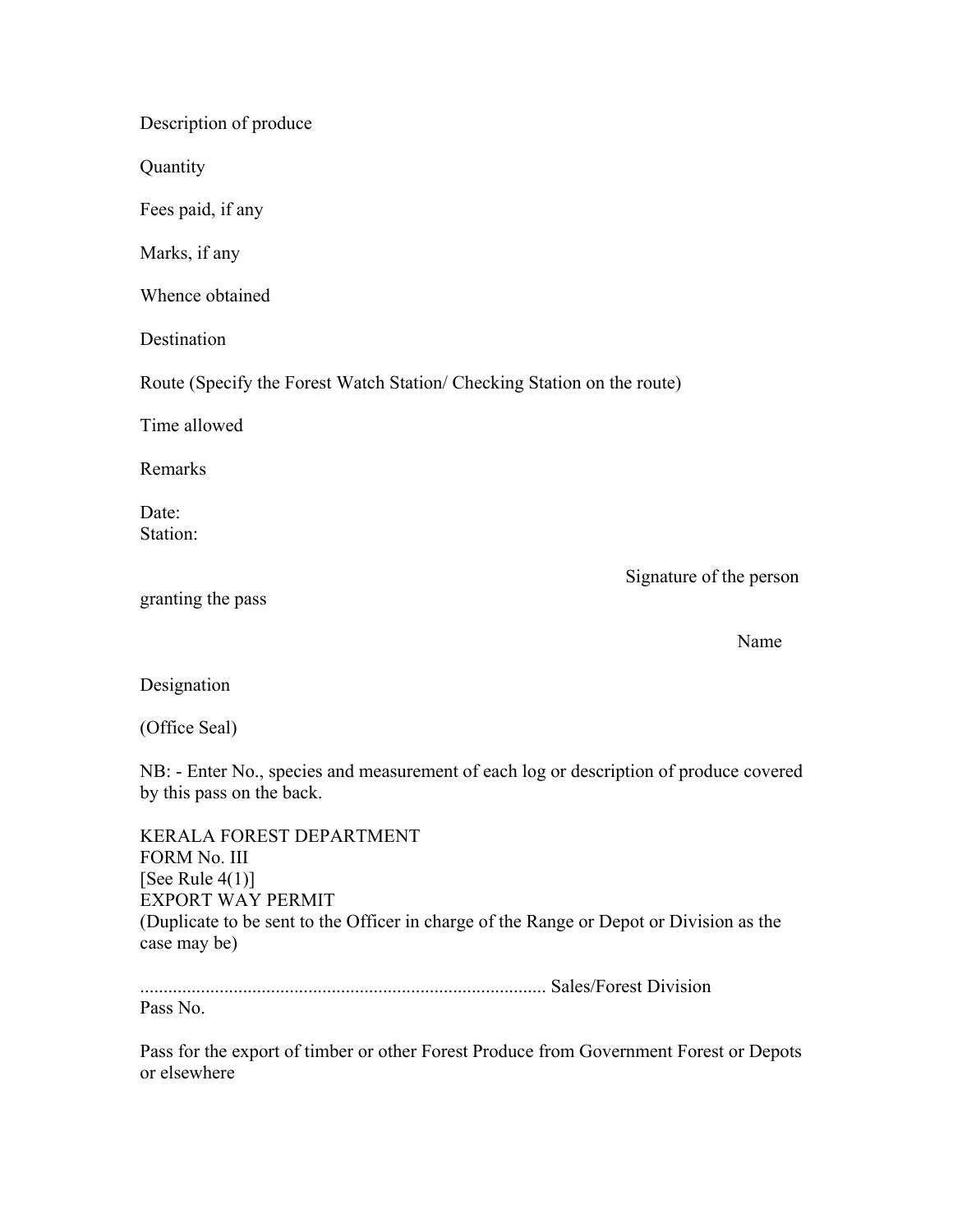| Name and residence of the person to whom pass is granted.                |                         |
|--------------------------------------------------------------------------|-------------------------|
| Description of produce                                                   |                         |
| Quantity                                                                 |                         |
| Fees paid                                                                |                         |
| Marks,                                                                   |                         |
| Whence obtained                                                          |                         |
| Destination                                                              |                         |
| Route (Specify the name of Watch Station/ Checking Station on the route) |                         |
| Time allowed                                                             |                         |
| Remarks                                                                  |                         |
| Date:<br>Station:                                                        |                         |
| granting the pass                                                        | Signature of the person |

Name Name

#### Designation

(Office Seal)

N.B.- Enter No., species and measurement of each log or description of produce covered by this pass on the back.

(White)

KERALA FOREST DEPARTMENT FORM No. III [See Rule  $4(1)$ ] EXPORT WAY PERMIT

....................................................................................... Sales/Forest Division

Pass No.

Pass for the transport of timber or other Forest Produce from Government Forests or depots or elsewhere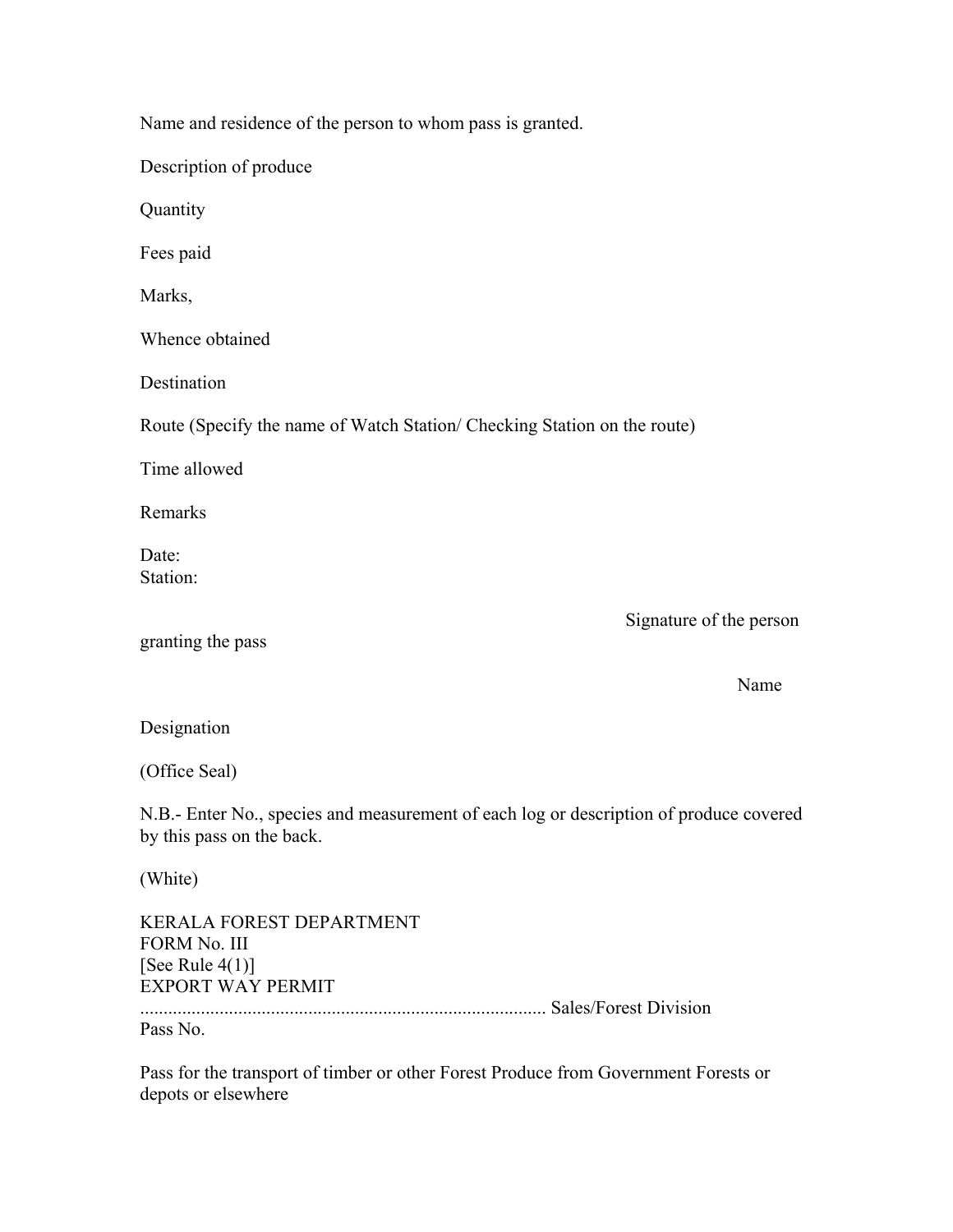Name and residence of the person to whom pass is granted.

Description of produce

Quantity

Fees paid,

Marks,

Whence obtained

**Destination** 

Route (Specify the name of Watch Station/ Checking Station on the route)

Time allowed

Remarks

Date<sup>-</sup> Station:

Signature of the person

granting the pass

Name Name

Designation

(Office Seal)

N.B.- Enter No., species and measurement of each log or description of produce covered by this pass on the back

KERALA FOREST DEPARTMENT FORM No. III [See Rule  $4(1)$ ] (Counterfoil to be retained by the issuing Officer) ....................................................................................... Forest Division Pass No.

Pass for the export of timber or other Forest Produce from Private Lands

Name and residence of the person to whom pass is granted.

Description of produce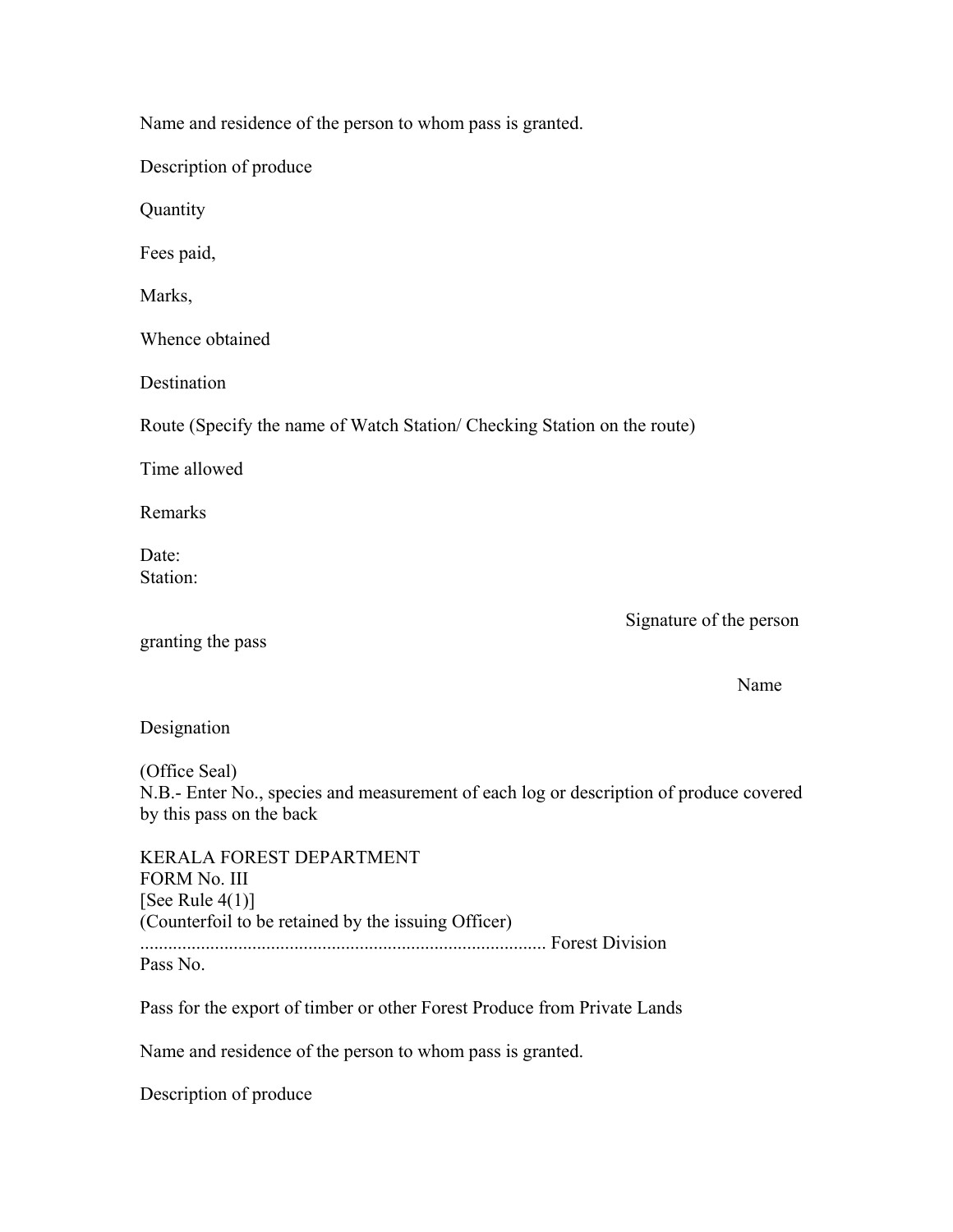**Quantity** 

Marks,

Whence obtained

**Destination** 

Route (Specify the name of Forest Watch Station/ Checking Station on the route)

Time allowed

Remarks

Date: Station:

Signature of the person

granting the pass

Name Name

Designation

(Office Seal) N.B.- Enter No., species and measurement of each log or description of produce covered by this pass on the back.

(Yellow)

KERALA FOREST DEPARTMENT FORM No. III [See Rule  $4(1)$ ] (Duplicate to be sent to the Officer in charge of the Range or Depot or Division or the case may be)

....................................................................................... Forest Division

Pass No.

Pass for the Transport of timber or other Forest Produce from Private Lands

Name and residence of the person to whom pass is granted.

Description of produce

**Quantity**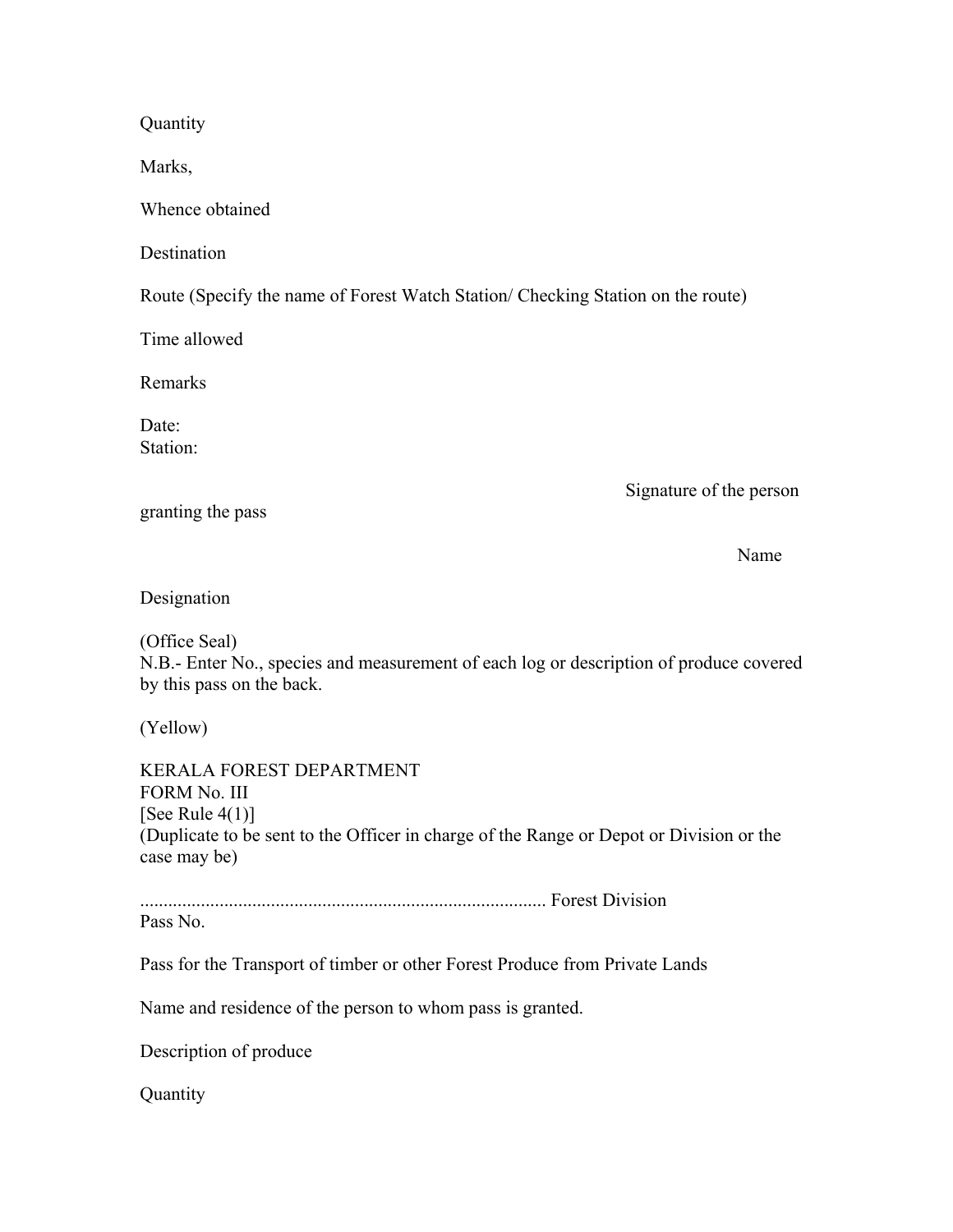#### Marks

Whence obtained

**Destination** 

Route (Specify the name of Forest Watch Station/ Checking Station on the route)

Time allowed

Remarks

Date<sup>-</sup> Station:

Signature of the person

granting the pass

Name Name

Designation

(Office Seal) N.B.- Enter No., species and measurement of each log or description of produce covered by this pass on the back

KERALA FOREST DEPARTMENT FORM No. III [See Rule  $4(1)$ ] ....................................................................................... Forest Division

Pass No.

Pass for the Transport of timber or other Forest Produce from Private Lands

Name and residence of the person to whom pass is granted.

Description of produce

Quantity

Marks

Whence obtained

**Destination**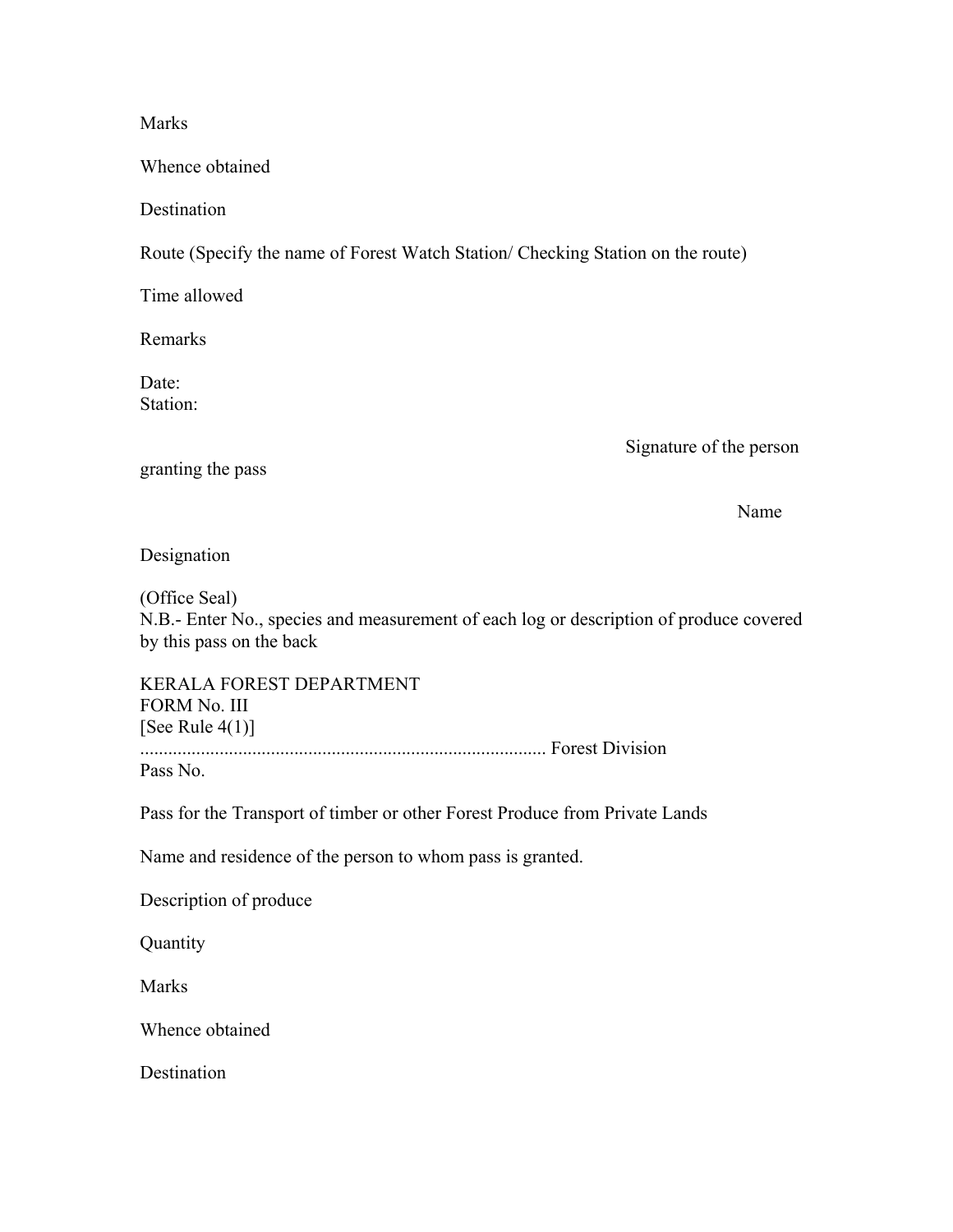Route (Specify the name of Forest Watch Station/ Checking Station on the route)

Time allowed

Remarks

Date<sup>-</sup> Station:

granting the pass

Signature of the person

Name Name

Designation

(Office Seal) N.B- Enter No., species and measurement of each log or description of produce covered by this pass on the back.

KERALA FOREST DEPARTMENT FORM No. IIIA [See Rule  $4(1)$ ] Way Permit No. (Counterfoil to be retained by Depot Officer)

Name and residence of purchaser

Description of produce

Value paid

**Destination** 

Time allowed

Date: Station:

Signature of Depot

**Officer** 

(Office Seal)

N.B.- Enter No., species and measurements of each log or description of produce covered by this pass on the back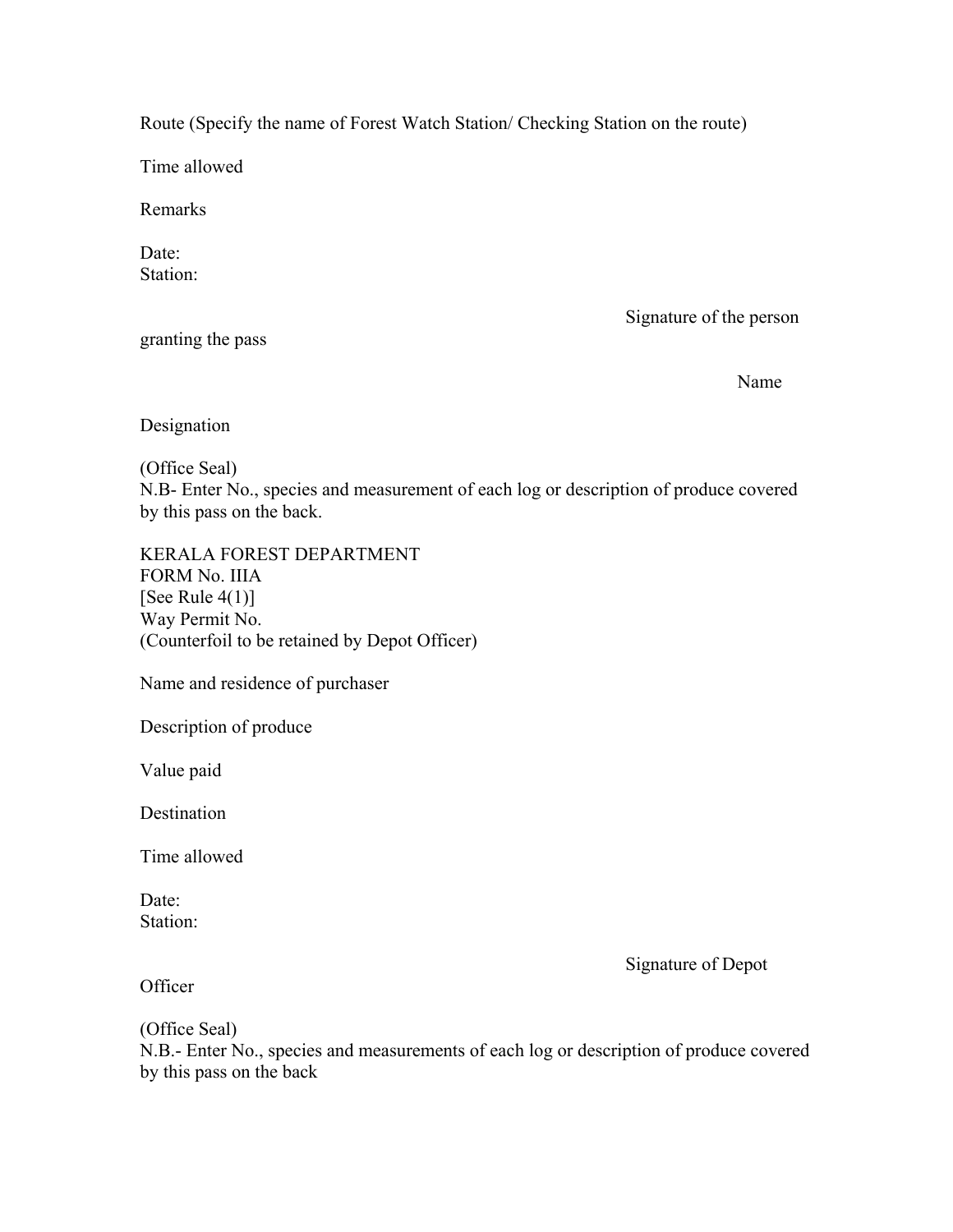KERALA FOREST DEPARTMENT FORM No. IIIA [See Rule  $4(1)$ ] Way Permit No. (Duplicate to be sent to the Divisional Forest Officer)

Name and residence of the purchaser

Description of produce

Value paid

Destination

Time allowed

Date: Station:

Signature of Depot

**Officer** 

(Office Seal)

N.B.- Enter No., species and measurement of each log or description of produce covered by this pass on the back.

KERALA FOREST DEPARTMENT FORM No. IIIA [See Rule  $4(1)$ ] Way Permit No. (Triplication to be handed over to the Purchaser)

Name and residence of Purchaser

Description of produce

Value paid

Destination

Time allowed

Date: Station: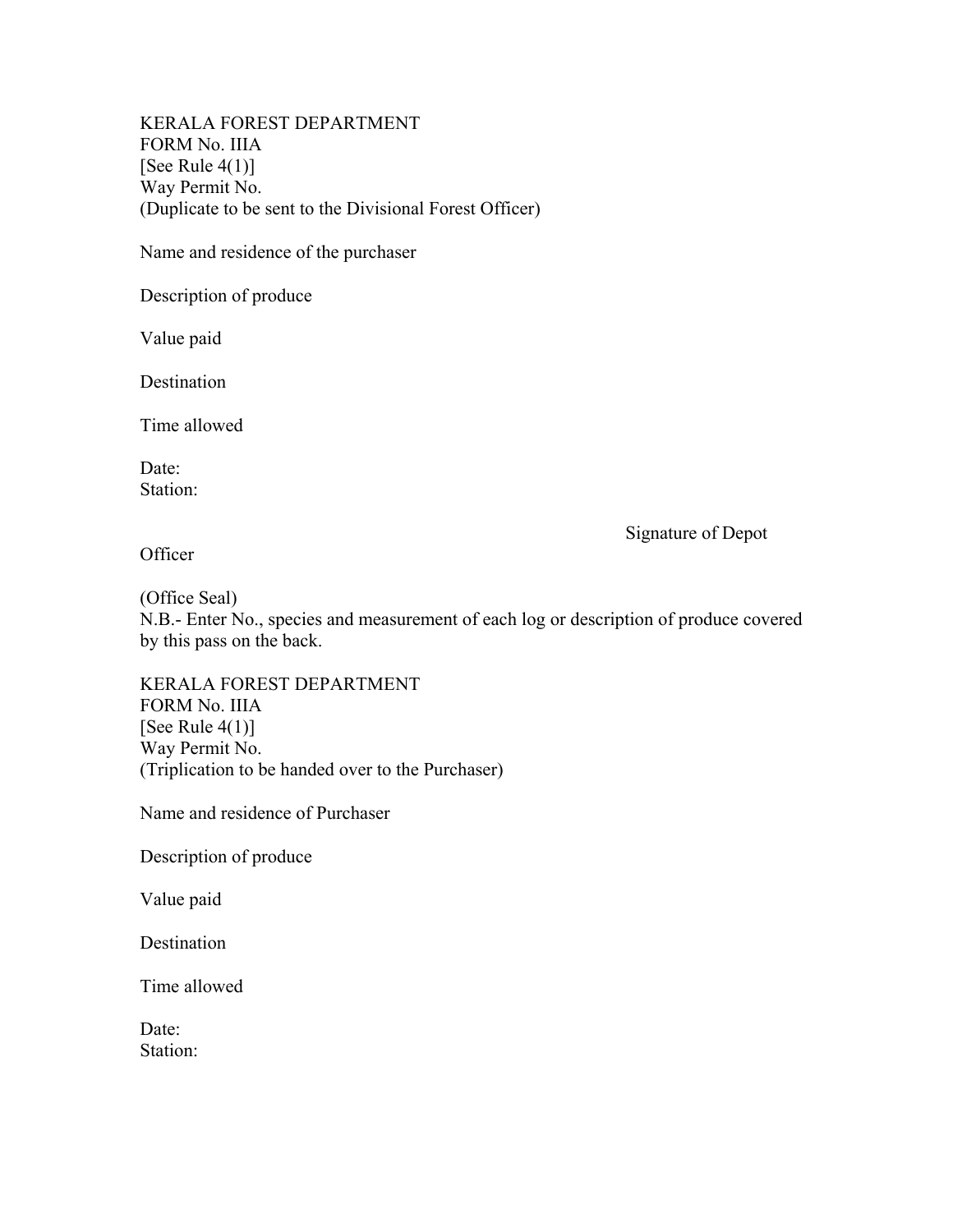# Officer

(Office Seal)

N.B.- Enter No., species and measurement of each log or description of produce covered by this pass on the back.

KERALA FOREST DEPARTMENT FORM No. IV [See Rule 5] (Duplicate to be retained by the issuing Officer)

..................................................................................Forest Watch Station/ Checking Station........................................................ .. Forest Division Pass No.

Pass for the Transport/Import of timber or other Forest Produce from............................................................

Name and residence of the person to whom pass is granted.

Description of timber or other Forest produce and quantity

**Marks** 

Whence obtained

Destination

Route (Specify the Forest Watch Station/ Checking Station on the route)

Time allowed

No. and date of original pass under which the produce transported to the Forest Watch Station/Checking Station

Date: Station:

Signature of the person

granting the pass

Name Name

Designation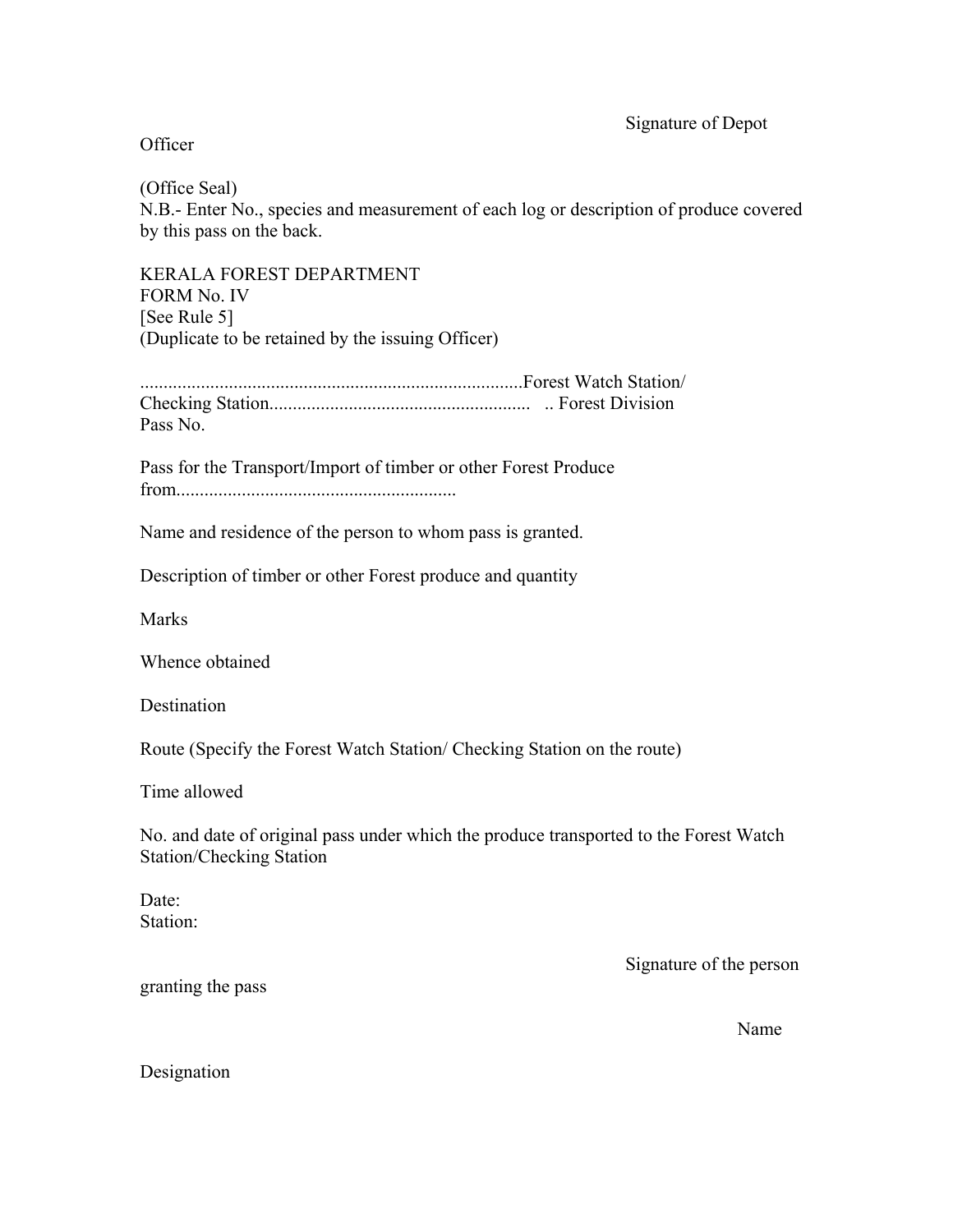KERALA FOREST DEPARTMENT FORM No. IV [See Rule 5] (Original to be given to the party)

...........................................................Forest Watch Station/ Checking Station.......................................... Forest Division Pass No.

Pass for the Transport/Import of timber or other Forest Produce from..........................................................

Name and residence of the person to whom pass is granted.

Description of timber or other Forest produce and quantity

**Marks** 

Whence obtained

**Destination** 

Route (Specify the Forest Watch Station/ Checking Station on the route)

Time allowed

No. and date of original pass under which the produce transported to the Forest Watch Station/Checking Station

Station: Date:

Signature of the person

granting the pass

Name Name

Designation

KERALA FOREST DEPARTMENT FORM No. IV [See Rule 5] EXPORT WAY PERMIT (Triplicate to be retained by the person granting the pass)

Pass No.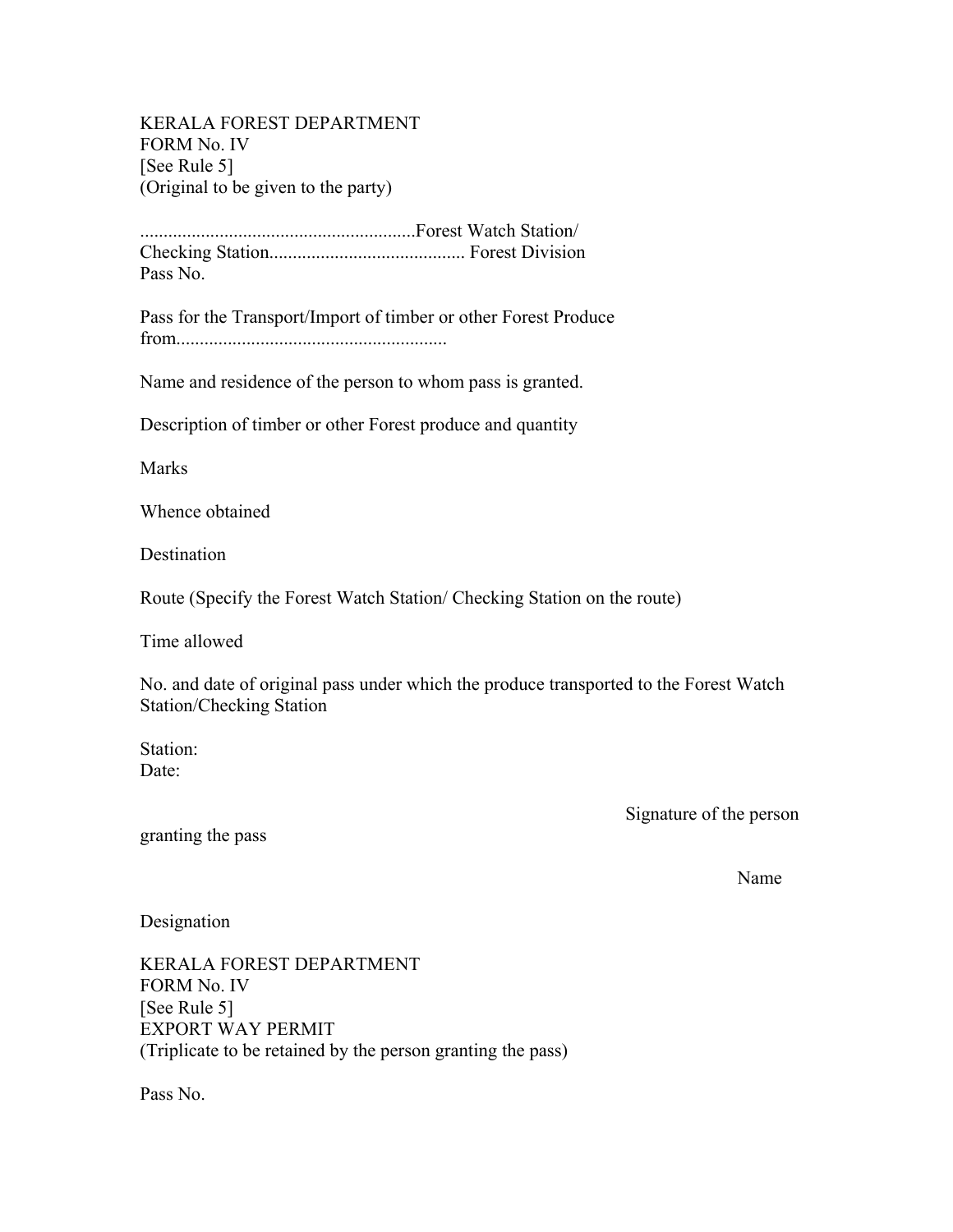Name and residence of the person to whom pass is granted.

Description of Timber or Forest produce and quantity (Species, No. and cubical contents or weight)

No. of Certificate Registration

Marks

To what place removed

Route

Time allowed

Remarks (Here enter No. and date of original pass, if any)

Station: Date:

Signature of the person

granting the pass

Address of

Timber Depot/Timber Merchants

KERALA FOREST DEPARTMENT FORM No. IV [See Rule 5] (Duplicate to be sent to the District Forest Officer in whose jurisdiction the Depot is situated)

Pass No.

Name and residence of the person to whom pass is granted.

Description of Timber of Forest produce and quantity (Species, No. and cubical contents or weight)

No. of Certificate of Registration

Marks

To what place removed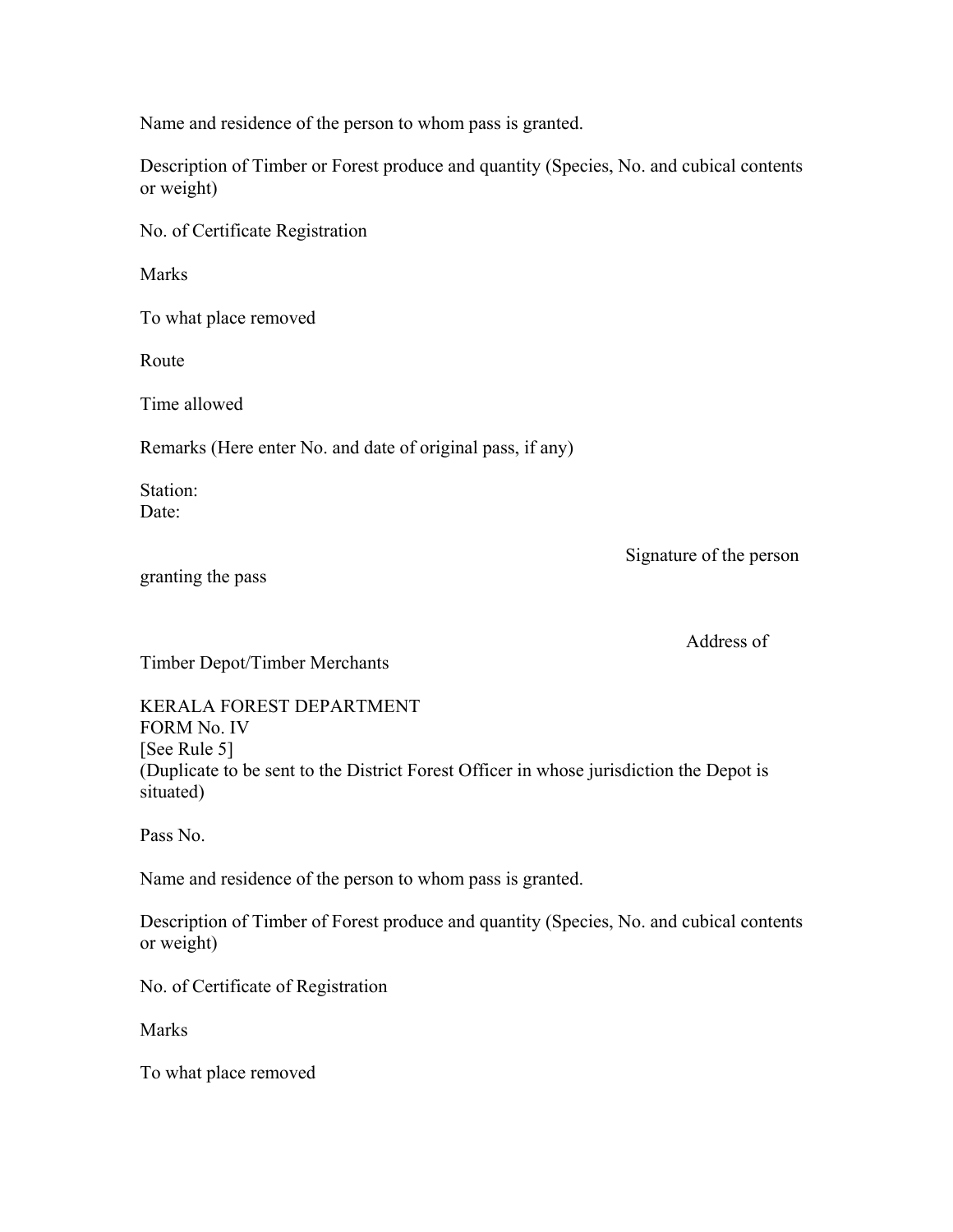Route

Time allowed

Remarks (Here enter No. and date of original pass, if any)

Station: Date:

granting the pass

Signature of the person

Address of

Timber Depot/Timber Merchants

KERALA FOREST DEPARTMENT FORM No. IV [See Rule 5]

(Original)

Pass No.

Name and residence of the person to whom pass is granted.

Description of timber or Forest produce and quantity (Species, No. and cubical contents or Weight)

No. of Certificate or Registration

Marks

To what place removed

Route

Time allowed

Remarks (Here enter No. and date of original pass, if any)

Station:

Date:

Signature of the person

granting the pass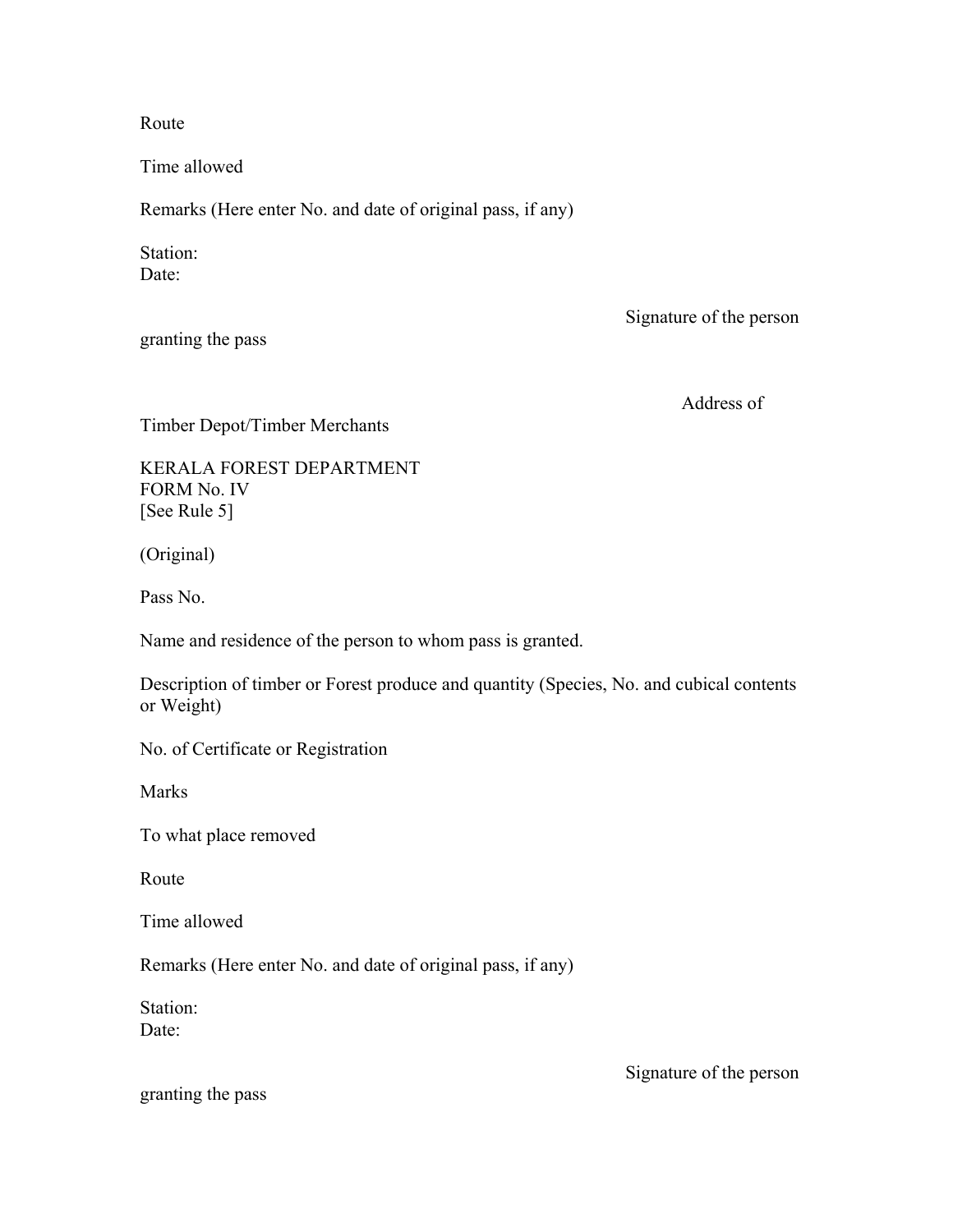Address of

Timber Depot/Timber Merchants.

KERALA FOREST DEPARTMENT FORM No. V [See Rule 6] (Quadruplicate to be retained by the issuing Officer)

....................................................................................... Forest Division

Pass No.

Name and residence of the Contractor or Forest Subordinate to whom pass is granted.

Description of produce

**Quantity** 

Marks, if any

From what Forest or Depot or place

To what Depot or place

Route

Time allowed

Remarks

Station: Date:

Signature of R.O. or

D.O. granting the pass

Designation:

(Office Seal)

N.B.- Enter No., species and measurement of each log or description of produce covered by this pass on the back.

KERALA FOREST DEPARTMENT FORM No. V [See Rule 6]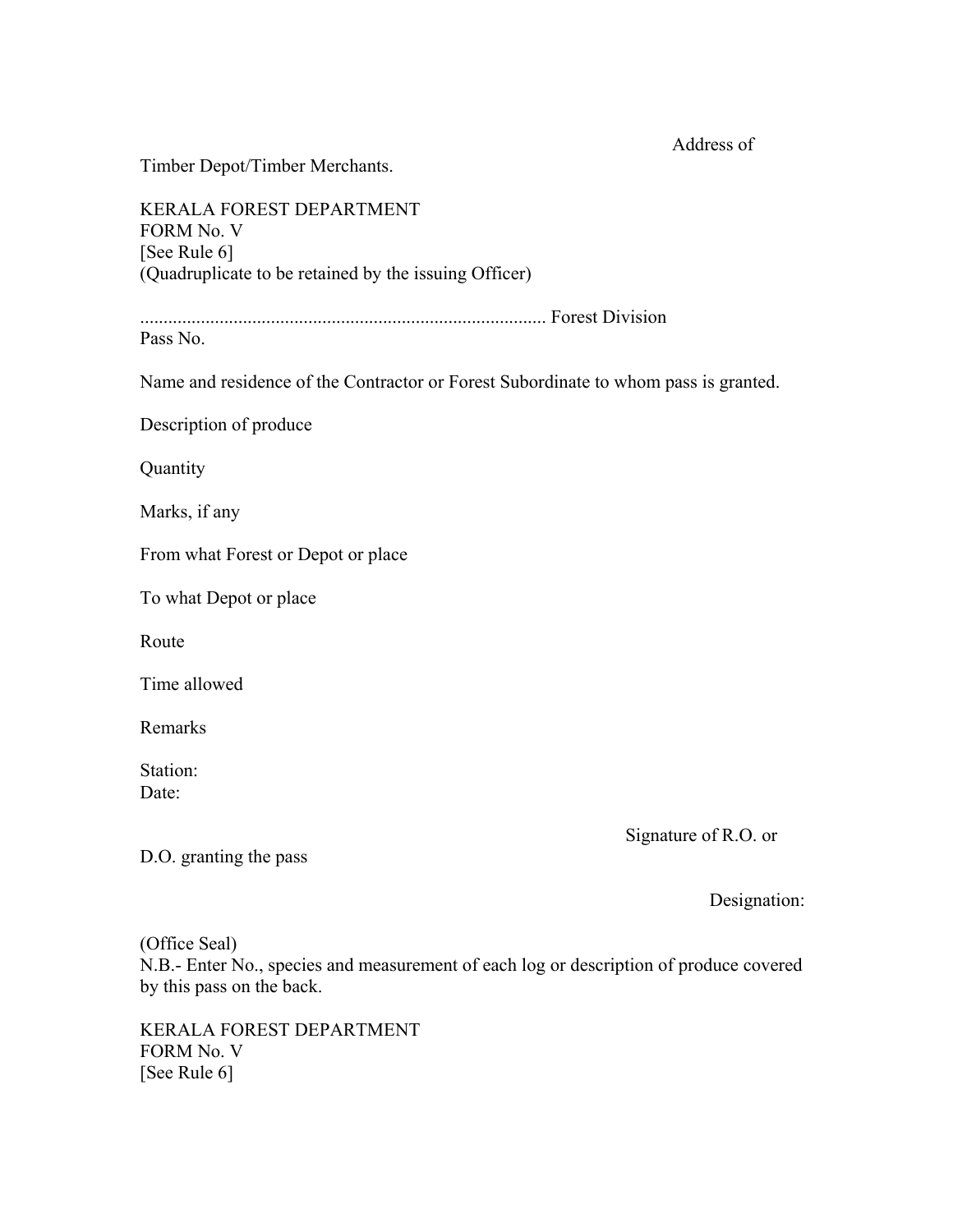(Triplicate to be sent to the Officer in charge of the Depot or place to which the timber is conveyed)

....................................................................................... Forest Division Pass No.

Name and residence of the Contractor or Forest Subordinate to whom the pass is granted.

Description of produce

Quantity

Marks, if any

From what Forest or Depot or place

To what Depot or place

Route

Time allowed

Remarks

Date<sup>-</sup> Station:

Signature of R.O. or

D.O. granting the pass

Designation:

(Office Seal) N.B- Enter No., species and measurement of each log or description of produce covered by this pass on the back.

KERALA FOREST DEPARTMENT FORM No. V [See Rule 6] (Duplicate to be sent to the Officer in charge of the Division or Range as the case may be)

....................................................................................... Forest Division

Pass No.

Name and residence of Contractor or Forest Subordinate to whom pass is granted.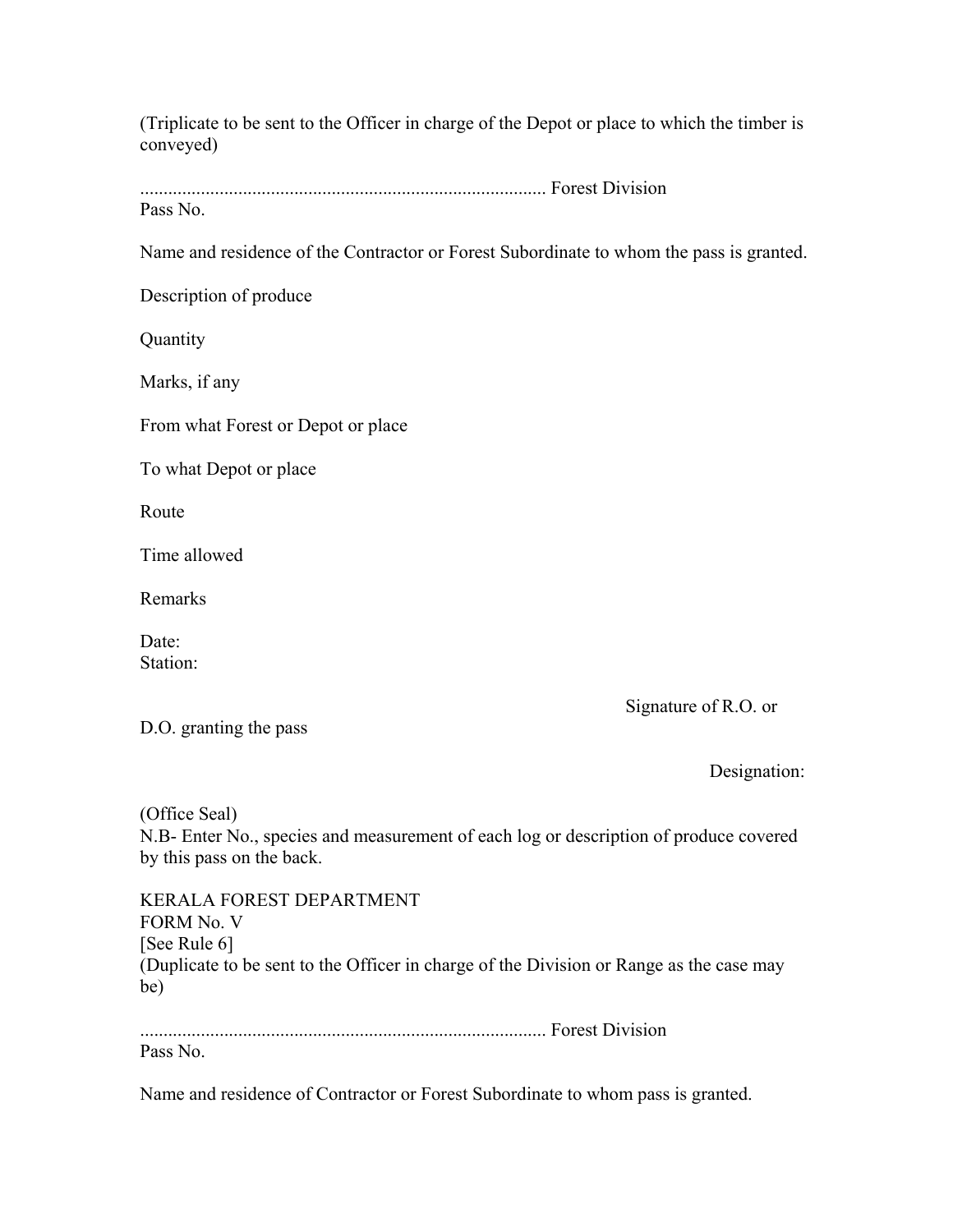Description of produce

**Quantity** 

Marks, if any

From what Forest or Depot or Place

To what Depot or place

Route

Time allowed

Remarks

Station: Date:

Signature of R.O or D.O

granting the pass

Designation:

(Office Seal) N.B.- Enter No., species and measurement of each log or description or produce covered by this pass on the back

KERALA FOREST DEPARTMENT FORM No. V [See Rule 6] (Original)

....................................................................................... Forest Division Pass No.

Pass for the Transport of timber or Forest Produce from Forest Depot or other place to another Depot or another place

Name and residence of Contractor or Forest Subordinate to whom pass is granted.

Description of produce

**Quantity** 

Marks, if any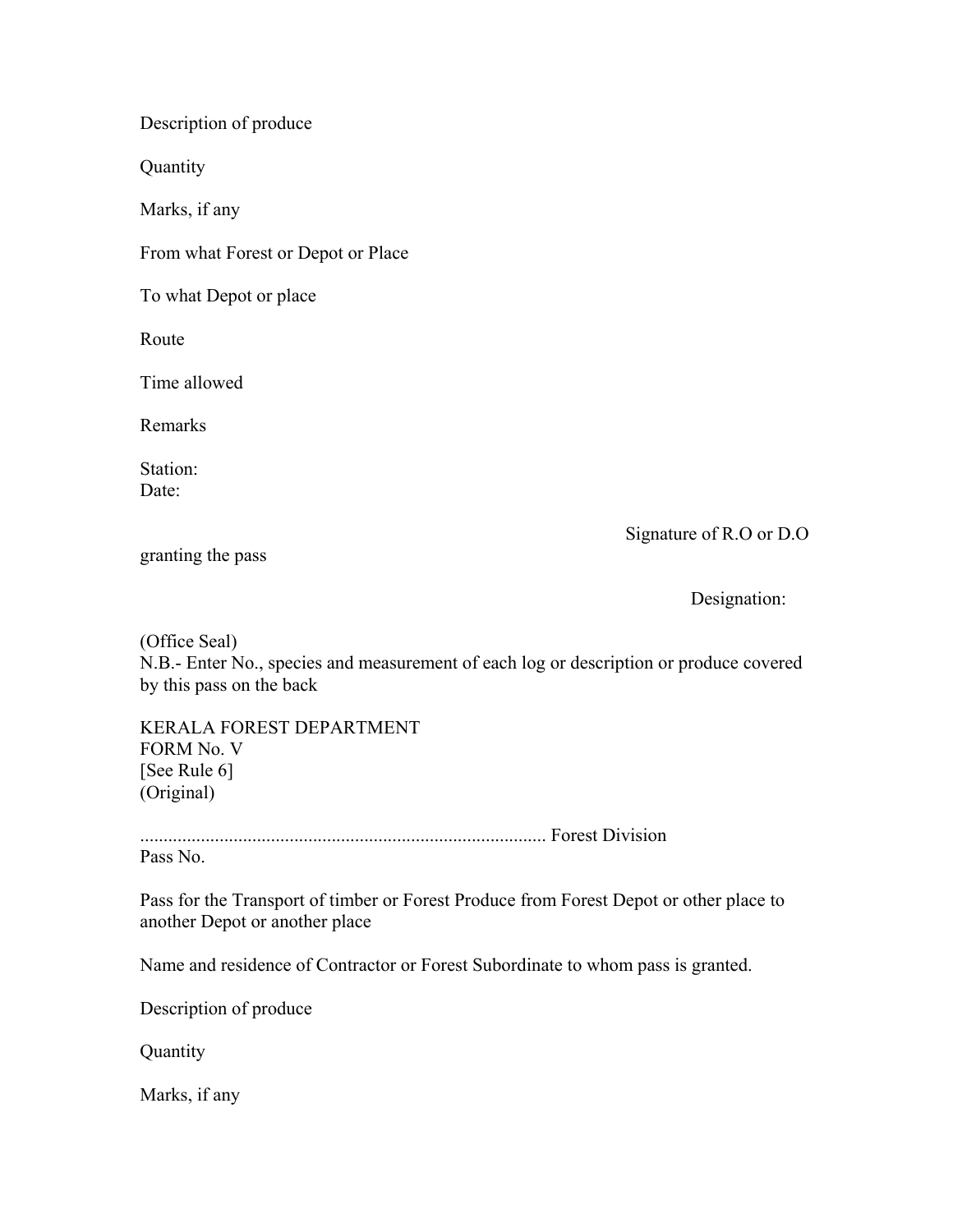From what Forest or Depot or place

To what Depot or place

Route

Time allowed

Remarks

Station: Date:

Signature of R.O. or

D.O. granting the pass

Designation:

(Office Seal) N.B.- Enter No., species and measurement of each log or description of produce covered by this pass on the back.

KERALA FOREST DEPARTMENT FORM No. VI [See Rule  $7(1)$ ] (Quadruplicate to be retained by the issuing Officer)

....................................................................................... Sales/Forest Division

Subsidiary Pass No. Main Pass No.

Name of Contractor or Agent or Forest Subordinates

From Where

Destination

Description and No, of timber or other Forest Produce

**Dimensions** 

**Marks** 

Time allowed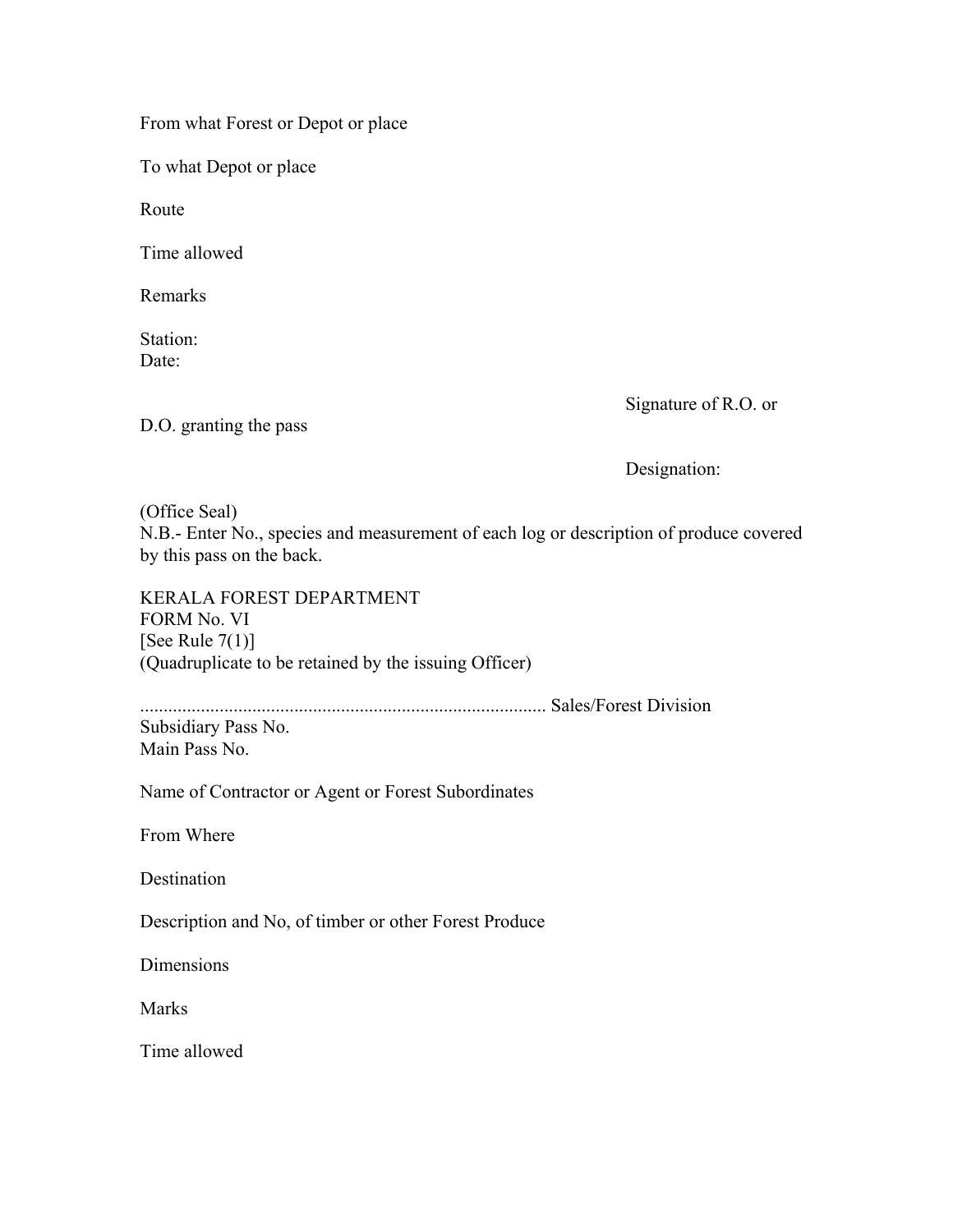Station: Date:

Signature of the Forest

Subordinates

Name Name

Designation

KERALA FOREST DEPARTMENT FORM No. VI [See Rule  $7(1)$ ] (Triplicate to be sent to the Officer who issued the main pass)

Subsidiary Pass No. Main Pass No.

Name of Contractor or Agent or Forest Subordinates

From where

**Destination** 

Description and No. of timber or other Forest Produce

Dimensions

Marks

Time allowed

Station: Date:

Signature of Forest

Subordinate

Name Name

Designation

KERALA FOREST DEPARTMENT FORM No. VI [See Rule 7(1)]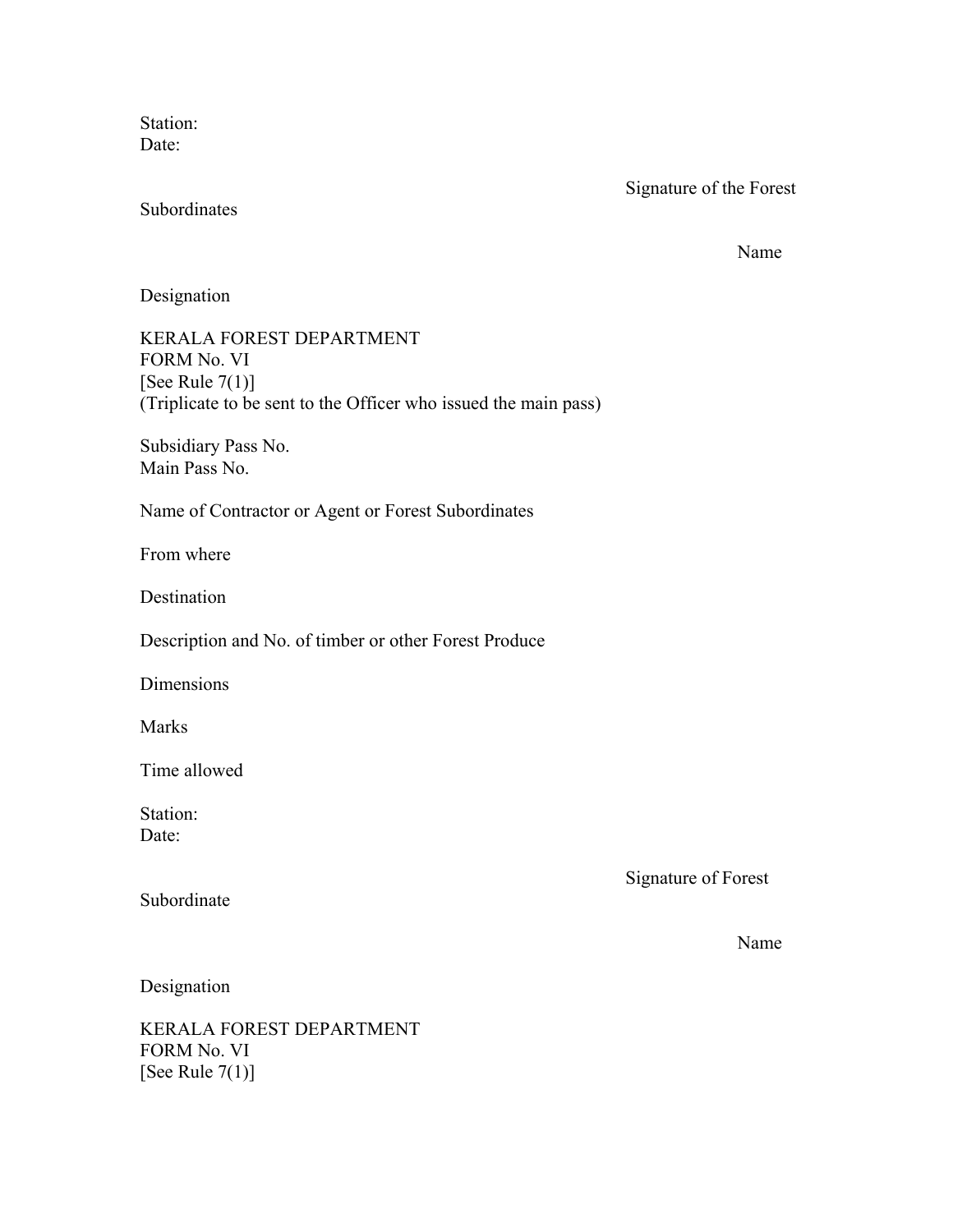[Duplicate to be sent along with the original for acknowledgement by the Depot Officer under Rule 7(1)]

Subsidiary Pass No. Main Pass No.

Name of Contractor or Agent or Forest Subordinates

From where

Destination

Description and No. of timber or other Forest Produce

Dimensions

Marks

Time allowed

Station: Date:

Subordinates

Signature of Forest

Name Name

Designation

KERALA FOREST DEPARTMENT FORM No. VI [See Rule  $7(1)$ ] (Original)

Subsidiary Pass No. Main Pass No.

Name Contractor or Agent or Forest Subordinate

From where

Destination

Description and No. of timber or other Forest Produce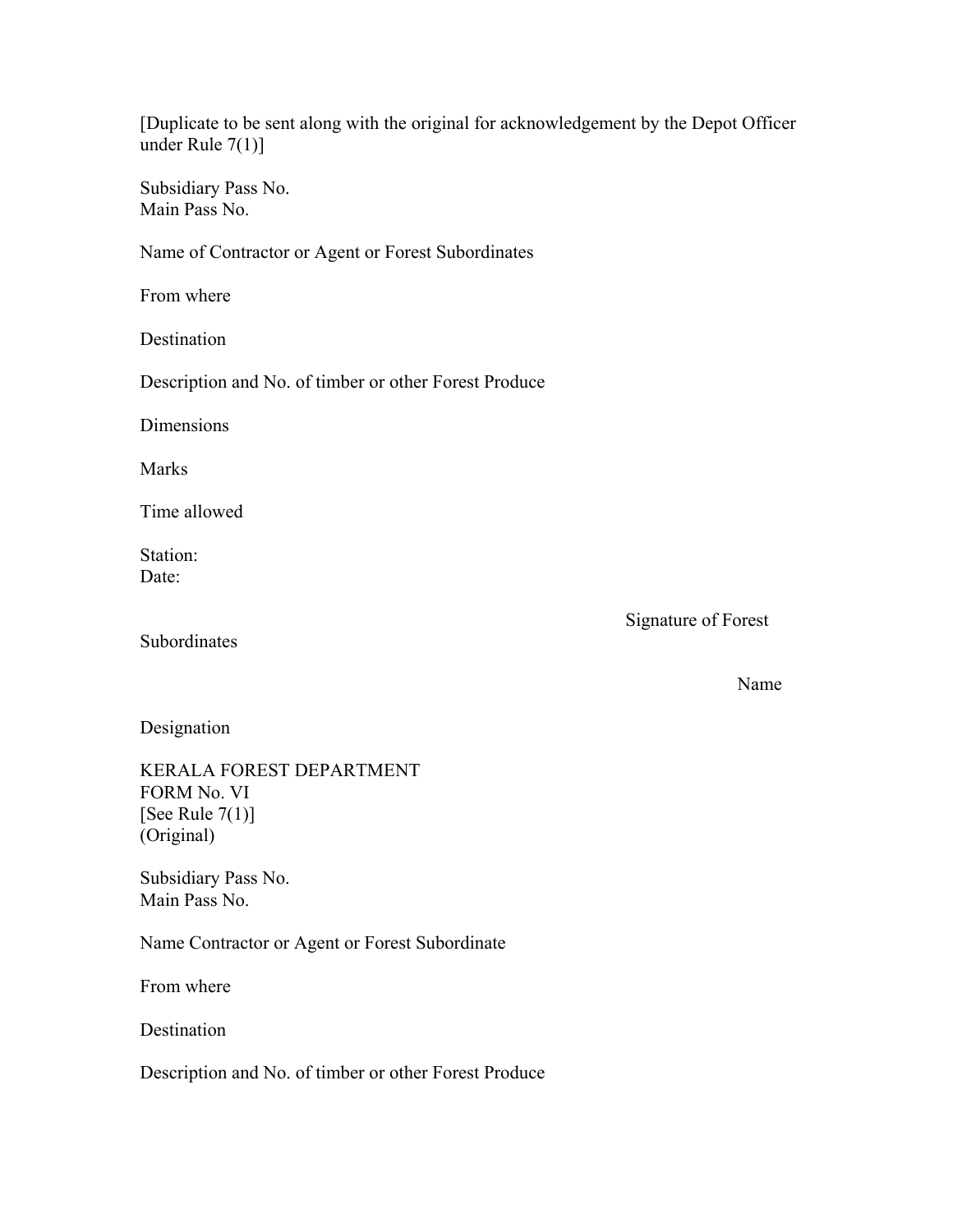Dimensions

Marks

Time allowed

Station: Date:

Signature of Forest

Subordinates

Name Name

Designation

KERALA FOREST DEPARTMENT FORM No. VI [See Rule  $7(2)$ ] (Triplicate to be retained by the issuing Officer)

....................................................................................... Forest Division

Subsidiary Pass No. Main Pass No.

Name Contractor or Agent

From where

Destination

Description and No. of timber or other Forest produce

Dimension

Marks

Time allowed

Station: Date:

Subordinates

Signature of Forest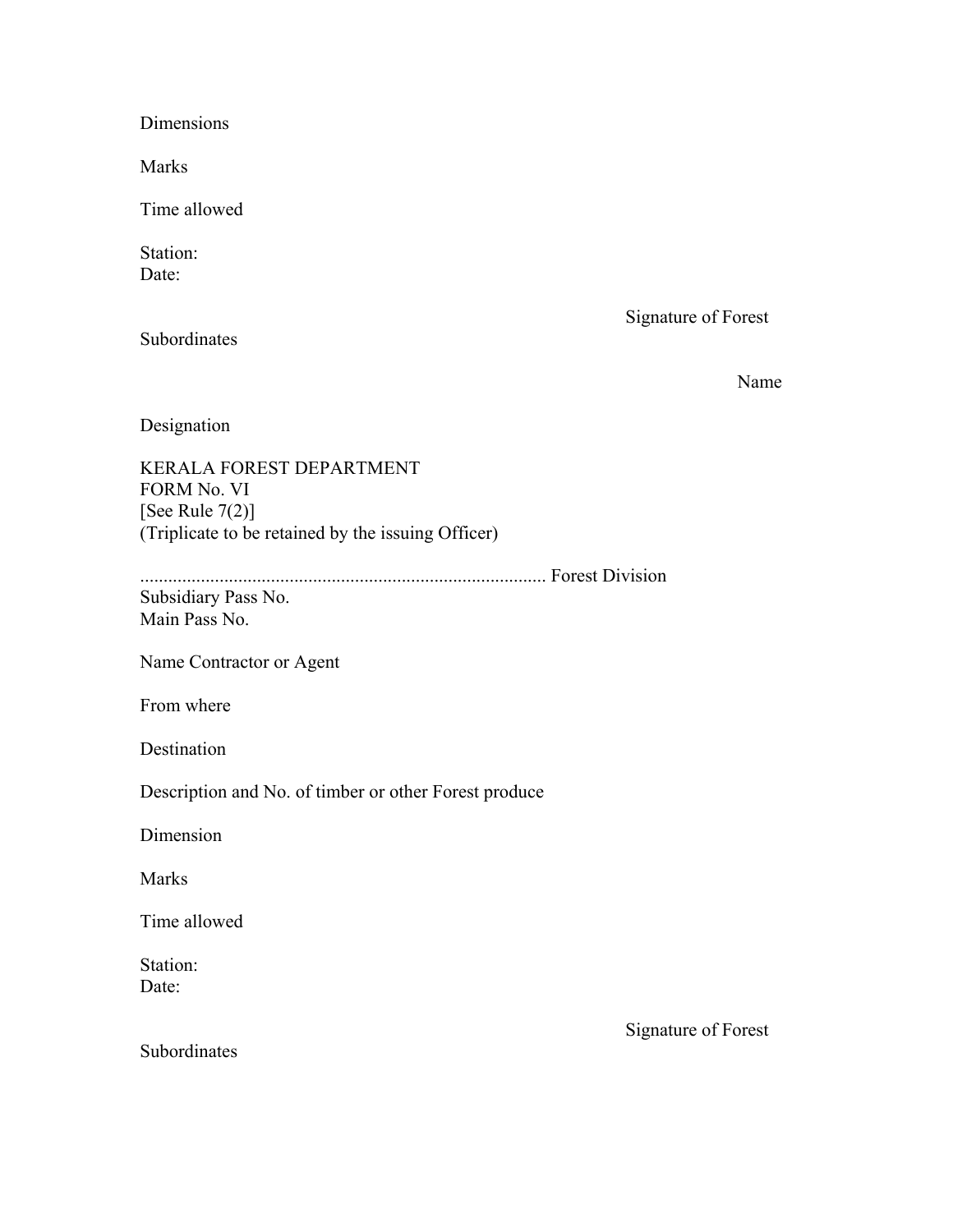#### Name Name

Designation

KERALA FOREST DEPARTMENT FORM No. VI [See Rule 7(2)] (Duplicate to be sent to the Officer who issued the main pass) ....................................................................................... Forest Division Subsidiary Pass No. Main Pass No. Name of Contractor or Agent From where Destination Description and No. of timber or other Forest produce Dimension Marks Time allowed

Station: Date:

Signature of Forest

Subordinates

Name Name

Designation

KERALA FOREST DEPARTMENT FORM No. VI [See Rule 7(2)] (Original)

....................................................................................... Forest Division

Subsidiary Pass No. Main Pass No.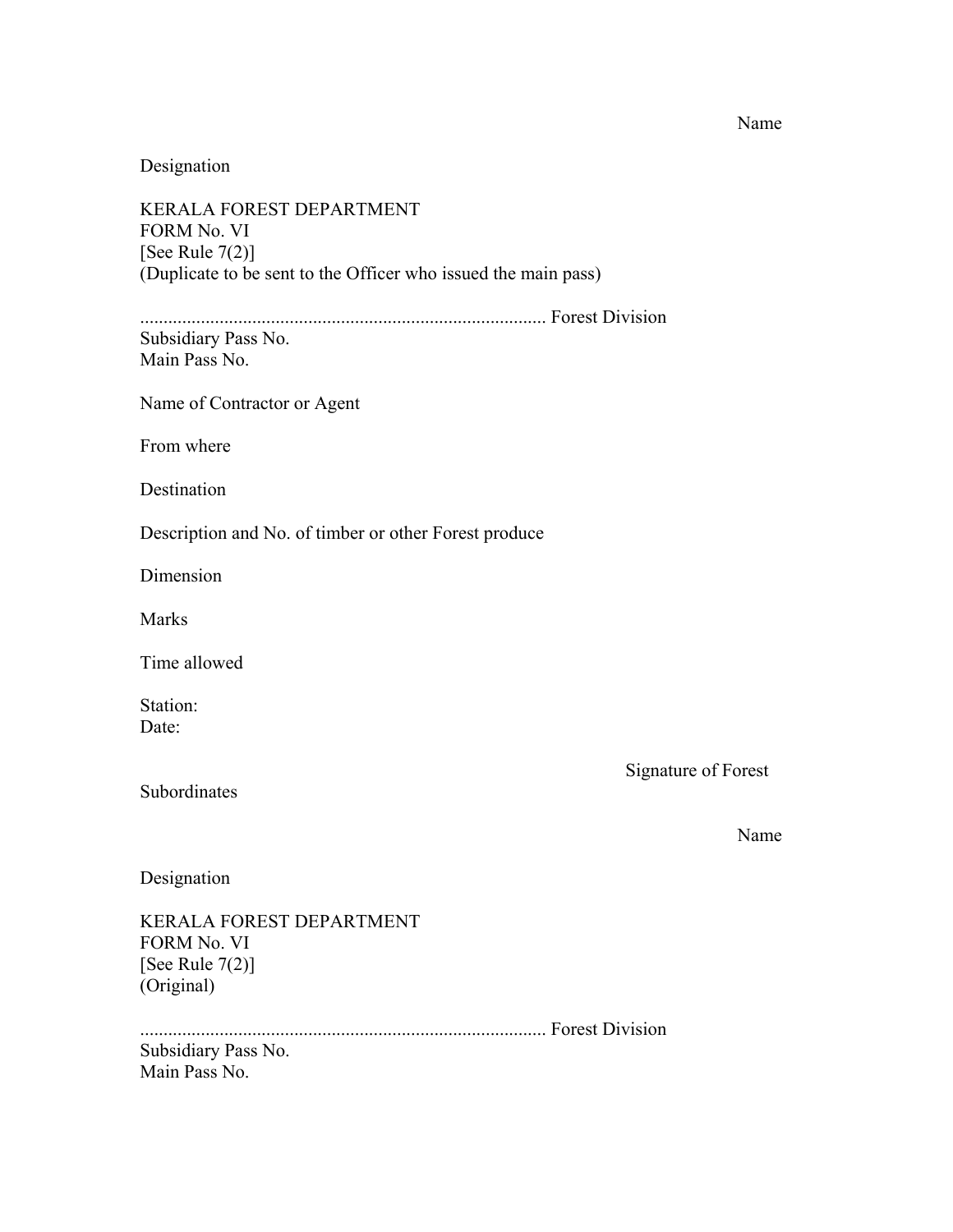Name of Contractor or Agent

From where

**Destination** 

Description and No. of timber or other Forest produce

**Dimenstion** 

Marks

Time allowed

Station: Date:

Signature of Forest

Subordinates

Name Name

Designation

KERALA FOREST DEPARTMENT FORM No. VII [See Rule  $8(1)$ ] (Counterfoil to be retained by the issuing Officer)

....................................................................................... Sales/Forest Division

Pass No.

Name and residence of the person to whom pass is granted.

Description of produce

Fees paid

From what place to be collected

To what place to be removed

Route

Time allowed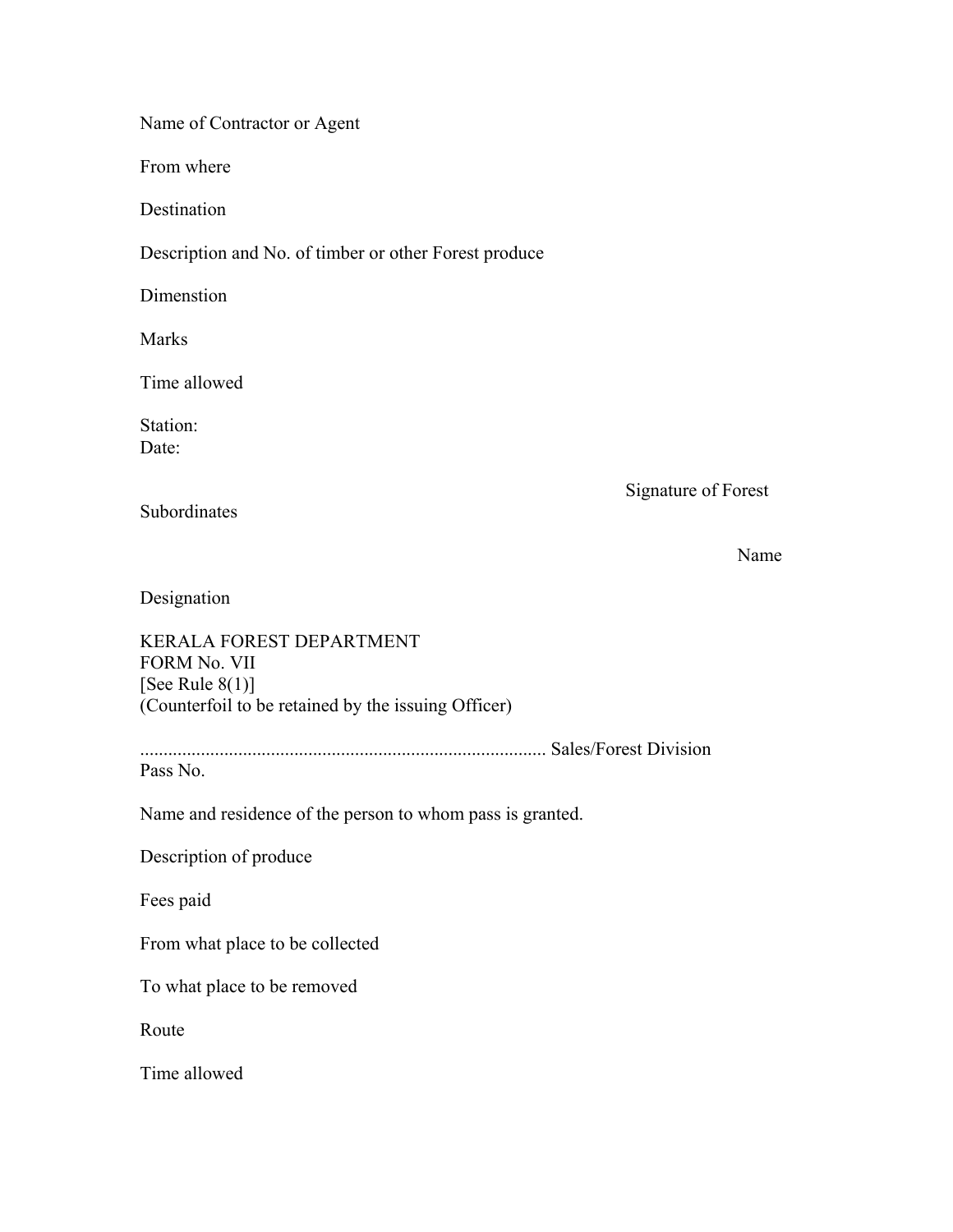Remarks

Station: Date:

Signature of pass issuing

officer

Designation:

(Office Seal)

KERALA FOREST DEPARTMENT FORM No. VII [See Rule  $8(1)$ ] (Duplicate to be sent to the Divisional Forest Officer)

....................................................................................... Sales/Forest Division

Pass No.

Name and residence of the person to whom pass is granted.

Description of produce

Fees paid

From what place to be collected

To what place to be removed

Route

Time allowed

Remarks

Station: Date:

Signature of pass issuing

Designation:

officer

(Office Seal)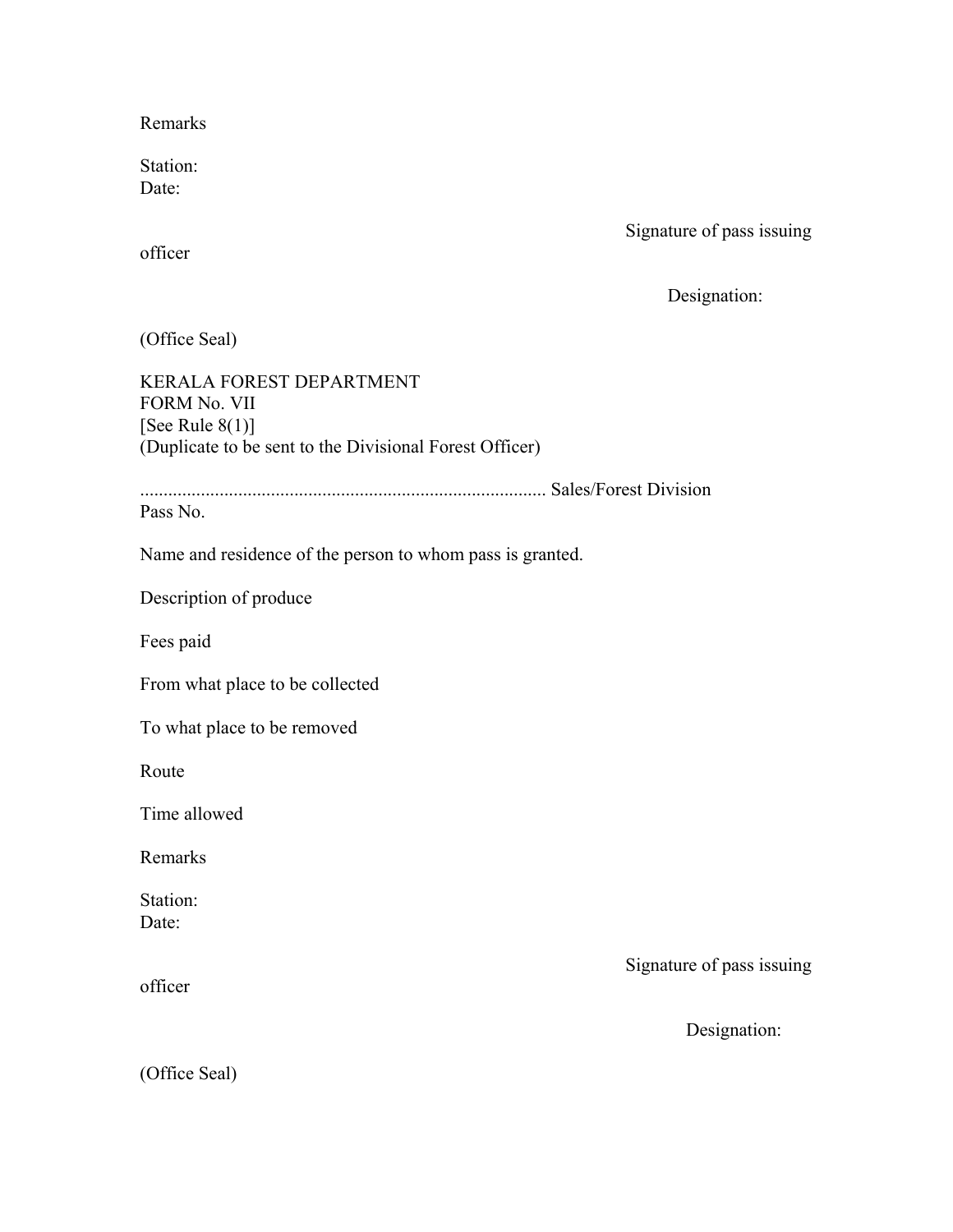KERALA FOREST DEPARTMENT FORM No. VII [See Rule  $8(1)$ ] (Original)

Pass No.

Name and residence of the person to whom pass is granted.

Description of produce

Fees paid

From what place to be collected

To what place to be removed

Route

Time allowed

Remarks

Station: Date:

Signature of pass issuing

officer

Designation:

(Office Seal)

KERALA FOREST DEPARTMENT FORM No. VIII [See Rule 8(2)] ....................................................................................... Range No.

Reserve or locality Station: Date:

Initials of pass issuing officer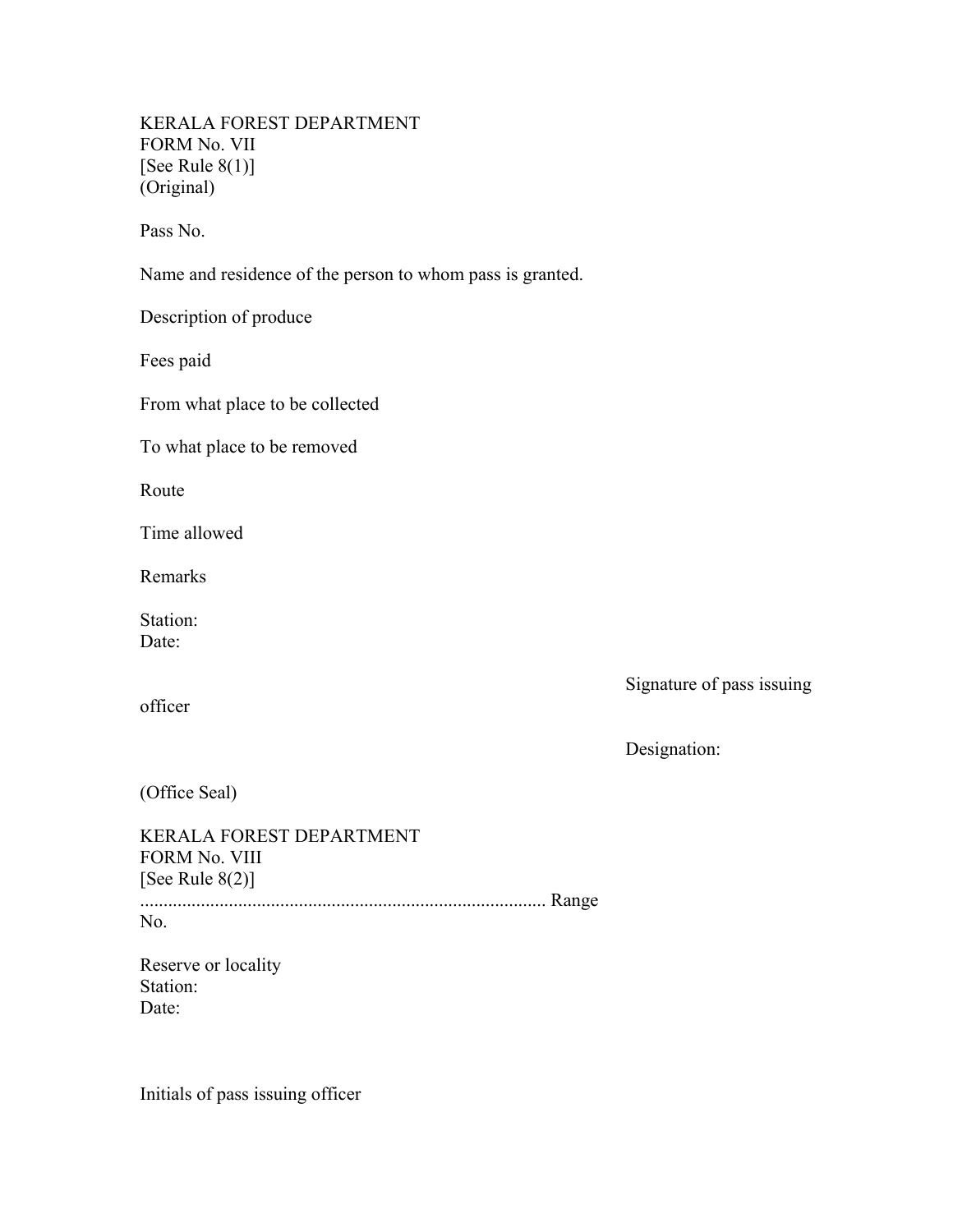#### KERALA FOREST DEPARTMENT FORM No. VIII [See Rule  $8(2)$ ]

....................................................................................... Range No.

Name of the person to whom the ticket is granted.

Name of Reserve or locality

One head load of (30) thirty reeds

Fees paid, Rupees one only (here enter the value fixed for 30 reeds)

Destination

Time allowed Twenty-four hours

Station: Date:

Signature and

designation of officer issuing the ticket

(Office Seal)

KERALA FOREST DEPARTMENT FORM No. IX [See Rule 12] (Duplicate to be retained in the Office) Registration Certificate No.

Name and residence of applicant

Description of property mark

Forest Division for which mark is registered

Amount of Fee

Date of registration or renewal

Remarks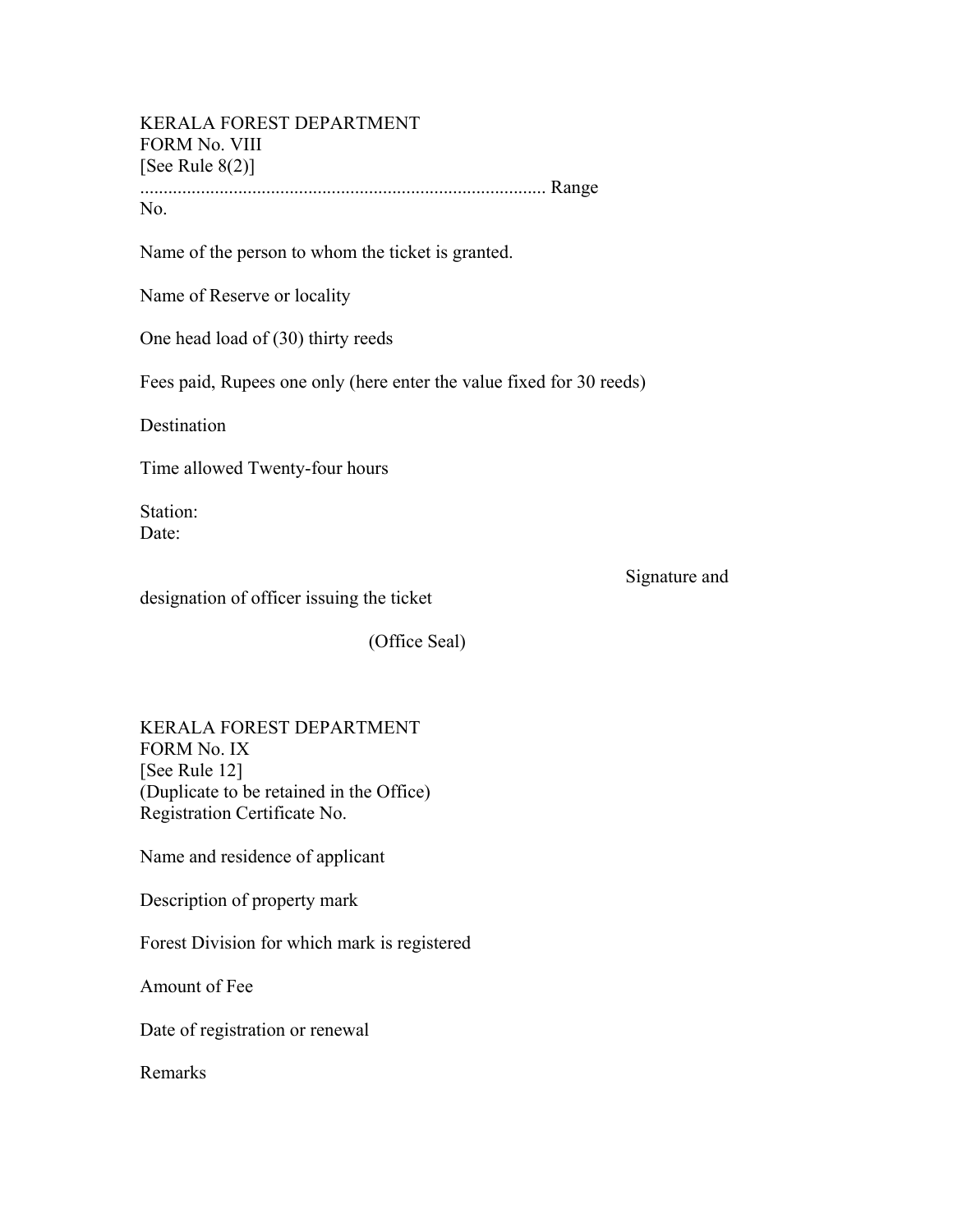Certified that................................................................................................... residing for the official year ending 31st March 19..............

Forest Officer

Divisional

Seal) Divisional Forest Office ....................19................

KERALA FOREST DEPARTMENT FORM No. IX (See Rule 12) Original) .............................................. Division

Registration Certificate No.

| Name and<br>residence<br>of<br>applicant | of property<br>mark | Forest<br>$\parallel$ Description $\parallel$ Division for Amount of<br>which mark $\ \text{fee}\ $<br>is registered | Date of<br>registration<br>or renewal | $\mathbb{R}$ Remarks |
|------------------------------------------|---------------------|----------------------------------------------------------------------------------------------------------------------|---------------------------------------|----------------------|
|                                          |                     |                                                                                                                      |                                       |                      |

 Certified that................................................................. residing at....................................... registered/ renewed the above property mark for the official year ending 31st March 19................................. Divisional Forest Officer

Divisional Forest Office ..................19.............. (Officer Seal)

(Office